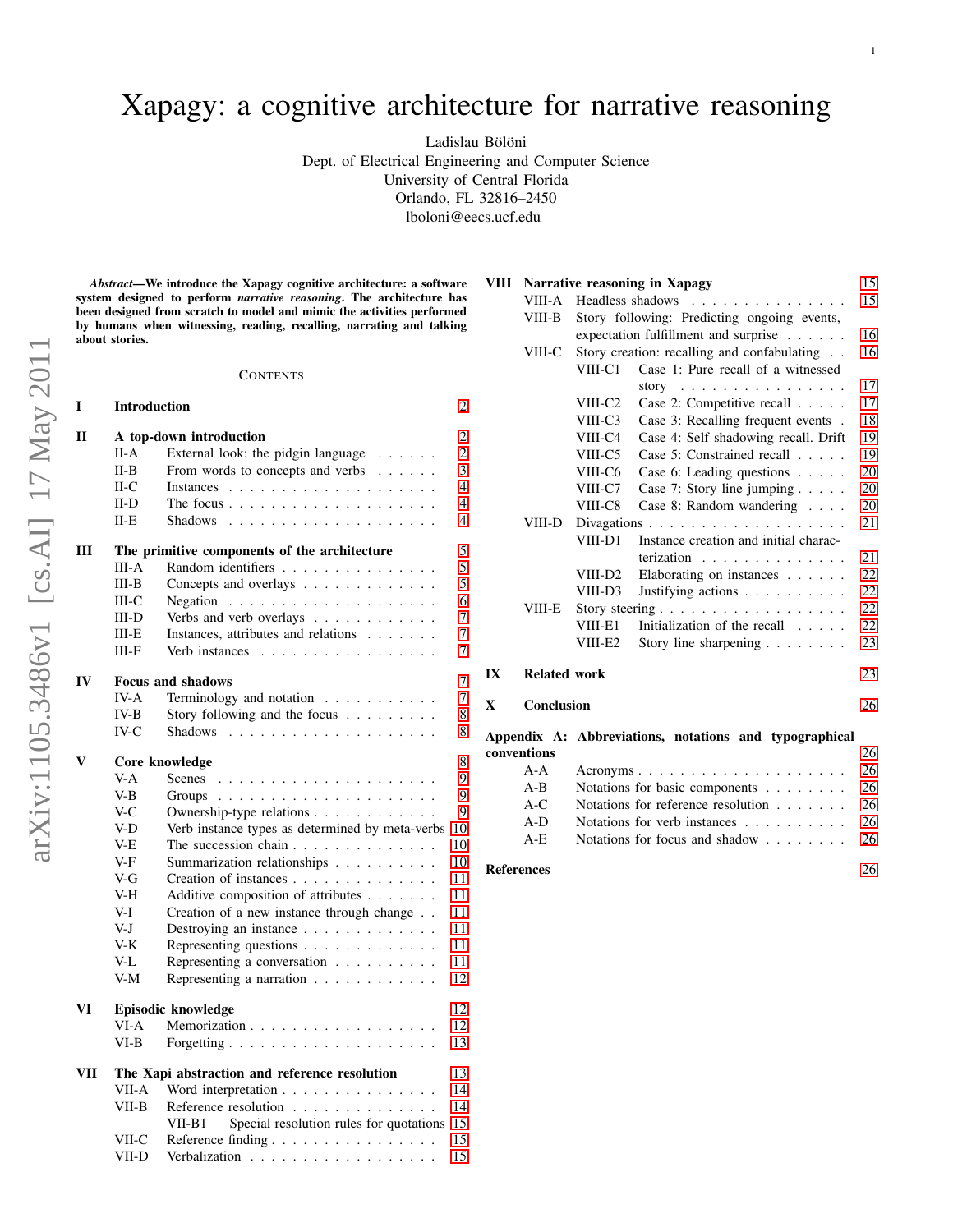## I. INTRODUCTION

<span id="page-1-0"></span>*It was not only difficult for him to understand that the generic term* dog *embraced so many unlike specimens of differing sizes and different forms; he was disturbed by the fact that a dog at three-fourteen (seen in profile) should have the same name as the dog at three-fifteen (seen from the front).*

("Funes the memorious" by Jorge Luis Borges)

This paper describes the Xapagy cognitive architecture. The system is designed to perform *narrative reasoning*, an activity roughly analogous to some of the mental processes humans perform with respect to stories. Narrative reasoning includes:

- Witnessing a series of ongoing events (a story), keeping track of the participants, their identity, properties and activities.
- Following a fixed story narrated in a language (for instance, by reading a text or listening to another agent's narration).
- Predicting future events in the story, expressing surprise when unexpected events occur.
- Inferring events which (for some reason) were not witnessed; understanding narrations where some events have been not explicitly said ("reading between the lines").
- Recalling a story, summarizing or elaborating on the remembered story, chaining together remembrances.
- Daydreaming, confabulating new stories.
- Self-narrate the story by verbalizing the recalled or confabulated story, for the narrating agent's own use.
- Narrate the story to an audience, adapt the narration based on feedback from an audience, elaborate on aspects of the story or selectively narrate.
- Act as an audience for a narration, express surprise or puzzlement, request clarification or elaboration for parts of the story and ask questions.
- Perform collaborative story-telling, develop a story by alternating narrations from multiple agents.

The Xapagy architecture has been developed from scratch, rather than as an evolution of an existing model from artificial intelligence or cognitive science (but, naturally, building on the experience of these systems). Starting from scratch was motivated partially by the fact that the targeted behavior only partially overlaps with that of current cognitive architectures. The other reason, however, was an attempt to push the limits of the computational performance. We require that the reasoning step (such as the reading, witnessing, recalling or generating a sentence) to be performed in *constant time* on a computer with an appropriate level of parallelism. The cumulative computational complexity of all the algorithms used to perform the reasoning step must be  $O(1)$ .

This is an unusually restrictive requirement for any algorithm in computer science, and artificial intelligence in particular. For instance, in computational logic, an algorithm operating in  $O(n^3)$ might be considered fast, and intractable problems are legitimate subjects of inquiry. It is true, using anytime algorithms [\[30\]](#page-26-0) can turn any architecture into a constant time architecture. We found it useful, however, to search for algorithms which are naturally of low complexity, rather than using high complexity algorithms with anytime hooks. In this endeavor we are encouraged by the fact that the human brain can perform narrative reasoning with only about a dozen synapses separating input from output [\[27\]](#page-26-1).

Describing a cognitive architecture built from scratch inevitably requires a long list of definitions of primitive components. We anticipate that the most challenging aspects for the reader will be "false friends": terms such as concept, instance, identity, verb and focus,

which in the Xapagy system have somewhat unexpected definitions. To allow the reader to grasp the overall picture before proceeding to a detailed description, Section [II](#page-1-1) describes the organization of the Xapagy architecture in a top down, informal way. This section will also include a short tutorial to the Xapagy pidgin language (Xapi). Section [III](#page-4-0) describes the primitive components of the Xapagy system and their elementary operations. Section [IV](#page-6-3) focuses on *story following* and *shadowing* which is the basic reasoning mechanism in Xapagy. Section [V](#page-7-2) describes the representation of problem domain knowledge in Xapagy, as well as the core knowledge shared by all Xapagy agents. This includes the representation of attributes, change, ownership, grouping and scenes. Section [VI](#page-11-1) discusses the representation of episodic knowledge. Section [VII](#page-12-1) discusses the role of the Xapi language in the narrative process and issues of reference resolution, reference selection and verbalization. Section [VIII](#page-14-3) discusses the implementation of narrative reasoning such as recalling, confabulating and narrating stories, as well as agent interaction with regards to story telling. Section [IX](#page-22-1) positions the Xapagy system relative to other cognitive architectures and intelligent systems. Section [X](#page-25-0) concludes the paper.

Appendix [A](#page-25-1) describes the notations and typographical conventions used in the paper.

Note: this paper describes the *architecture* of the Xapagy software system. Due to space limitations, we postponed for future publications the full detail description of such components such as the shadow and headless shadow maintenance (Section [IV-C](#page-7-1) and Section [VIII-A\)](#page-14-4) and the detailed implementation of different recall and confabulation models (Section [VIII-C\)](#page-15-1). Some of the examples in the paper have been hand-engineered for illustration purposes - usually by simplifying the real output and internal state of the system. However, all the components described in the paper are implemented and (at least to some degree) functional. Functionality which is planned but not implemented is noted as such in the paper. Whenever the paper refers to the "current version of the Xapagy system", it means core system Xapagy v0.9.32 with the language model Xapi v3.2 and domain knowledge library XapagyDKL v0.20.

## II. A TOP-DOWN INTRODUCTION

## <span id="page-1-2"></span><span id="page-1-1"></span>*A. External look: the pidgin language*

The Xapagy architecture describes the operation of an autonomous agent which can directly witness events happening in the world, and it can communicate with humans and other agents through the *Xapi pidgin language*.

In linguistics, *pidgin languages* [\[26\]](#page-26-2) are natural languages with a simplified syntactic structure which appear when two groups of people need to communicate without the time necessary to properly learn each other's languages. Pidgin languages are not the native language of any group of people, and uniquely among human languages, they have a limited expressiveness. Pidgins normally evolve into full featured *creole* languages when they are used as first language by a population. For instance, although it originated as a pidgin, Tok Pisin, official language of New Guinea, is not a pidgin in linguistic terms, but a creole, a language capable of expressing the full range of human concerns. Despite their limitations, pidgin languages represent a useful stopgap measure for communication between human communities, and their creative use can in fact express a wide range of information.

We have chosen to model the language of our agents on pidgin languages for their desirable properties both on the human and the Xapagy agent side.

• The human side: Xapi should be immediately understandable to English speakers. Some simple English sentences can be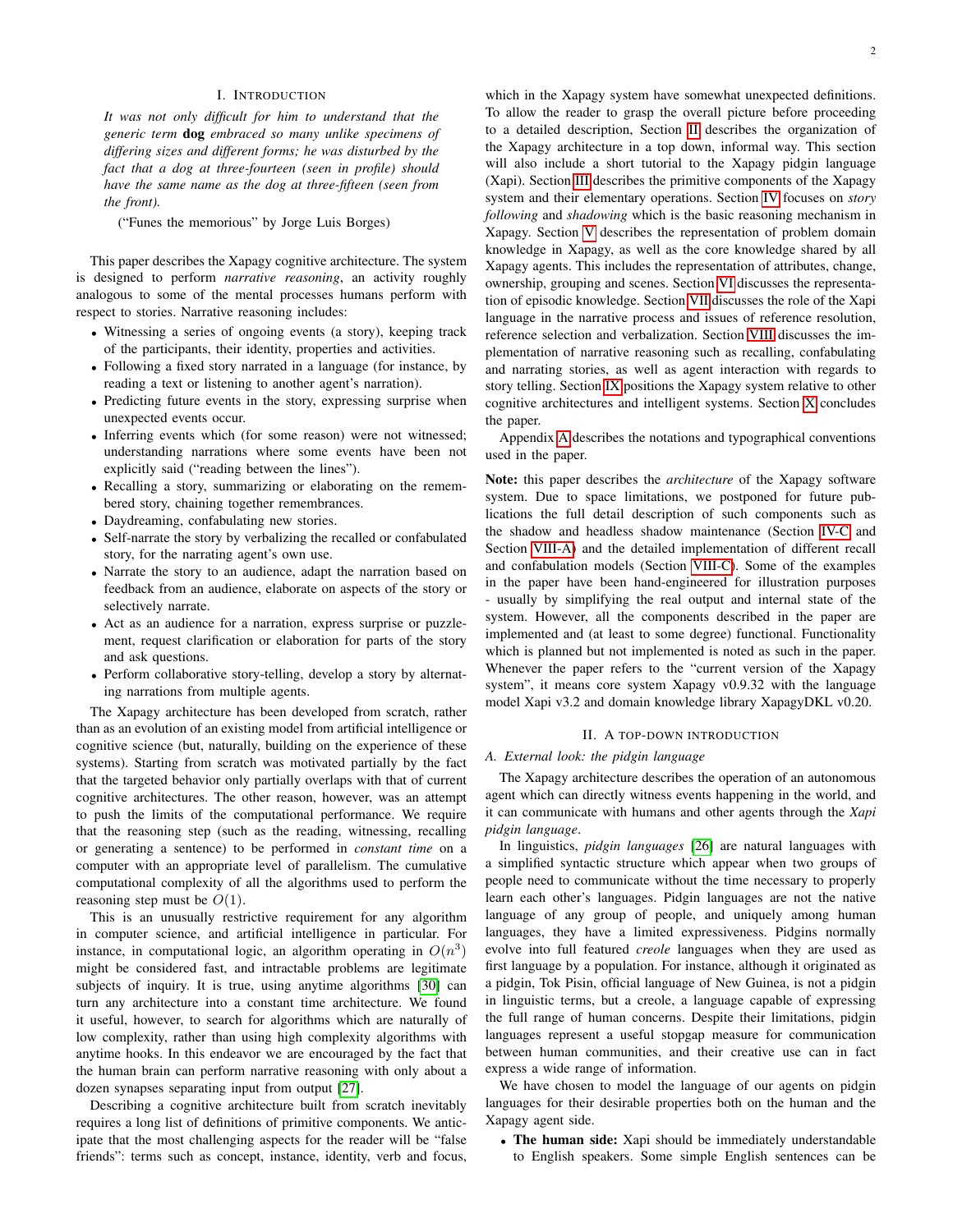immediately translated to Xapi. For other sentences, the missing grammatical structures can be approximated with workarounds. Although we make no claim that the full meaning of English text can be translated to Xapi, many stories as well as interaction patterns can be captured in a satisfactory manner.

• The computer side: The simplified syntax of Xapi allows us to bypass the complexities of natural language processing, while still allowing communication with humans.

Xapi shares some important features with human pidgin languages. It has an uncomplicated causal structure: the only supported compound statement is the quotation statement. It uses separate words to indicate degrees of properties. It does not support quantifiers. It has a fixed word order and no morphophonemic variation (more exactly, accepts a range of morphophonemic variants as synonyms from the human speaker, but it does not provide them when generating it from the computer side<sup>[1](#page-2-1)</sup>). In addition, it uses sentence part separators  $("")$ and sentence boundary markers ("//") as a way of circumventing the necessity of complex text segmentation (which is beyond the objectives of the Xapagy system).

Xapi is intended to be read and written by humans when communicating with Xapagy agents. It is also used for communication between Xapagy agents, but it is definitely *not* a formal agent communication language.

A line of Xapi text represents a single sentence, with the sentence parts separated by "/" and terminated with a period "." or question mark "?". Sentences can be of a subject-verb-object form:

The boy / hits / the dog.

subject-verb form:

<sup>1</sup> The boy / cries.

- subject-verb-adjective form:
- <sup>1</sup> "Hector" / is-a / warrior.

or verb instance-verb-adverb form:

"Achilles" / strikes / "Hector".

The strikes / action-is / hard.

One or more parts can be substituted with a wh component, transforming the sentence into a question:

Wh / eats / "Little Red Riding Hood"?

Xapi supports a single form of compound sentence, the *quotation sentence*:

<sup>1</sup> "Little-Red-Riding-Hood" / says / conversation // <sup>2</sup> the eyes / is-a / big.

In some cases, the semantics of other compound or complex sentences can be approximated by sentences which refer to shared instances or verb instances. We make, however, no claim that the expressive power of Xapi matches that of a natural language.

Subjects and objects are *instances* which are either currently in the *focus*, or are newly created by the sentence. A new instance can be created by prefixing a word with the indefinite article "a/an":

"Billy" / hits / a dog.

In this example we assume Billy has been referred to before, but the dog has been just introduced in the story. Subsequent references to the already introduced instance of the dog are prefixed with the definite article "the" (which can be omitted for proper nouns).

```
The dog / changes / angry.
2 The dog / bites / "Billy".
```
<span id="page-2-1"></span>In pidgin, we refer to instances through one or more of their *attributes*. When we mention the attribute [dog], the reference will be made to the strongest instance in the scene which has the given attribute. In some cases, such as quotation sentences, the resolution



<span id="page-2-2"></span>Fig. 1. A visualization of concepts, overlap, impact and concept overlays in the form of patches. Concepts directly added are represented with gray patches, concepts added through impact are black patches, and concepts which are implicitly present in the overlay due to their overlap with explicitly added concepts are represented as transparent contours.

process is performed in a different scene. It is the responsibility of the speaker to choose attributes which make a reference resolve correctly.

The verb word in a Xapi sentence actually maps to a mixture (overlay) of *verb concepts* in the internal representation of the Xapagy agent. The composition of this verb overlay determines the relationship between the sentences. For actions such as "hits" or "bites", the relationship between the sentences is one of a *weak temporal succession*. One can imagine these sentences connected by "then": Billy hits the dog, then the dog is angry, then the dog bites Billy. The relationship is stronger between sentences which share instances.

We can create verb overlays which convey essentially the same action but create a stronger succession to the preceding verbs by adding the word "thus". This can be used to represent a cause-effect relationship:

```
"Billy" / hits hard / a dog.
2 The dog / thus changes / angry.
```
Just like the "dog" in this story is an instance which has as attributes *concepts* such as [dog] and [angry], the action "hit" is a verb instance whose verb part has as attributes the *verb concepts* [hit] and [hard].

Finally, there are some sentences which do not represent actions in time, and thus they are not connected by succession relationships. Examples are verbs which set attributes to instances:

"Hector" / is-a / warrior.

or establish relationships between instances:

<sup>1</sup> "Hector" / loves / "Andromache".

#### <span id="page-2-0"></span>*B. From words to concepts and verbs*

We have seen that the Xapi pidgin uses a simplified syntax, but otherwise regular English words. The *dictionary* of the agent maps nouns and adjectives to *overlays of concepts* while verbs and adverbs are mapped to *overlays of verb concepts*. We will discuss concept overlays, as the verb overlays are very similar.

An overlay is the simultaneous activation of several concepts with specific levels of energy. For instance the dictionary of a Xapagy agent might associate the word "warrior" with the following overlay: [courageous=0.4, violent=0.3, strong=0.3]

The attributes of an instance are represented by an overlay which can be gradually extended through the side effects of the sentences. Thus, when reading the Xapi sentences:

```
"Hector" / is-a / man.
"Hector" / is-a / warrior.
```
the instance identified with the attribute Hector will acquire the attributes described in the overlay: man, courageous and so on.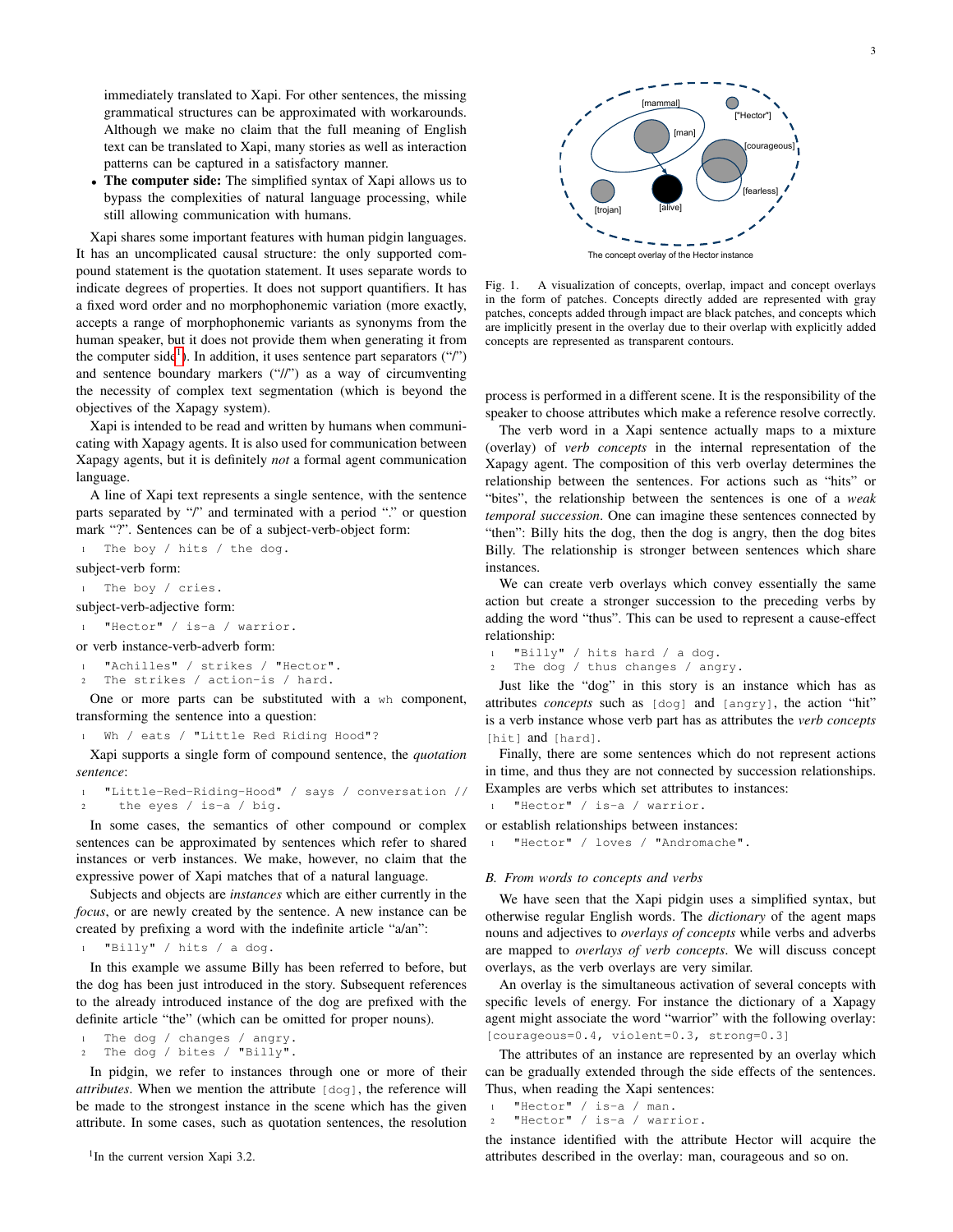Concepts are *internal* structures of the Xapagy agent. To distinguish them from *words*, which are external entities, we will always show them in brackets, such as [warrior].

One way to develop an intuition for concepts and overlays is to visualize them as patches of a certain area in a fictional two dimensional space. Some concepts have a large area (e.g. [animal]), while others are smaller (e.g. [dog]). Proper nouns such as ["Hector"] have a very small area. Overlays can be visualized as collections of such patches (see Figure [1\)](#page-2-2).

Concepts can *overlap* on a pair-by-pair basis. For instance, there is a full overlap between man and human, meaning all men are human: *overlap* ( $[\text{man}], [\text{human}]$ ) =  $\text{area}([\text{man}]).$  Thus, if we inquire whether Hector is human, we shall obtain a value of 1.0. There is, on the other hand, only a partial overlap between courageous and fearless: *overlap* ([fearless], [courageous]) = 0.5·*area* ([courageous]). Thus, is we ask whether Hector is fearless, the answer will be  $0.4 \times 0.5 = 0.2$ .

Words denoting proper nouns, such as "Hector", marked in pidgin by quotation marks, are treated slightly differently: when the agent first encounters a proper noun, it will create a new concept with a very small area, and an entry in the domain dictionary associating the proper noun with an overlay containing exclusively the new concept. Other than this, proper nouns are just like any other attributes. Having the same proper noun as an attribute does not immediately imply any form of identity.

The dictionary which maps from a word to an overlay, the areas and overlap of the concepts are part of the *domain knowledge* of the agent. Different agents might have different domain knowledge - thus the meaning of the word might differ between agents.

## <span id="page-3-0"></span>*C. Instances*

The definition of an instance in Xapagy is somewhat different from the way this term is used in other intelligent systems. Instead of representing an entity of the real world, it represents an *entity of the story, over a time span limited by the additivity of the attributes*. For a particular instance, its attributes, represented in a form of an overlay of concepts, are additive: once an instance acquired an attribute, the attribute remains attached to the instance forever.

The advantage of this definition is that once we have identified an instance, there is no need for further qualification in order to identify its attributes (nor its actions).

What might be counter-intuitive for the reader, however, is that things we colloquially call a single entity are represented in Xapagy by several instances. Let us, for instance, consider Hector. In the Iliad, he is a central figure of the story: he appears first as a warrior, participates in several fights, while later he is killed by Achilles by a spear to his throat, and the action revolves around the return of his body to his father, Priam. Hector also appears in the Hollywood movie "Troy", but here he is killed with a sword to the chest. In the science fiction novel "Ilium" by Dan Simmons, Hector is quantumrecreated by aliens to replay the events in Iliad on the planet Mars. In the novel, Hector chooses to ally itself with Achilles and the Greeks against the aliens from an alternate reality who are playing the roles of the gods.

In the Xapagy system, these are all different instances, which share the attribute  $["Hector"]$  (but then, that is also shared by Hector Berlioz, the French composer). These instances, of course, are connected through various relations of identity (for a discussion on the philosophical problem of personal identity we refer the reader to [\[20\]](#page-26-3), [\[21\]](#page-26-4)). Such identity relations are represented in Xapagy by *relations* among multiple instances, *not* by sharing the same instance.

The Xapagy system, however, moves a step beyond this. Not only Hector from the Iliad and Hector from the Ilium are represented by different instances, but Hector the live warrior and Hector the corpse in the Iliad are also two different instances, as the change from a living warrior to a dead one can not be represented as an addition of attributes.

<sup>1</sup> "Achilles" / strikes / "Hector". <sup>2</sup> "Hector" / thus changes / dead. "Achilles" / kicks / "Hector".

The sentence in line 2 will create a new instance, with a new set of attributes. In addition, it will connect these instances with a somatic identity relation:

*<sup>1</sup>* i201 ["Hector"] / is-somatically-identical / *<sup>2</sup>* i101 ["Hector"].

Whenever, at a later time, the Xapagy agent recalls Hector (for instance, in a conversation) it first needs to establish what instance is under consideration. Once this instance has been unequivocally established to be, for instance, the live Hector i101, all the attributes of the instance are also unambiguously established: we can say that he is strong, courageous etc., attributes which would not make sense applied to the dead Hector instance i201.

## <span id="page-3-1"></span>*D. The focus*

The focus in the Xapagy system holds instances and verb instances after their creation for a limited time interval during which they are *changeable*. After an instance or verb instance leaves the focus, it can never return - and thus, it remains unchanged.

Instances in the focus can acquire new attributes, participate as a subject or object in verb instances and become part of relations. Verb instances in the focus can become part of succession or summarization relations, and they can be referred to by new verb instances.

A visual thinking oriented reader might think about the focus in the following way: the focus is a dynamically evolving graph. New nodes (instances and verb instances) are added through various events. The same events might also create new edges among the nodes of the focus. When a node leaves the focus, it retains its attributes and edges, but it can not acquire new ones any more. So the focus can be seen as the actively growing boundary of a graph which represents the complete experience of the Xapagy agent. The graph will be only *locally connected*: it will *not* have long links, as only nodes which have been in the focus together can have links.

To illustrate this graph nature of the focus, let us consider the following short story:

- <sup>1</sup> A "Billy" / is-a / boy. <sup>2</sup> A "Jeannie"/ is-a / girl. <sup>3</sup> "Billy" / kissed / the girl.
- "Jeannie" / pushed / the boy.
- The boy / laughed.

Running this story through a Xapagy agent, and visualizing the focus at the end of the story through the Xapagy system's GraphViz based output, we obtain Figure [2.](#page-4-3) Such a graphical output provides an insight in the complexity of the focus, but it makes for a difficult reading. Thus, in the reminder of the paper, we shall mostly rely on text based illustrations of the internal structures (see Appendix [A](#page-25-1) for some of the typographical conventions we shall use).

#### <span id="page-3-2"></span>*E. Shadows*

Instances and verb instances leaving the focus will be *demoted to the memory* of the Xapagy agent with a certain level of *salience*. They will never enter the focus again. On the other hand, each instance and verb instance in the focus has a *shadow*, a weighted collection of instances and, respectively, verb instances from the memory.

The shadows are maintained through a combination of techniques whose goal is to make the shadows consistent between each other and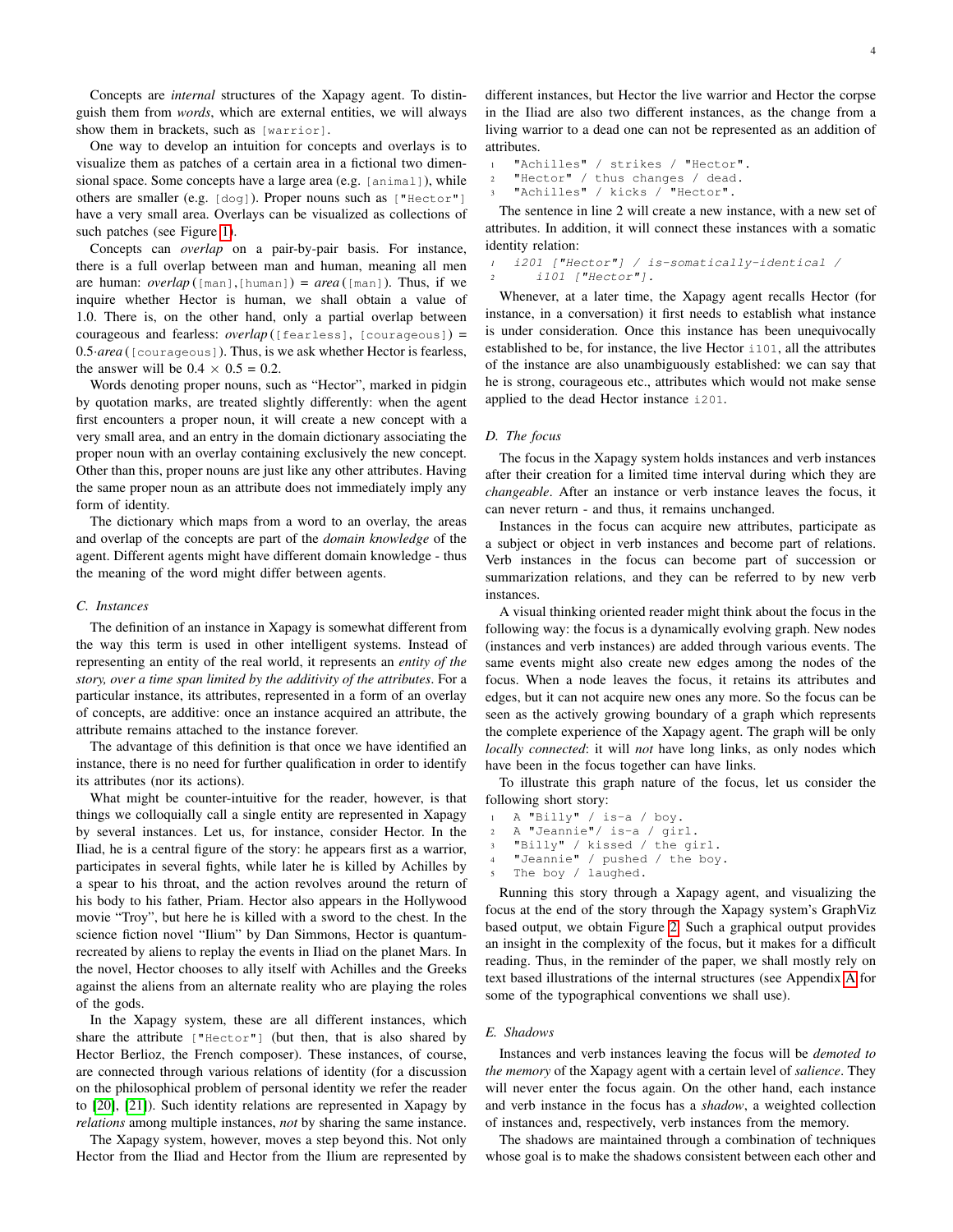

<span id="page-4-3"></span>Fig. 2. Example of the focus after the boy-kisses-girl story.

match the ongoing story with the collections of stories in the shadows. To ensure the matching of the stories, the shadows sometimes need to forego the individual matching level between the instances. Let us consider that a Xapagy agent which had read about the duel between Hector and Patrocles:

```
1 "Hector" / cuts / "Patrocles".
```

```
The greek / thus changes / dead.
```
Several days later, he resumes reading the Iliad and reads:

```
1 "Achilles" / strikes / "Hector".
```
We already know that the two instances of Hector will not be the same: the days passed before resuming the story will be more than enough to remove the instance from the focus. Yet, the two instances will have a lot of common attributes: Hector, Trojan, warrior.

Yet the overall shape of the current fight will lead to a different shadowing: the strongest element in the shadow of Hector will be the previous instance of Patrocles, while the shadow of Achilles will contain the previous instance of Hector. The Achilles-strikes-Hector verb instance will be shadowed by the Hector-cuts-Patrocles verb instance.

Shadows are always matched to instances and verb instances in the focus. The verb instances in shadows, however, bring with themselves verb instances to which they are connected through succession, precedence and summarization relations. These verb instances can be clustered into weighted sets which are very similar to shadows, but they are *not* connected to current focus components. These sets are called *headless shadows* and they represent outlines of events which the agent either expect to happen in the future or assume that they had already happened but have not been witnessed (or they are missing from the narration). If an event matching the headless shadow happens, the two are combined to become a regular focus-component / shadow pair.

Shadowing is the fundamental reasoning mechanism of the Xapagy architecture. All the higher level narrative reasoning methods rely on the maintenance of the shadows. For instance, the Xapagy agent can predict the death of Hector through the shadow, and can express surprise if this does not happen. While in this example the shadow is created after the events are inserted into the focus from an external source (for instance, by reading), the opposite is also possible. In the case of recall, narration, or confabulation, the agent creates instances and verb instances in the focus based on pre-existing shadows.

With this, we conclude our informal introduction of the Xapagy architecture. The remainder of the paper will present a more detailed description of how these components are implemented.

## <span id="page-4-0"></span>III. THE PRIMITIVE COMPONENTS OF THE ARCHITECTURE

## <span id="page-4-1"></span>*A. Random identifiers*

The Xapagy system operates by adding verb instances (continuously) and instances (occasionally) to the focus. The need for new instances is fulfilled by a generator which supplies a continuous flow of random identifiers. When a new instance or verb instance is needed, the Xapagy agent picks the current identifier from the continuous flow, and introduces it into the focus.

Identifiers which will become instances are *decorated* with attributes in the form of a concept overlay, and can participate in relationships appropriate for instances (such as ownership, group membership and scene participation). Identifiers which become verb instances are decorated with attributes in form of a verb concept overlay, can participate in sentence part relationships (subject, object and so on), and can be parts of relationships between verb instances (succession and summarization).

The identifiers *do not carry meaning*. However, for the purpose of debugging or illustration we can force the random generator to create descriptive identifiers. In this paper, for easier readability, identifiers such as  $\pm 001$ ,  $\pm 002...$  will represent instances while v001, v002 ... will represent verb instances. When describing several consecutive stories, we shall jump with 100 in the count of identifiers for every new story.

## <span id="page-4-2"></span>*B. Concepts and overlays*

A *concept* in Xapagy is the representation of an *undivisible attribute*. A weighted superposition of concepts is called a *concept overlay* (CO). When talking about concepts in general, we will denote concepts with  $c_1, c_2 \ldots$  and COs as  $C_1, C_2 \ldots$  For specific concepts we will use descriptive names in brackets such as [man]. For specific overlays, we list the participating concepts inside brackets, if necessary, specifying the explicit energy level of each concept in the overlay.

The *specificity* of a concept is characterized by its *area:*  $area(c) \in$  $\mathbb{R}^+$ . The more specific a concept is, the smaller its area. We will assign an area of 1.0 to the concepts corresponding to the *basic objects* of the hierarchy in the sense described in Rosch *et. al.* [\[23\]](#page-26-5). For instance, some areas used in our experiments are:

```
area([wolf]) = 1.0area(["Hector"] = 0.1area([animal]) = 3.0area([thing]) = 10.0
```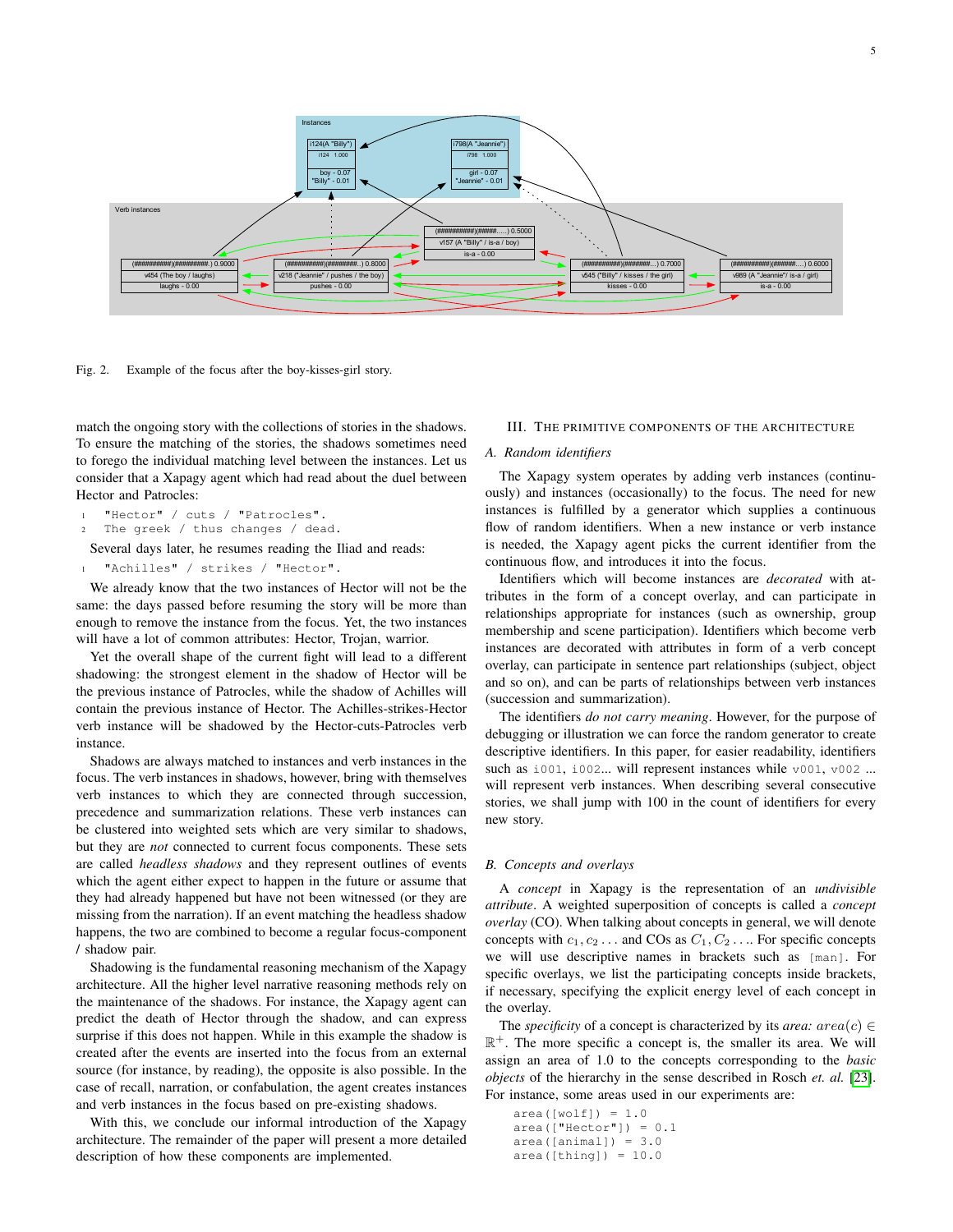In the following, we introduce formulas for the calculation of the energy level of specific concepts in overlays. To simplify the formulas we will define a *trimming* function as follows:

$$
trim(x,y) = \begin{cases} 0 & \text{if } x < 0\\ x & \text{if } x \in [0,y] \\ y & \text{if } x > y \end{cases}
$$
 (1)

where we will omit  $y$  when its value is 1.

Overlays are built iteratively, by adding one concept at a time, starting with an empty overlay. We start by defining the *explicit energy* of concept c in overlay C as  $een(C, c) < area(c)$ . In the empty overlay, the explicit energy of all concepts is zero, for nonempty overlays, the explicit energy is determined recursively by the formulas defining the addition operation.

We will define the explicit energy of the overlay as the sum of the explicit energies of all the concepts in the overlay:

$$
een(C) = \sum_{c} een(C, c)
$$
 (2)

We define two addition operations, differentiated by whether they consider or not the impact of the concepts.

The *direct addition*  $\oplus$  is a simple summation of the explicit energy, limited by the area of the concepts, and is defined through the following formulas:

$$
C' = C \oplus \{c, e\} \Rightarrow
$$
  
een(C', c) = trim(een(C, c) + e, area(c))  

$$
\forall c_x \neq c \text{ } een(C', c_x) = een(C, c_x)
$$
 (3)

The second, *impacted addition* operation  $\boxplus$  also considers the *impact* between concepts. Adding a concept  $c_1$  with energy e through this operation automatically triggers the addition of a number of other concepts, with an energy proportional with e, defined by the value  $impact(c_1, c_2)$  which has the dimensionality of a positive or negative ratio. The impact is not necessarily symmetrical and it can be negative.

The impacted addition operation  $\boxplus$  is defined through the formulas:

$$
C' = C \boxplus \{c, e\} \Rightarrow
$$
  
een(C', c) = trim(een(C, c) + e, area(c))  

$$
\forall c_x \neq c \text{ } een(C', c_x) =
$$
  
trim(een(C, c\_x) + e \cdot impact(c, c\_x), area(c\_x)) (4)

The explicit energy of a concept in an overlay is the energy we explicitly added either through direct addition or through impact.

Another way through which a concept can have energy in an overlay is through *overlapping* a concept which has explicit energy. The overlap between two concepts  $c_i$  and  $c_j$  is defined in the dimensionality of the area *overlap* $(c_i, c_j) \in \mathbb{R}^+$ . The overlap is always smaller than the area or either concept  $area(c_i) \geq overlap(c_i, c_j)$ and it is symmetrical  $\forall i \forall j$  *overlap*( $c_i, c_j$ ) = *overlap*( $c_j, c_i$ ). If two concept's areas are identical and their overlap is identical with the area, the two concepts are indistinguishable, and thus are considered equivalent:

$$
area(c_1) = area(c_2) = overlap(c_1, c_2) \stackrel{def}{\implies} c_1 \equiv c_2 \qquad (5)
$$

We define the *energy* of concept  $c$  in overlay  $C$  conservatively by:

$$
en(C, c) =
$$
  
\n
$$
\max \left( area(c), een(C, c) + \max_{c_x \neq c} \left( overlap(c_x, c) \cdot \frac{een(C, c_x)}{area(c_x)} \right) \right)
$$
\n(6)

The advantage of this conservative metric (i.e. relying on a max rather than a sum) is that the areas shared by three or more concepts do not need to be considered, as they do not enter into the calculation of the energy levels of the individual concepts in an overlay.

For a certain overlay C and concept c we can define the *activation*  $act(C, c) \in [0, 1]$  of the concept in the overlay with:

$$
act(C, c) = \frac{en(C, c)}{area(c)}\tag{7}
$$

Having defined the formulas governing concepts and COs, let us investigate the intuitions behind them. The definition of a concept and related terms in Xapagy does *not* map to scientific classification, computational logic, descriptive logic, or the possible worlds interpretation. The Xapagy system, in its current version, can not model these abstractions<sup>[2](#page-5-1)</sup>.

Roughly, Xapagy concepts cover the categories of nouns *and* adjectives of classical grammar. There is no notion of a "class" or "type" in Xapagy: there are only instances which happen to share certain attributes. A man is simply a random identifier which happened to have the attribute [man].

The area of a concept, as we said is a metric of its specificity - more general concepts have a larger area. However, we should caution the reader against pushing the analogy between this metric and the area of two-dimensional shapes too far. For instance, we can not assume that the sum of the areas of the different animal types will be the area of the concept [animal].

In a similar vein, Xapagy verbs cover both the categories of verbs *and* adverbs of classical grammar. A certain verb word in a sentence maps to an overlay of attributes. An interesting future research direction could be to investigate the relationship between this composition model and Pinker's *microfeatures* [\[22\]](#page-26-6).

#### <span id="page-5-0"></span>*C. Negation*

For each concept c we automatically define its negation  $-c$ . When we write out the name of the concept, such as in [alive], we shall write the negation as [not-alive]. The negated concept is defined by its specific impact and overlap with reference to other concepts.

$$
impact(c_1, -c_1) = impact(-c_1, c_1) = -1
$$
  
overlap(c\_1, c\_2) = overlap(-c\_1, -c\_2)  

$$
impact(c_1, c_2) = impact(-c_1, -c_2)
$$
 (8)

The negation defined in Xapagy does not follow logical (or arithmetical) rules of negation. The concept [alive] does not stand for all the instances which are alive, nor [not-alive] stay for all the other instances.

The definition of the negation, however, is designed to serve the needs of narrative reasoning, and most of the times yields results consistent with the commonsense interpretation:

<sup>1</sup> "Hector" / is-a / warrior.

```
2 He / is-a / alive.
```
<sup>3</sup> "Hector" / changes / not-alive.

The new instance of Hector will have the attributes [Hector, not-alive], the [alive] attribute being removed by the negative impact of the  $[not-alive]$  concept<sup>[3](#page-5-2)</sup>.

<span id="page-5-1"></span> $2$ If such abstractions must become part of the narrative, they need to be modeled in the story itself.

<span id="page-5-2"></span><sup>3</sup>We can, of course, define a Xapi word "dead" which maps to [not-alive].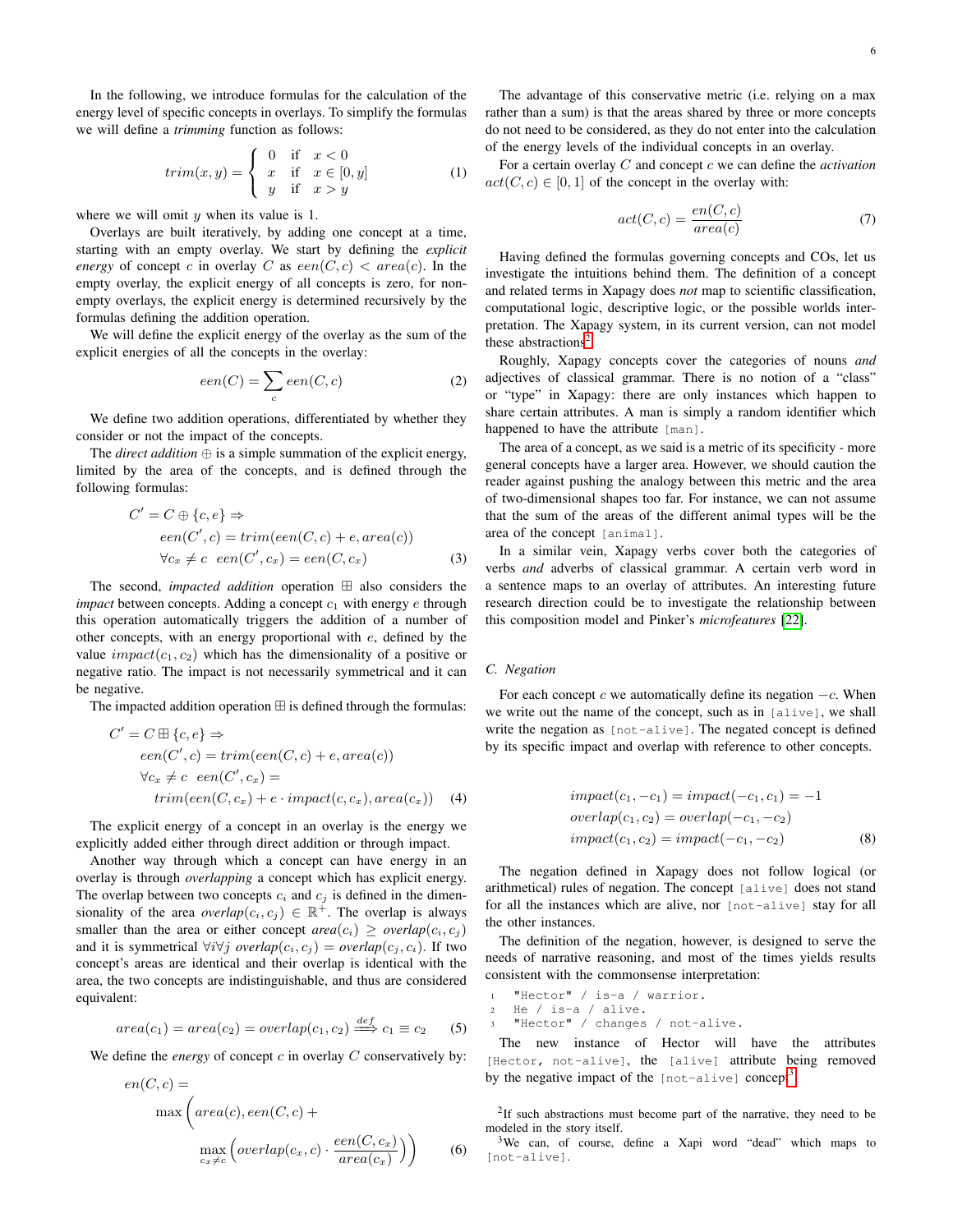

<span id="page-6-5"></span>Fig. 3. The life cycle of an instance.

#### <span id="page-6-0"></span>*D. Verbs and verb overlays*

The Xapagy system treats verbs very similarly to concepts.

A *verb* or *verb concept* in Xapagy is the representation of an *undivisible attribute* of an action or event. A weighted superposition of verbs is called a *verb overlay* (VO). When talking about verbs in general, we will denote them with  $v_1, v_2, \ldots$  and VOs as  $VC_1, VC_2$ .... For specific verbs we will use descriptive names in brackets such as [hits]. The formulas introduced for COs will hold for VOs as well.

In contrast to concepts which are fully defined by their overlays and impacts, Xapagy defines a group of special *meta-verbs* which, when activated in the focus, trigger *side-effects*, in the form of modifying the focus and creating relations between instances / verb instances. More detail about meta-verbs will be provided in Section [V-D.](#page-9-0)

#### <span id="page-6-1"></span>*E. Instances, attributes and relations*

An instance is formed by a random identifier and the associated CO. Instances are created whenever a new entity appears in the ongoing narration, or whenever an existing entity was changed such that the additivity of the CO can not be maintained. The source of the instance can be external (when witnessing or reading a story) or internal (when recalling or confabulating a story). Figure [3](#page-6-5) describes the life cycle of an instance.

In Xapi sentences, the creation of a new instance can be triggered by making a reference prefixed with an article a/an. This triggers the creation of a verb instance with the meta-verb [create-instance], which creates the new instance and immediately initializes its CO with the attributes through which the reference has been made.

<sup>1</sup> A man / exists.

The attributes of the concept can be changed in the future through  $[i s-a]$  sentences, which enact an impacted addition  $\boxplus$ :

```
The man / is-a / "Hector".
"Hector" / is-a / courageous.
```
The attributes of the instance are permanently attached to the identifier and they are *strictly additive*. Addition of new attributes is supported only to the extent that no significant negative impacts are exercised over the existing attributes. The only way we can turn Hector into a coward is through a [change] action:

<sup>1</sup> "Hector" / changes / coward.

This operation, however, creates a new instance, which inherits a copy of the attributes of Hector, with the appropriate new concepts (and their impacts) applied. The old instance is immediately demoted to memory.

TABLE I THE VERB INSTANCE TYPES AND THEIR MANDATORY PARTS

<span id="page-6-6"></span>

<span id="page-6-7"></span>Fig. 4. The life cycle of a verb instance.

## <span id="page-6-2"></span>*F. Verb instances*

A verb instance (VI) is composed of a random identifier and a number of mandatory relationships to its *parts*. Parts can be instances, VIs, COs or VOs. Table [I](#page-6-6) describes the verb instance types and their mandatory parts. We can refer to the parts of a VI through a functional notation: for instance  $SubI(V)$  is the subject instance of VI  $V$ . The only part shared by all VIs is the VerbVO(V), the *verbs*. The composition of this VO determines the *type* of the verb instance. For instance, the presence of the verb [is-a] implies a type of S-ADJ.

Figure [4](#page-6-7) describes the life cycle of a VI. Most VIs are instantiated from Xapi statements. Those parts which refer to existing instances or VI are determined through the *reference resolution* process (see Section [VII-B\)](#page-13-1). The source of the verb instances is either external (from observation of ongoing events or reading/listening to a narration) or internal (from recall or confabulation).

#### IV. FOCUS AND SHADOWS

#### <span id="page-6-4"></span><span id="page-6-3"></span>*A. Terminology and notation*

To simplify this presentation, let us start by several definitions. We define a *weighted set of instances IS* by saying that the participation of instance *I* in instance set *IS* is a value  $w(IS, I) \in [0, 1]$ . In contrast to COs, where concepts have impact and overlap, instance sets deal with independent and non-interacting instances.

The primary operation of instance sets is the *ratio-add*:

$$
\forall r \in \mathbb{R} \quad IS = IS_1 + r \cdot IS_2 \Leftrightarrow
$$
  

$$
\forall I \quad w(IS, I) = trim \left( w(IS_1, I) + r \cdot w(IS_2, I) \right) \tag{9}
$$

Verb instance sets *VS* are defined analogously.

The state of a Xapagy agent is modified by two kind of *activities*: *spike activities* (SA) and *diffusion activities* (DA).

SAs are instantaneous operations on overlays and weighted sets. Examples of activities modeled by SAs include inserting an instance in the focus, inserting a verb instance in the focus, and enacting the side effects of a verb instance. SAs are not parallel: the Xapagy agent executes a single SA at a time.

DAs represent gradual changes in the weighted sets; the output depends on the amount of time the diffusion was running. Multiple DAs run in parallel, reciprocally influencing each other. As a practical matter the Xapagy system implements DAs through sequential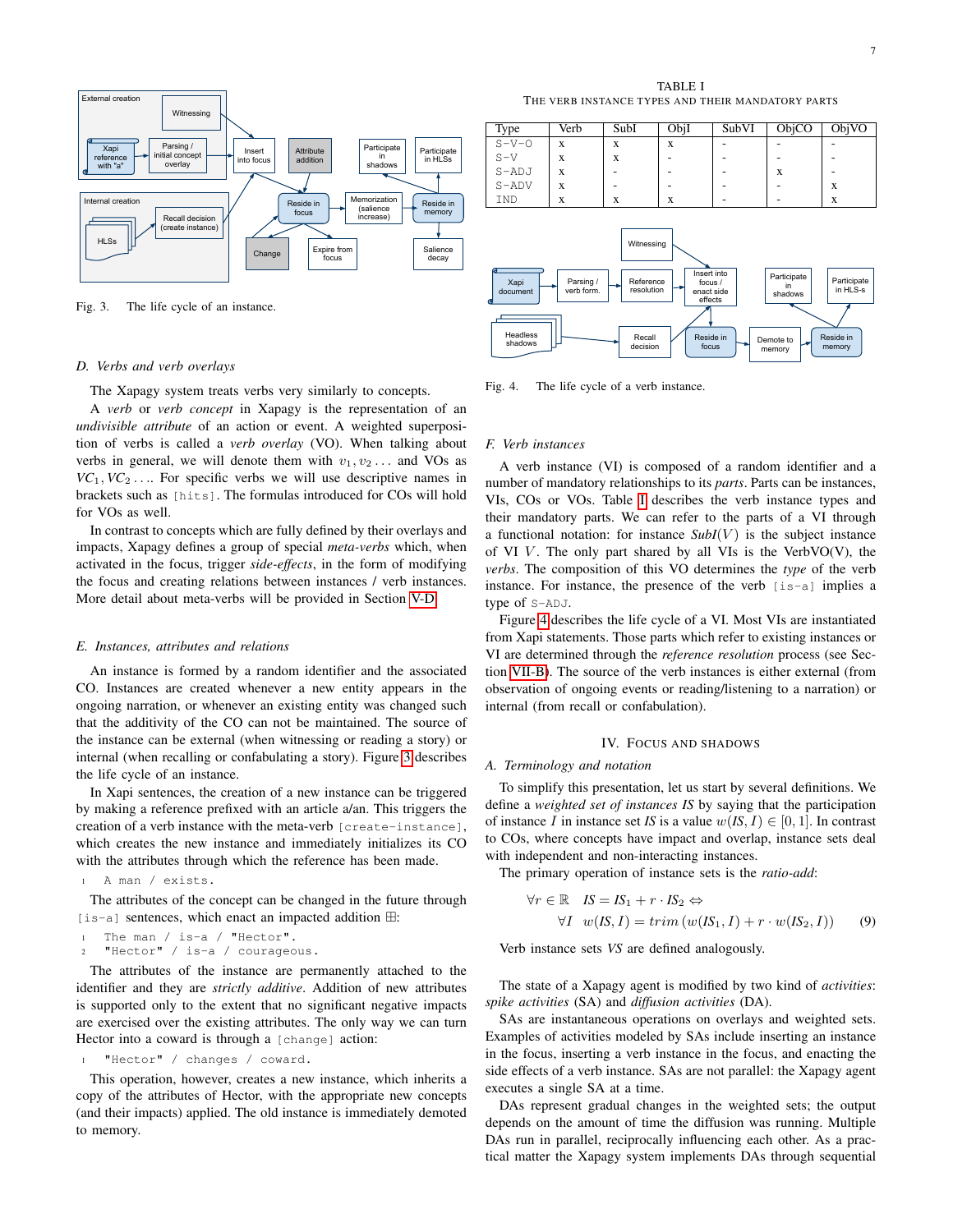discrete simulation, with a temporal resolution an order of magnitude finer grained than the arrival rate of VIs.

## <span id="page-7-0"></span>*B. Story following and the focus*

The focus is the collection of instances and VIs currently active in the Xapagy agent. Instances and VIs in the focus are *changeable:* they can acquire attributes, and they can enter into new relations. Once an instance or VI leaves the focus (is *demoted to the memory*) it will not change, except through a gradual decay.

The focus can be seen as two weighted sets of instances  $IS_F$  and VIs  $VS_F$  respectively. The focus is maintained through a number of SAs and DAs. In the following description we will list the SAs and DAs in an informal manner. The exact formulas are beyond the scope of this paper.

Let us start by listing the activities which affect the instances of the focus  $IS_F$ . We will prefix their descriptions with S and D depending on whether it is spike or a diffusion activity, and with  $+$ ,  $-$  or  $+$ / $$ depending on their effects of the participations in  $IS_F$ .

(S+) instances are added at full participation at their creation.

- (D-) in absence of other factors, the participation of instances decays in time.
- (S+) instances referenced by newly created VIs are reinforced.
- (D+) reinforcement on instances transfers part of the reinforcement to instances which are in a relation with the instance.
- (D-) forced decay on instances transfers part of the decay to instances which are in relation to the decayed instance.
- (S-) instances on which the change procedure has been performed are decayed to zero and removed from the focus.

The weighted set of VIs in the focus  $VS_F$  represents, informally speaking, recent verb instances which are still relevant to the interpretation of current events. In general, the older a VI, the less likely to be still in focus. In practice, this is somewhat more complex than a gradually decaying tail of recent events, as the nature of the event changes the speed at which the VI fades from the focus. Non-action verbs, such as is-a will fade from the focus very quickly, action verbs tend to linger until they have acquired a sufficient number of successors while summarization verbs remain until they are a current summary and then fade out when they acquired sufficient successors.

Let us now summarize the activities which positively or negatively affect the participation of the verb instances in the focus:

- (S+) VIs are added at full participation when created.
- (D-) in absence of other factors, VIs decay at a speed dependent on their verbs.
- (S-) VIs decay with every establishment of the successor relationship.
- (S+) the participation of the summary verbs is increased by every matching VI added to the focus.
- (S-) the [is-single-scene] verb decays all the current VIs from the focus.

When the participation of an instance or VI falls below a threshold, the instance or VI is removed from the focus. While there are several ways through which an instance might be reinforced in the focus, for a non-summary VI the only question is how quickly it will fade away. While instances and summarization VIs can (theoretically) stay indefinitely in the focus, non-summarization VIs will leave quite quickly.

## <span id="page-7-1"></span>*C. Shadows*

Instances and VIs which have been demoted to memory can affect the current state of the agent by *shadowing* the focus. Each instance (or VI) in the focus is the *head* of a an associated instance set (or verb instance set) called the *body* of the shadow. The shadows are maintained such that their components reflect the previous experience of the agent with respect to the ongoing narration.

Shadows are dynamic and maintained by a number of activities:

- (S+) The addition of an *unexpected* instance or VI creates a corresponding empty shadow.
- (S+) The addition of an *expected* instance or VI creates a new shadow from the headless shadow which predicted the instance (for more detail see Section [VIII-B\)](#page-15-0).
- (D-) In the absence of other factors, all the shadows decay in time. The energy released in this DA is added to the energy of the environment.
- (D+) Matching the head: instances from memory which match the shadow head will be strengthened in the shadow body. The energy for this DA comes from the environment.
- (D+) Matching the shadow body: instances from memory which match the shadow body will be strengthened in the shadow body. The energy for this DA comes from the environment.
- (D+/-) Consistency: the participation of the VI in a shadow and the participation of its parts in the shadows of the corresponding parts of the shadow head gradually moves towards a common average value.
- (D+/-) Instance identity sharpening: if an in-memory instance participates in multiple shadows, the strong participations will be gradually reinforced, while the weak participations will be further weakened. The operation is energy neutral for a given memory instance.
- (D+/-) Non-identity: if a shadow contains instances which are con-nected through the non-identity relation<sup>[4](#page-7-3)</sup>, the instance with the stronger participation is reinforced while the instance with the weaker participation is weakened. The operation is energy neutral for a given non-identity pair.

instances which appear as different verb parts are guaranteed that they are not identical. This DA decreases the participation of weaker non-identical instances in the same shadow body. The operation is energy neutral based on a per / shadow body bases.

The shadow maintenance activities (and the closely related headless shadow maintenance activities controlling the narrative reasoning), are *self-regulating*, encompassing elements of negative feedback as well as resource limitation.

For instance, the head matching activity will not create an indefinitely large shadow even if the shadow head is very general, as the shadow instance set is "fed" from a limited set of resources, and once the shadow had grown beyond a certain size, its growth will slow.

Such interactions apply even between the activities. If a shadow is small, because there are few memory items matching its head, it can be extended by matching the shadow body, which brings in more remotely related items than the head match.

#### V. CORE KNOWLEDGE

<span id="page-7-2"></span>Problem domain knowledge appears in the Xapagy architecture in three forms:

- *Dictionary knowledge* includes the knowledge of the words in the Xapi language and the way they map to COs and VOs. Xapagy agents do not need domain specific grammatical knowledge, as the pidgin grammar is very simple and rigidly fixed.

<span id="page-7-3"></span><sup>4</sup>The non-identity relation is explicitly created for distinct instances in the same story line. For example, Achilles is non-identical to the instance of Hector with which it is currently fighting. However, Achilles is *not* nonidentical with Lancelot.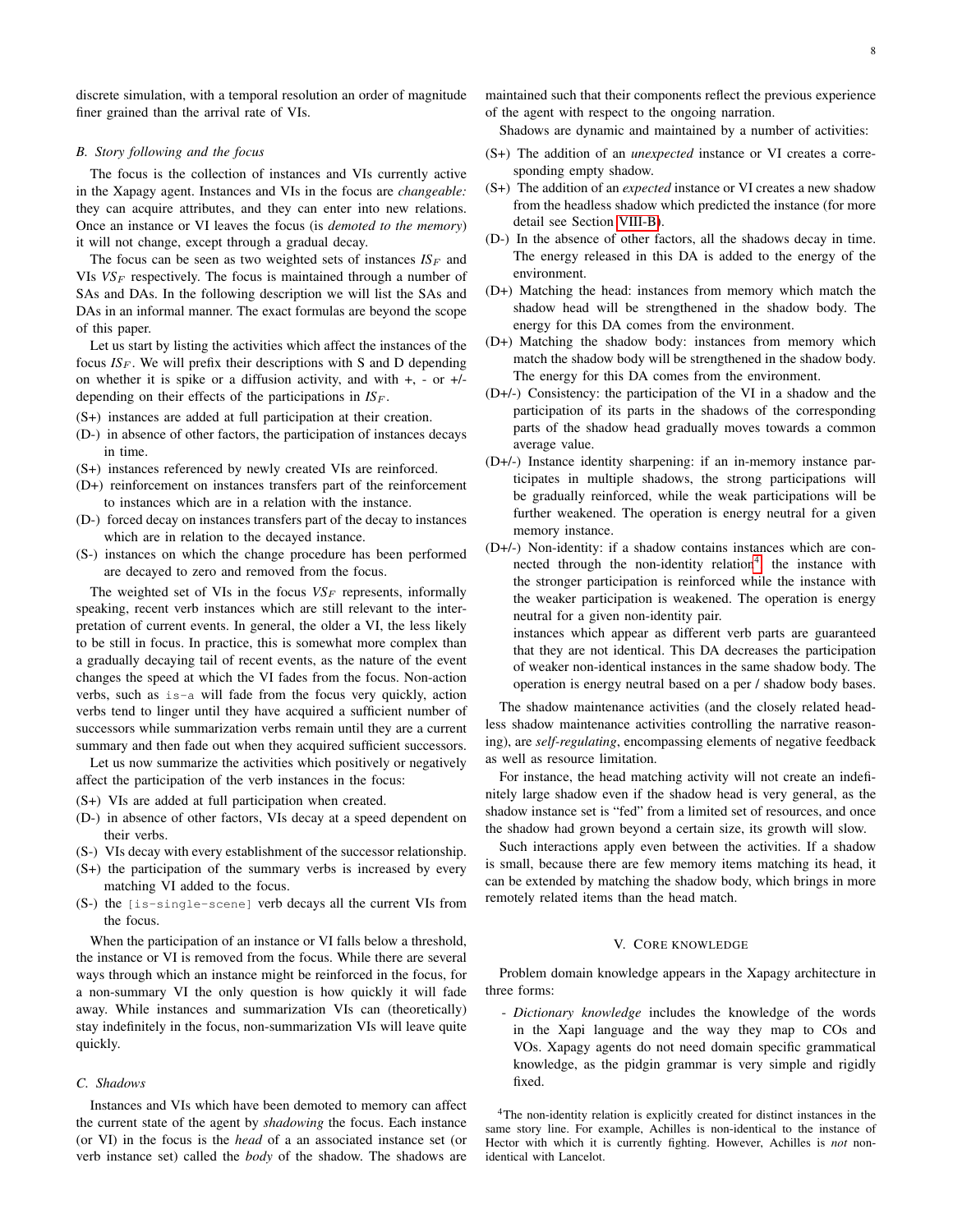- *Conceptual knowledge* is encoded in the properties of concepts and verbs. This includes their areas, overlaps, impacts and, for a small number of meta-verbs, the side effects of the verbs.
- *Episodic knowledge* covers the stories previously witnessed, read or confabulated by the agent. The stories are represented by the interconnected network of VIs and instances in the memory.

A Xapagy agent acquires dictionary and conceptual knowledge by loading knowledge description files in the Xapagy *domain knowledge language*. This very simple, human editable language allows the specification of the dictionary, the concepts and verbs together with their impacts and overlaps. The agent can save its dictionary and concept knowledge in the same format.

While the knowledge of Xapagy agents vary in all three domains (dictionary, conceptual and episodic), we assume that they share a common core of basic knowledge encoded in the Xapagy Domain Knowledge Library. The current presentation covers Xapagy CoreDKL version 0.20. We assume that the representations in this library are shared by all Xapagy agents. The CoreDKL only contains conceptual and dictionary knowledge. The agents share basic concepts and even elements of language, but they do not, by default, share remembrances of stories.

To reason about other problem domains, the agent can load other problem domain definitions. For instance, the Iliad library contains descriptions of words such as warrior or sword, as well as fighting related verbs. The LittleRedRidingHood domain contains definitions for hood, basket and wolf. Both domains rely upon and therefore load the Human library which provides definitions for words such as human, man, woman, alive and dead.

The reminder of this section discusses some of the functionality defined in the CoreDKL.

#### <span id="page-8-0"></span>*A. Scenes*

A scene in Xapagy is a *partition of the reference space*. Every Xapi sentence resolves its references inside a single scene, which needs to be resolved before the resolution starts. From this modus operandi follows that for VIs created from Xapi, only instances which are members of the same scene can interact with each other.

A scene does not necessarily correspond to a physical location, and the mechanical rules of interaction do not always apply. For instance, a conversation, either face-to-face or through remote means such as by phone, is a scene. If an agent talks to a friend in a restaurant, while being on the phone with another, it will be simultaneously part of three scenes: two non-physical conversation scenes, and the physical scene of the room, including the furniture, food, his friend and other customers.

Scenes are implemented as relations between the scene instance (an arbitrary instance which has the [scene] attribute) and the instances which are considered to be in the scene. An instance can be part of multiple scenes.

There is *current* scene in the focus. Newly created instances will be part of the current scene. Other scenes can be created as any other instance. The current instance is set with the [is-current-scene] verb. The statement:

<sup>1</sup> A forest scene / is-current-scene.

creates a new scene with the attribute forest, and makes it the current scene. Previous scenes will be retained, although they will gradually expire from the focus. If we want to expire from the focus all the previous scenes, it can be done with the [is-only-scene] verb:

<sup>1</sup> A forest scene / is-only-scene.

All the newly created instances will automatically become part of the current scene.

A forest scene / is-only-scene. <sup>2</sup> A "Little-Red-Riding-Hood" / is-a / girl. <sup>3</sup> The girl / has / a red hood.

The girl / has / a basket.

At this moment, the scene will contain the girl, the hood and the basket. An instance can leave the scene through the [leave-scene] verb:

The wolf / leaves-scene.

Instances which are not part of any scene but are still in the focus are considered to be part of the *limbo* scene. At reference resolution, the limbo scene is searched after the current scene, allowing it to move instances from one scene to another.

A house / is-current-scene.

<sup>2</sup> The wolf / enters-scene.

Scenes determine the reference space where a particular reference is made:

- a reference to a scene is resolved among the scenes in the focus.
- a reference to an entering instance is resolved in the context of the limbo scene.
- a reference in a quote verb instance is resolved in the scene determined in the inquit.
- in all other cases, the reference is resolved in the context of the current scene.

#### <span id="page-8-1"></span>*B. Groups*

The concept of a group in Xapagy allows us to have VIs where the subject or the object is a collection of entities. Groups are implemented as instances which have the special attribute [group], and they can be in a *composition* relation with a number of other instances. Instances can be part of more than one group and they can join and leave groups dynamically.

An *explicit group* is a group of individually known instances:

- <sup>1</sup> An explicit group / exists.
- <sup>2</sup> The group / contains / Billy.
- The group / is-joined-by / "Johnny".

The side effects of most meta-verbs distribute over the members of explicit groups. For instance, we can remove all the members of the group from the current scene by saying:

<sup>1</sup> The group / leaves-scene.

In the case of *implicit groups* the elements are not enumerated:

- <sup>1</sup> A group / exists.
- <sup>2</sup> The group / is-a / many man.

An implicit group can still have explicit members:

The group / contains / "Johnny".

At this moment, we have a crowd of people, out of which we recognize Johnny.

#### <span id="page-8-2"></span>*C. Ownership-type relations*

Let us call ownership-type relations the multitude of complex relations commonly expressed in English with the word "has". As Xapi does not support polysemantic words, the different relations must be represented in Xapagy by different words (and of course, different VOs).

The current version of core domain knowledge defines three distinct concepts [holds], [legally-owns] and [is-part-of] $^5,$  $^5,$  $^5,$ mapped to similarly named words:

```
1 "Little-Red-Riding-Hood" / holds / a basket.
```

```
2 "Mary" / legally-owns / a little lamb.
```

```
3 A big eye / is-part-of / the wolf.
```
<span id="page-8-3"></span><sup>5</sup>The [contains] verb of group membership discussed in the previous section is a close relative.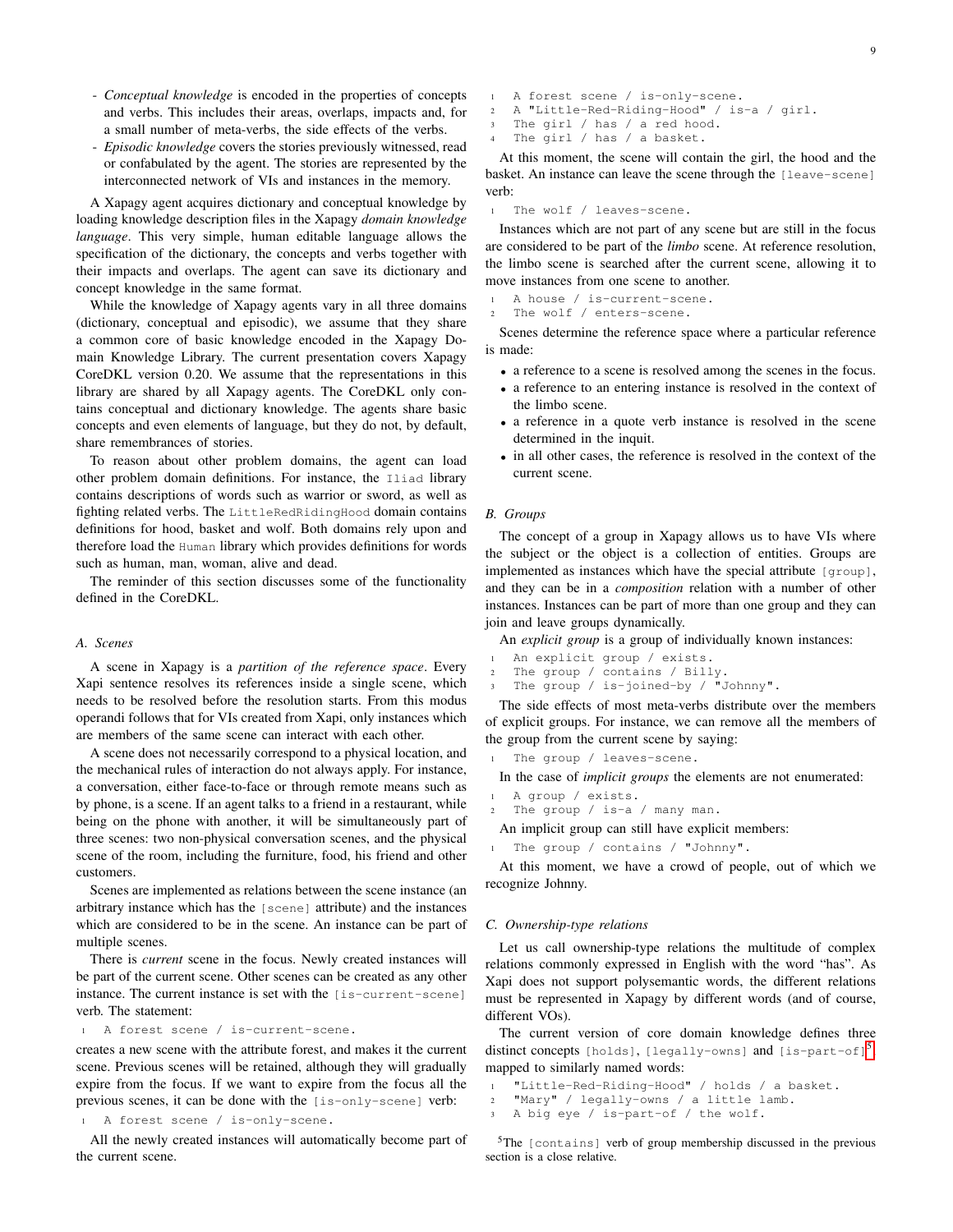Ownership-type relations can change frequently as a result of sentences which mix in the VO the verb for the creation (or negation) of the relation, the meta-verbs for denoting an action verb and one or more verbs describing the nature of the action:

```
1 "Johnny" / holds / a ball.
```

```
"Johnny" / drops / the ball.
```

```
"Billy" / picks-up / the ball.
```
For instance, the word "drops" is mapped to [drops not-holds succ\*]. Johnny can, of course get rid of the ball in a different way as well:

<sup>1</sup> "Johnny" / puts-down / a ball.

where "puts-down" is mapped to [drops not-holds succ\*]. Due to the limitations of the Xapi language (as well as the VI structure), the English statement "Billy gives the ball to Johnny" must be expressed as two Xapi statements (whose tight coupling is enforced by the "thus" word):

```
"Billy" / gives / the ball.
2 "Johnny" / thus receives / the ball.
```
One can consider this as the extreme case of the situation when Billy puts down the ball and, after a while, Johnny picks it up. This is an example of those cases where the limitations of the language can be addressed through a workaround involving instances shared among multiple VIs.

## <span id="page-9-0"></span>*D. Verb instance types as determined by meta-verbs*

The side effects of a VI are determined by the *meta-verbs* participating in the VO their verb part. Although technically any combination of verbs and meta-verbs is possible, in practice most VIs can be classified in three classes, recognizable by their metaverbs: *action* VIs, *attribute accumulation* VIs and *relation creation* VIs. These classes differ in their side effects as well as the amount of time they spend in the focus.

Action VIs represent actions or events which are part of the chain of a developing story. This is represented by the fact that they are connected by succession relations to their predecessors and by summarization relations to VIs which summarize them.

As action VIs need to be connected to their successors, they need to stay in the focus for a longer amount of time. Their participation in the focus is decreasing slowly, but it is reduced, in the form of a SA by the establishment of a succession relation: action VIs are *pushed out* by their successors.

There are two kinds of attribute accumulation VIs. One of them impacts instances by adding new attributes with the meta-verb [is-a], while the other one impacts VIs by adding new verbs with the meta-verb [action-is]. Unless an attribute accumulation VI is also an action VI, it will expire very quickly from the focus (and in consequence, it will also have a low salience in the memory).

Relation-creation VIs (always of type S-V-O) embody a relation among instances in the focus. This type of VIs never expire from the focus as long as the represented instances are present. They can be, however, pushed out from the focus by other relation creation VIs.

Each verb in the VO can bring its own side effects which are implemented as an SA. The spike is normally triggered at the moment when the VI is inserted in the focus, although some type of insertions, such as for questions, inhibit the side effects.

## <span id="page-9-1"></span>*E. The succession chain*

The succession relation is established between a *predecessor* VI and a *successor* VI when a new action VI is inserted into the focus. The SA activated at the insertion of verb instance  $V_n$  creates succession relations relations between  $V_n$  and all the VIs V in the focus, the strength of the relation given by:



<span id="page-9-3"></span>Fig. 5. Summarization of a repetitive action. Arrows with solid lines are successor relations, while arrows with interrupted lines are summarization relations.

$$
r_s(V_n, V) = \sigma \cdot (w \cdot M(V_n, V) + 1 - w) \cdot focus(V)^r \tag{10}
$$

The matching relation  $M(V_n, V)$  takes the value 1 if V and  $V_n$ have at least one common part, and 0 otherwise. The balancing factor  $w$  defines whether succession relations are established only with VIs which share parts with the new VI ( $w = 1$ ), with all VIs in the focus  $(w = 0)$  or intermediary values.

The value  $\sigma$  is the strength of SA. The parameter r modulates the strength in function of the recentness of the links. If  $r \gg 1$  the link is connected only to the most recent VIs (for instance, in the case of the word "thus").

#### <span id="page-9-2"></span>*F. Summarization relationships*

Action statements represent individual actions or events whose timespan is measured over the course of seconds. Repetitive or continuous actions are *summarized* by summarization VIs.

Figure [5](#page-9-3) shows an example of the summarization process (the VIs are illustrated with the corresponding Xapi statement). The left column of VIs are created by direct observation, while the VI in the right is created by the summarization process. The summarization VI is created when the second "hits" verb instance is issued. As long as the ongoing VIs inserted in the focus match the current summarization VIs, they will be linked to the current summarization VI.

Like other VIs, summarization VIs will participate in succession and summarization relations. This allows future recall processes to recall some stories in more details than others.

Multiple summarization VIs can be active simultaneously in the focus. Some of them might be summaries over VIs which are themselves summaries.

An additional complexity of summarization involves group actions. In the Figure [5](#page-9-3) the summarization verb instance is simply a repetitive version of the ongoing verb instances which point to the same instances as subject and object.

However, we can summarize series of hits, kicks, blows and strikes exchanged between Hector and Achilles with a statement saying that "the two warriors were fighting". That is, the series of S-V-O verb instances are summarized by an S-V verb instance, there the subject part is a group instance.

There is only incipient support in the current version of the Xapagy system for this type of reasoning, thus the detailed discussion of the approach is beyond the scope of this paper.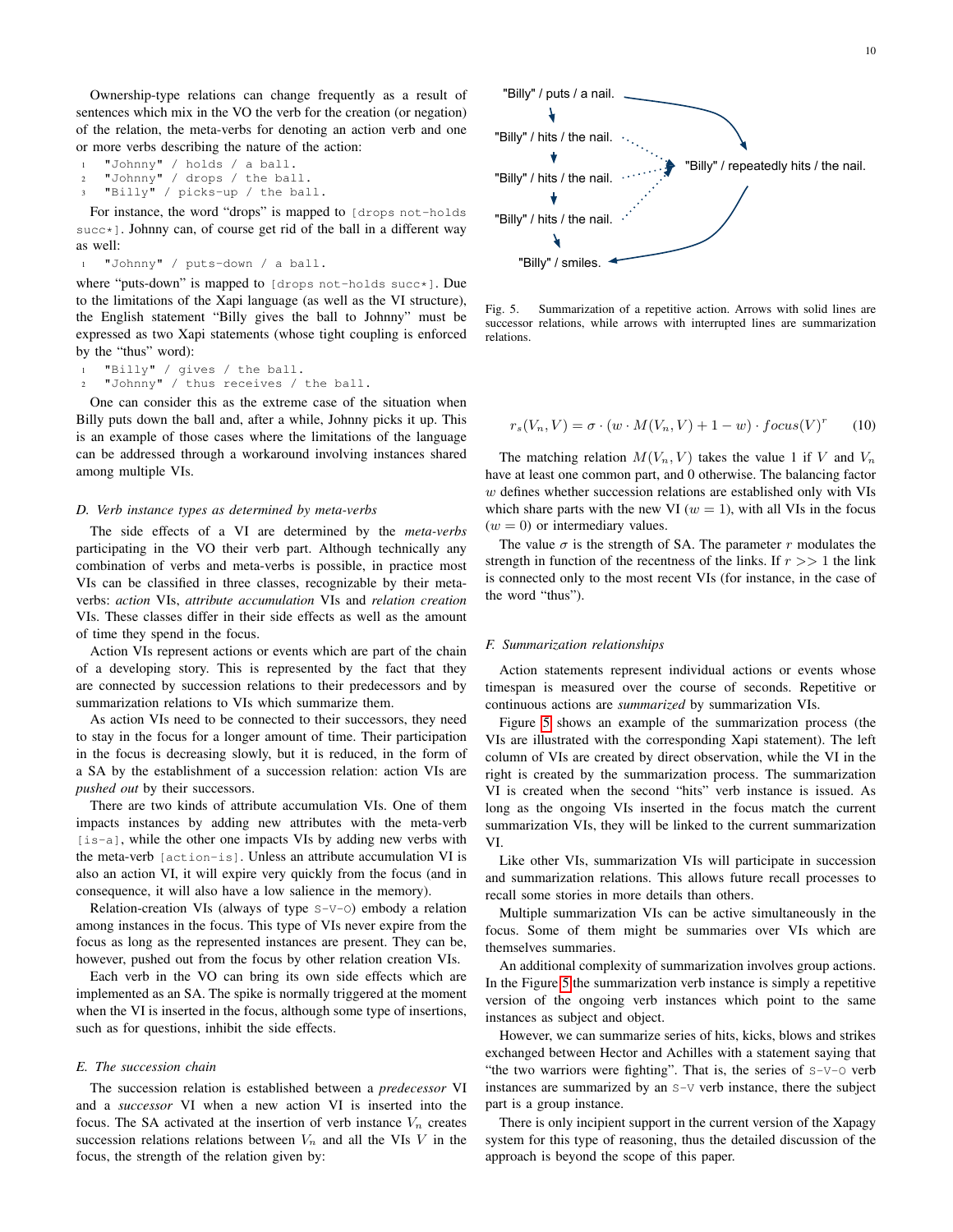## <span id="page-10-0"></span>*G. Creation of instances*

The meta-verb [create-instance] creates a new instance with a specified set of attributes and adds a relationship that the new instance is a participant in the scene.

Scene / create-instance / attribute-list.

In most cases, this kind of statement does not need to be explicitly issued in Xapi, because it is automatically created as a side effect whenever an a/an article is used. The statement is created explicitly by the recall mechanism. If the recall is verbalized, the verbalization component might roll the instance creation into the sentence where the new instance is first referred to.

#### <span id="page-10-1"></span>*H. Additive composition of attributes*

An instance can acquire a new attribute by impact-adding to the CO associated with the instance, another CO described in S-ADJ type VI. This functionality is the side effect of the [is-a] verb:

<sup>1</sup> "Hector" / is-a / warrior.

The general assumption about Xapagy instances is that they reflect a story entity with an unchanging set of attributes. The continuous addition of attributes through  $[i s-a]$  is, thus, considered to be an act of *discovery*, not a recording of *change*. The added attributes should not have a negative impact on the existing set.

If a real change in the attributes is what we want to record, this must be done through the [change] verb, which creates a new instance).

Similar considerations apply to the VIs, whose verb part can acquired new attributes through an S-ADV type verb, as a side effect of the [action-is] verb:

"Achilles" / strikes / "Hector". <sup>2</sup> The strikes / action-is / hard.

#### <span id="page-10-2"></span>*I. Creation of a new instance through change*

If the story entity had changed its attributes (lost existing ones or acquired new ones) in a manner not consistent with the discovery of a previously unknown but existing attribute, the Xapagy agent must represent it through the creation of a new instance<sup>[6](#page-10-6)</sup>.

This functionality is implemented with the [changes] verb:

"Hector" / changes / dead.

a new instance is created, which acquires the previous attributes of Hector (including the proper noun "Hector"), to which the [not-alive] concept is impact added, triggering a number of negative and positive impacts (e.g. the removal of the [alive] concept from its attributes). At the same time, the initial instance is immediately retired from the focus and a relation of type [is-somatically-identical] is created between the old and new instances<sup>[7](#page-10-7)</sup>.

The side effects of the verb [changes] are described by the following SAs:

- (S+) the creation of the new instance, with a set of attributes obtained by the impact-add from the attributes of the old instance
- (S+) creation of the [is-somatically-identical] relation between the old instance and the new one
- (S+) creation of scene membership relations to mirror the scene memberships of the existing instance

<span id="page-10-6"></span><sup>6</sup>As the creation of a new instance involves simply picking a random identifier from the existing flow, the creation of an instance does not incur any cost in the Xapagy model.

<span id="page-10-7"></span><sup>7</sup>Somatical identity, in the philosophy of personal identity represents the identity following the "body" of the entity. This is to be contrasted to the psychological identity which maintains the continuity of the memory (for entities for which this is relevant).

(S-) expire from the focus all the scene membership relations of the old instance

(S-) expire the old instance from the focus

## <span id="page-10-3"></span>*J. Destroying an instance*

Certain real-world actions such as eating, drinking, or dissolving lead to the disappearance of that entity as an identifiable part of the scene. If this entity was mapped to a Xapagy instance, the instance can not be destroyed, as instances and their attributes are unchangeable. The real world destroying operation is echoed in the Xapagy agent through the removal of the instance from the focus and the scenes.

This can be implemented through the [destroy] meta-verb, which is part of the VOs associated with words such as "eats", "drinks" or "swallows".

```
1 "Billy" / eats / an apple.
```
On the other hand many operations which informally are denoted as destruction, are in the Xapagy parlance not a destroy operation but *change*:

```
"Billy" / drops / the bottle.
```
<sup>2</sup> The bottle / changes / numerous-group glass shards.

## <span id="page-10-4"></span>*K. Representing questions*

A question in Xapagy is a verb instance which is *partially unspecified* and it can form an *answer* relationship to VIs which match the question.

These VIs answering questions might already be in the focus, or they might be created on demand by the headless shadow mechanism. There is no requirement that there be a single answer to a question. Some questions might not be answered (not even attempted to be answered) or one might have multiple answers to the same question.

In general, the overall flow of the question / answer mechanism is beyond the scope of this paper. Here we shall only discuss the nature and specification of the question VIs.

The Xapagy CoreDKL defines a special verb [wh] and a corresponding special concept [wh] which, as part of a VO or CO respectively, turns the VI part into an unspecified one. Any VI which has at least one unspecified part is a *question*:

- <sup>1</sup> Johnny / wh cries?
- <sup>2</sup> Wh boy / cries?
- Billy / hits / wh boy?
- <sup>4</sup> Wh / eats / "Little Red Riding Hood"?
- Wh / wh / wh?

The wh marker marks the unspecified component of the question. All the verb instances marked above are questions, irregardless which component of the verb instance was marked with "wh". Once a VI has been marked as a question, it will inhibit the side effects of its verb (even if the verb itself is not marked with wh).

As the words in Xapagy map to VOs and COs, we can define specific words for frequently occurring combinations of [wh] and other concepts or verbs, such as "who"  $\rightarrow$  [wh human], or "where"  $\rightarrow$  [wh place].

# <span id="page-10-5"></span>*L. Representing a conversation*

Xapagy defines as conversation the exchange of communicative acts between two entities in a story. One can represent an exchange of words without understanding the meaning of the communication. In this case, no additional knowledge is needed beyond the definition of the communicative acts themselves ("say", "ask" and so on).

If, however, we understand the content of the communication, we need a method to simultaneously represent the communicative act and the meaning of the communication.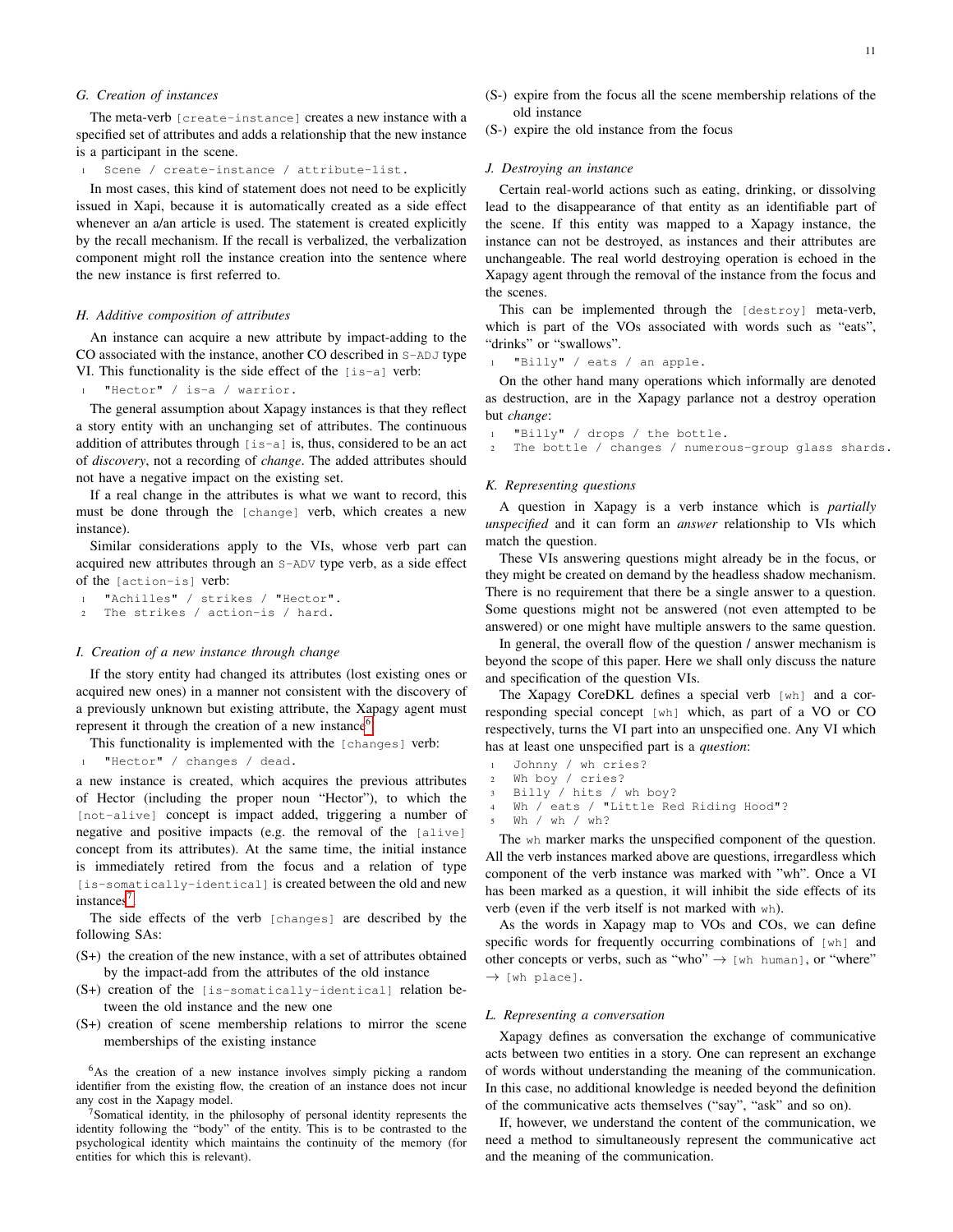The exhaustive discussion of the communication models is beyond the scope of this paper. We will illustrate the representation through one example, the famous exchange between the wolf and Little Red Riding Hood.

We are considering the external view of the story: that is, the case of a Xapagy agent reading the Grimm brothers translated to Xapi. The understanding proceeds from the point of view of the Xapagy agent: it does not require the wolf and the girl to be Xapagy agents.

The representation requires two scenes. The physical scene is the house of grandma - this is where the communcation will take place. The other scene, the *conversation* scene is a virtual scene where the meaning of the conversation is interpreted, and as such is marked with the [conversation] attribute.

The wolf and the girl are discussing about issues relevant to the current moment and themselves, thus they are part of both the physical and the conversation scene. This is not a requirement: if they would talk about the Iliad, the conversation scene would contain Hector and Achilles, but not the conversing parties.

The utterances of the conversation will be represented as quotationtype sentences, where the inquit is resolved in the physical scene, while the quote is resolved in the conversation scene. This being a quote sentence, the special resolution rules apply for "you", "me" and so on (see Section [VII-B\)](#page-13-1).

Putting it all together, the conversation between the girl and the wolf is translated to Xapi as follows:

```
1 A scene house / is-current-scene.
```

```
2 The wolf / enters-scene.
3 "Little-Red-Riding-Hood" / enters-scene.
```

```
4 A scene conversation / exists.
```

```
5 "Little-Red-Riding-Hood"/ enters / conversation.
```

```
The wolf / enters / conversation.
```

```
7 "Little-Red-Riding-Hood" / says / conversation //
8 Eyes / is-part-of / you.
```

```
9 "Little-Red-Riding-Hood" / asks / conversation //
10 Eyes / wh is-a / big?
```

```
11 Wolf / answers / conversation //
```

```
12 Eyes / see good / you.
```

```
13 "Little-Red-Riding-Hood" / says / conversation //
14 I / changes / afraid.
```

```
15 The wolf / swallows / "Little-Red-Riding-Hood".
```
## <span id="page-11-0"></span>*M. Representing a narration*

A narration is a special case of conversation, which contains repetitive communicative acts by a narrator. The narration scene does not normally overlap with the current scene:

```
1 A scene "Smyrna" / is-current-scene.
2 A man / is-a / "Homer".
3 A scene "Iliad" / exists.
   Scene "Iliad" / is-before / scene "Smyrna".
   "Homer" / says / "Iliad" //
     A man / is-a / "Achilles".
   "Homer" / says / "Iliad" //
     "Achilles" / is-a / angry.
```
In this sample, the man Homer, in his birthplace Smyrna starts the narration of the Iliad. Line 4 defines the temporal relationship between the scenes, i.e. establishing the fact that scene of Iliad happens in the past of the narration. The specification of such a relation is optional. Furthermore, it is possible to place a narration in the future. For instance, describing the prophecy made by Calchas we need to position it in the scene which is in the future:

```
Scene "Iliad" / is-before /
2 scene "ProphecyOfCalchas".
```
An agent can narrate a past (or future) story in which itself participates - but it will need to represent itself with another instance, with which it would establish some kind of identity relation (for instance, somatic identity). Let us see an example of Achilles narrating its own story at the Greek camp:

```
A greek camp scene / is-current-scene.
   2 A man / is-a / "Achilles".
3 A scene "Remembrance" / is-before / scene camp.
   "Achilles" / says / "Remembrance" //
     5 A man / is-a / "Achilles".
6 "Achilles" / says / "Remembrance" //
     7 I / somatically-identical / "Achilles".
   "Achilles" / says / "Remembrance" //
     "Achilles" / kills / "Hector".
```
#### VI. EPISODIC KNOWLEDGE

<span id="page-11-1"></span>*After a minute or so, he goes out to join Doug, who is ritualistically lighting up a cigar. "This is a good time to smoke," he mumbles. "Want one?"*

*"Sure. Thanks." Randy pulls out a folding multipurpose tool and cuts the end from the cigar, a pretty impressive looking Cuban number. "Why do you say it's a good time to smoke?"*

*"To fix it in your memory. To mark it." Doug tears his gaze from the horizon and looks at Randy searchingly, almost beseeching him to understand. "This is one of the most important moments of your life. Nothing will ever be the same. We might get rich. We might get killed. We might just have an adventure, or learn something. But we have been changed."*

("Cryptonomicon" by Neal Stephenson)

Informally, the episodic knowledge of a Xapagy agent is the totality of the stories ever witnessed, read, heard, recalled or confabulated by the agent. Technically, the episodic memory is a repository of all VIs and instances which have been, at some time, part of the focus, and is implemented as two weighted sets (of instances and VIs).

The episodic memory is neither addressable nor directly searchable. The only way in which the content of the episodic memory influences future behavior of the Xapagy agent is through the shadow and headless shadow mechanisms.

We call the participation of the instances  $S(I, t)$  and VIs  $S(V, t)$ in the episodic memory their *salience* (at time t). The salience is maintained by two DAs:

- (D+) Memorization the salience of the instances and the VIs increases while the instance or VI is in the focus
- (D-) Forgetting the salience of instances and VIs exponentially decays in time.

## <span id="page-11-2"></span>*A. Memorization*

The memorization DA increases the memory salience of an instance (or VI) during its stay in the focus. We will describe the equations for the case of VIs, the case of the instances is similar. Let us assume that the VI enters the focus at the creation time  $t_c$  and leaves it the demotion time  $t_d$ . In between these times, it's salience will be:

$$
S(V, t_x) = \int_{t_c}^{t_x} m(t)w(VS_F, V)dt
$$
 (11)

where  $m(t)$  is the *marking rate* of the focus at time t. While the participation of the verb instance in the focus will gradually decrease, its salience will increase throughout its stay in the focus reaching its maximum salience at the moment when it is demoted to the memory:

$$
S_{\text{max}}(V) = S(V, t_d) = \int_{t_c}^{t_d} m(t)w(VS_F, V)dt
$$
 (12)

What this formula tells us is that the memorization level is proportional with the time spent in the focus. Action VI are memorized more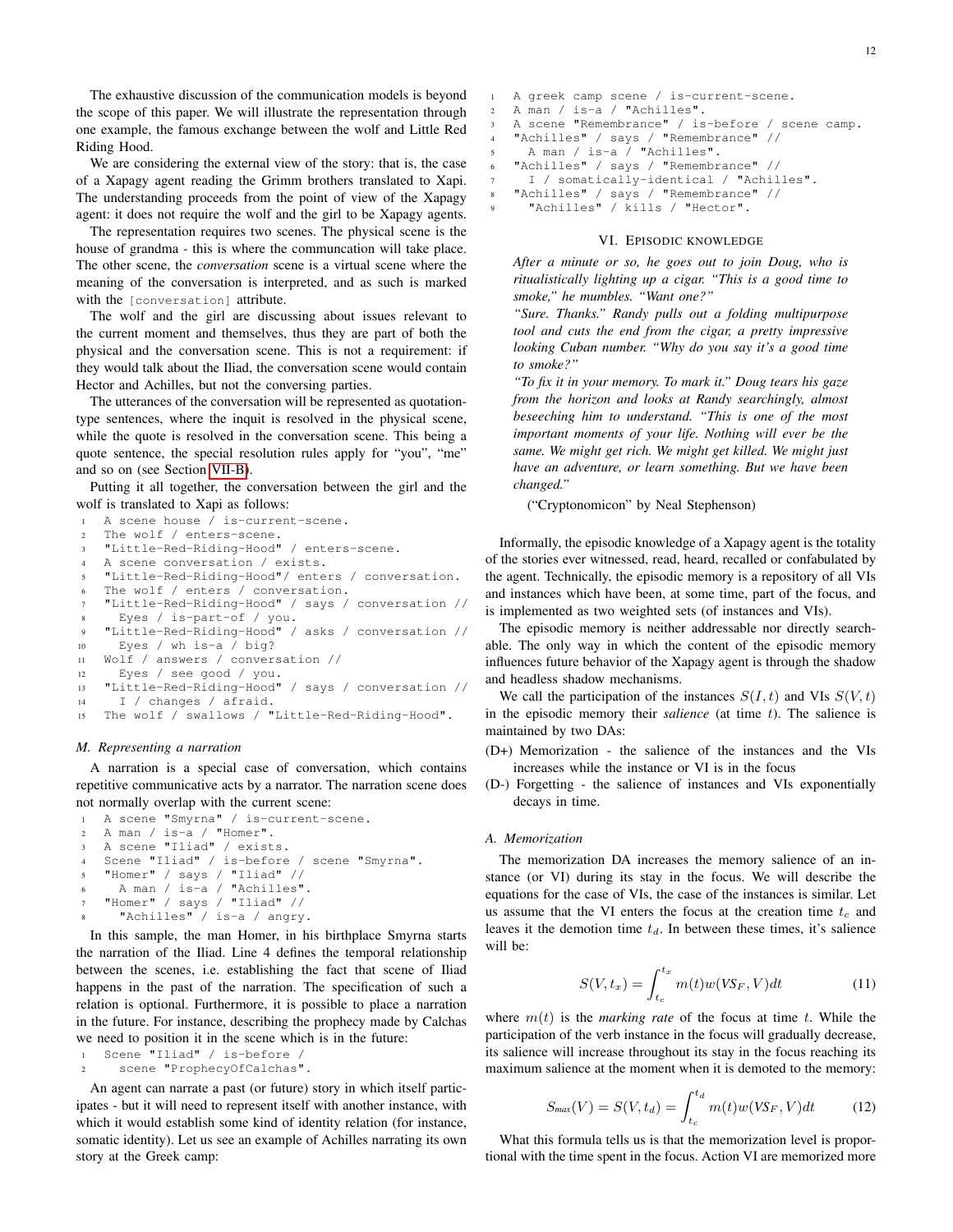than attribute assignment VIs<sup>[8](#page-12-2)</sup>. Action verbs are memorized better when they are not a part of a quick succession of events (when the successors quickly push out the VIs from the focus). Summarization VIs are remembered more strongly than individual events: the Xapagy agent might remember the repeated hammering of a nail, but not the individual act of hammering (see Subsection [V-F\)](#page-9-2).

In addition to this, the memorization also depends on the current marking rate of the focus. The marking rate is a slowly changing value, and is *focus-wide*. Verb instances inserted in the focus affect the marking rate not only for themselves, but also for other verb instances before and after them. This way, it is possible that a marking action (such as the cigar smoking at the quote at the beginning of this section) would affect the memorization of an unrelated story line, which, however, share the focus with the marking action.

The current version of the Xapagy system uses a heuristic approach for the setting of the marking rate, which, however, appears to be successful in mimicking a wide range of behaviors. The formula is based on an exponential smoothing of the contributions of each inserted VI according to the formula:

$$
m'(t) = \lambda_m m(t) + (1 - \lambda_m) m_c(V)
$$

Currently, the smoothing factor  $\lambda_m$  is set to 0.8. The continuation of the VI to the marking rate is dependent on the source of the VI. To allow for an explicit setting of the marking rate, the CoreDKL contains a special verb [marker] which allows us to artificially increase the marking rate. The currently used values for the marking rate contribution  $m_c(V)$  are summarized in the following table:

| nature of $V$                              | $m_c$ $\ell$ |
|--------------------------------------------|--------------|
| verb instances with the [marker] meta-verb | 1.0          |
| witnessed events                           | 0.5          |
| verbalized recall                          | 0.3          |
| non-verbalized recall                      |              |

Future versions of the Xapagy system will extend on this memorization model. Although it allows us to model explicit marker events, it does not model other aspects of human memory formation (such as the emotion caused by recalling certain experiences, which have not been very memorable when originally witnessed). There is a lot of existing work on human memory formation which can be modeled here - from the impact of levels of neurotransmitters in memorization (e.g. serotonin and dopamine levels), overall fatigue, as well as hard to measure aspects such as "interest".

## <span id="page-12-0"></span>*B. Forgetting*

After being demoted to the memory, the salience of a VI decreases along an exponential decay curve:

$$
S(V, t_x) = \lambda^{t_x - t_d} S_{\text{max}}(V) \tag{13}
$$

The salience of a VI will never increase after it leaves the focus. The recall of the VI does not increase its salience: it only creates a new, similar VI which might reinforce its recall (see Case 4 in Section [VIII-C\)](#page-15-1).

For most situations, however, the main challenge of adequate remembering is not the decreasing salience of the verb instances, but the initialization of the recall, which needs to create an appropriate focus and shadow.

<span id="page-12-2"></span><sup>8</sup>But the attribute itself is retained, because that one is dependent on the instance, which might have spent a lot more time in the focus. Thus the Xapagy agent might remember an attribute of the instance, but not when it acquired it - mimicking the limitations of human source memory.



<span id="page-12-5"></span>Fig. 6. The two levels of indirection between Xapi text and instances, and the four traversal steps.

## <span id="page-12-1"></span>VII. THE XAPI ABSTRACTION AND REFERENCE RESOLUTION

The main external means of communication between a Xapagy agent and an external entity (let us say, a human person or another Xapagy agent) is the Xapi pidgin language.

When we refer to an internal element of a Xapagy agent (let us say, the instance of Hector) we need to pass through at least two steps of indirection. If we say "the trojan warrior", these *words* are first mapped into COs by a dictionary, then then two COs are merged together into a single reference CO describing the sentence part. Second, the reference CO must be mapped to an internal instance, through the reference resolution process<sup>[9](#page-12-3)</sup>. When the agent communicates with the outside world, the indirection levels must be traversed in the opposite order, from instances, to concept overlays and on to words $10$ .

Figure [6](#page-12-5) describes the four operations traversing the two indirection levels.

Word interpretation is the process which, starting from a list of one or more Xapi words forming a sentence part creates a reference CO (or VO) corresponding to these words.

Reference resolution is the process of finding in the focus the instance (or VI) to which the reference CO (or reference VO) refer to.

Reference finding is the process of creating a reference CO for a particular instance.

Concept verbalization is the process of finding one or more Xapi words, which wen interpreted, will approximate a specific reference CO.

The activities on the upward path (reference finding, and concept verbalization) are always performed with the expectation that the generated Xapi text will traverse a downward path in a target agent. The target agent might be identical to the source agent, in case of self-narration. But most typically it is a different agent.

This opens an apparently impossible challenge: the target agent might have a different dictionary and different concepts. In the strong philosophical sense there is the impossibility of perfect understanding

<span id="page-12-3"></span><sup>&</sup>lt;sup>9</sup>It is quite possible that future developments in the Xapagy architecture, such as the introduction of word polymorphism would increase the number of indirection levels.

<span id="page-12-4"></span><sup>10</sup>Note that not every conceivable concept overlay can be expressed using words, especially if the agent has a limited dictionary. We might be tempted to declare this an example of lingustic relativity, in the interpretation of the Sapir-Whorf hypothesis and its modern revisions. But as here we are talking about a pidgin language artificially designed to have a low representational power, drawing any further conclusions would be circular reasoning.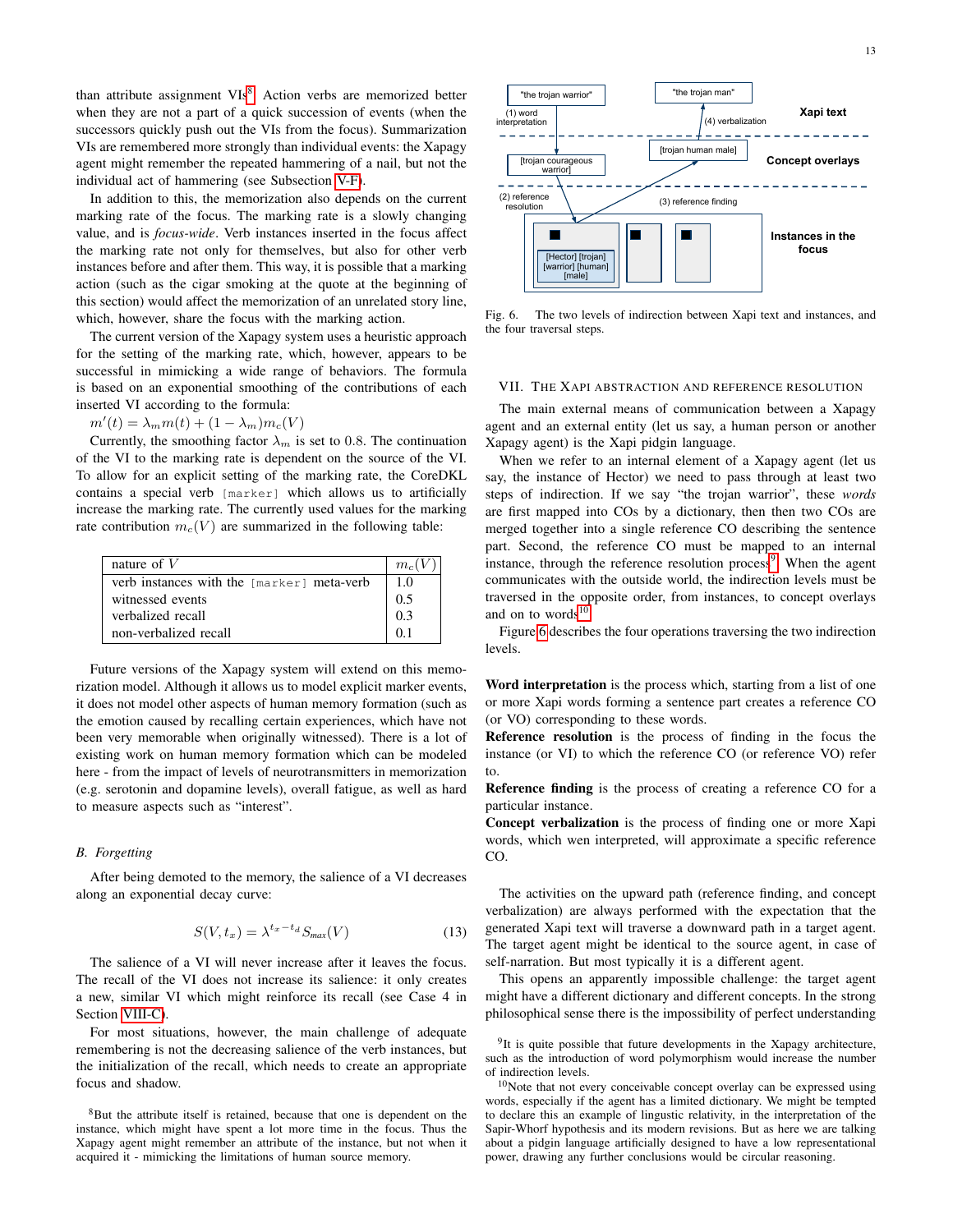[\[16\]](#page-26-7), but even in a purely technical reading there is a major challenge that an agent can not generate an optimal output unless it knows the dictionary and concepts of the target agents. Although we are not oblivious to these theoretical and technical difficulties, in practice we have adopted a solution which is not very different from what a human might do: perform the upward path with the assumption that he itself is the target, add a safety margin to the reference finding, and, if necessary, restrict the vocabulary to match the vocabulary of the target agent.

Throughout our discussion below, we will consider the target of the reference to be an instance. Reference to VIs occurs comparatively rarely (in adverbial sentences only) and it is largely analogous to the instance case.

#### <span id="page-13-0"></span>*A. Word interpretation*

Xapi sentence parts are composed of one or more words. These are mapped into COs or VOs by the word interpretation process, some of them being further processed as references to an instance.

For the generated COs and VOs we will use the name *reference CO/VO* if it is used as a reference, *template CO/VO* if it is used as a template to create a new instance or VI, and *attribute CO/VO* if it is used to change the attributes of an instance or VI. The word interpretation process, however, is identical for all these cases. The following table shows the ways in which different sentence components are interpreted and how there are going to be further processed.

| Sentence part | Interpreted as | Next step                   |
|---------------|----------------|-----------------------------|
| Verb          | template VO    | VI creation                 |
| the SubI      | reference CO   | reference resolution        |
| $a$ an SubI   | template CO    | instance creation           |
| the ObjI      | reference CO   | reference resolution        |
| a/an ObjI     | template CO    | instance creation           |
| SubVI         | reference VO   | VI reference resolution     |
| ObjCO         | attribute CO   | impact-add as attributes    |
| ObjVO         | attribute VO   | impact-add as VI attributes |

For example, in the sentence:

<sup>1</sup> The tall red man / is-a / angry.

the subject part "the tall red man" is a SubI, so will be first mapped to a reference CO of the specified attributes, then the reference resolved to find an instance which matches those attributes. The ObjCO part "angry" will be similarly mapped to an attribute CO, but it will not be further resolved - this CO will be used to add to the subject instance, as a side effect of the verb [is-a]. The word "is-a" will be interpreted as a template VO and will be used to create the VI for this sentence.

In the following, we will present a discussion of the challenges of the word resolution, and the current set of compromises and solutions adopted by the Xapagy system.

The current version of the Xapagy system performs word interpretation by direct dictionary lookup followed by *cross referenced impacted addition*. The dictionary lookup in the current version is context independent $11$  - the same word will create the same CO independently of which sentence part it occurs in or the current content of the focus and shadows.

Let us explain the rationality behind the *cross referenced impacted addition* method. Naturally, the simplest solution would be to simply sum the COs mapped to the different words in the dictionary. The

<span id="page-13-2"></span> $11$ More exactly, the Xapagy system has in place the architecture to support context dependency: however, in our current work, we did not found the need or the representational advantages for it.

problem appears when these overlays have elements which have negative impacts with each other.

Let us see an example. The word warrior, maps to a CO including the concept [human], which in its turn, impacts [alive]. So if we have a sentence such as:

<sup>1</sup> A warrior / exists.

what the agent will model is a warrior who is alive. If we say however:

<sup>1</sup> The dead warrior / is-a / "Hector".

what we mean is a dead warrior. We do not want the impacts to cancel each other out: the [alive] impact of the warrior word needs to be eliminated before it even appears on the overlay.

## <span id="page-13-1"></span>*B. Reference resolution*

Reference resolution finds an instance in the focus which, in a way, *matches* the reference CO. In Xapagy, the resolution process has two steps:

- determine in which scene the reference resolution would take place
- determine which instance in the specified scene is the target of the reference

Scene resolution: the agent maintains a current scene which is set explicitly by the [is-current-scene] and [is-only-scene] the verbs. The current scene is used for the resolution of all primary sentences.

For the quote component of the quotation sentences, the scene used to resolve the references is the embedded sentence of the instance is obtained from the ObjI part in the inquit, which first, in itself, needs to be resolved within a virtual scene composed of the other scenes. Instance resolution: in the Xapagy system is based on the *elimination of the alternatives*. The reference CO must be chosen in such a way as to mismatch all the candidate instances which it does not refer to. The reference will be resolved to the strongest instance in the focus which it does not mismatch.

- A reference CO  $C_R$  is mismatched with an instance  $I$  if:
- $\bullet$  it has a highly specific concept not present in the attributes of  $I$
- it has concepts which have a negative impact on the attributes of I

The mismatch between  $C_R$  and the attributes C of instance I can be calculated with the following formula:

$$
\begin{aligned}\n\text{minmatch}(C_R, C) &= \\
\max_{c \in C_R} \left( \frac{en(c, C_R) - w \cdot en(c, C)}{area(c)} \right) \\
&\quad - \sum_{c \in C_R} \min(\text{impact}(c, C), 0)\n\end{aligned} \tag{14}
$$

The instances which have a mismatch higher than a predefined threshold will be eliminated from the reference competition. It is not necessary to reduce the field of candidates to zero: if the field still has several candidates, the one with the highest current participation in the focus will be chosen as the referred instance. This technique allows for recentness based reference resolution:

<sup>1</sup> "Achilles" / is-a / warrior. <sup>2</sup> He / is-a / trojan.

where the word "he" is dictionary mapped to [human male]. [human male] will not mismatch with neither Achilles, nor Hector or Ulysses. In the current context however, the newly referred instance Achilles will be the strongest instance in the focus, thus the reference will be resolved to him.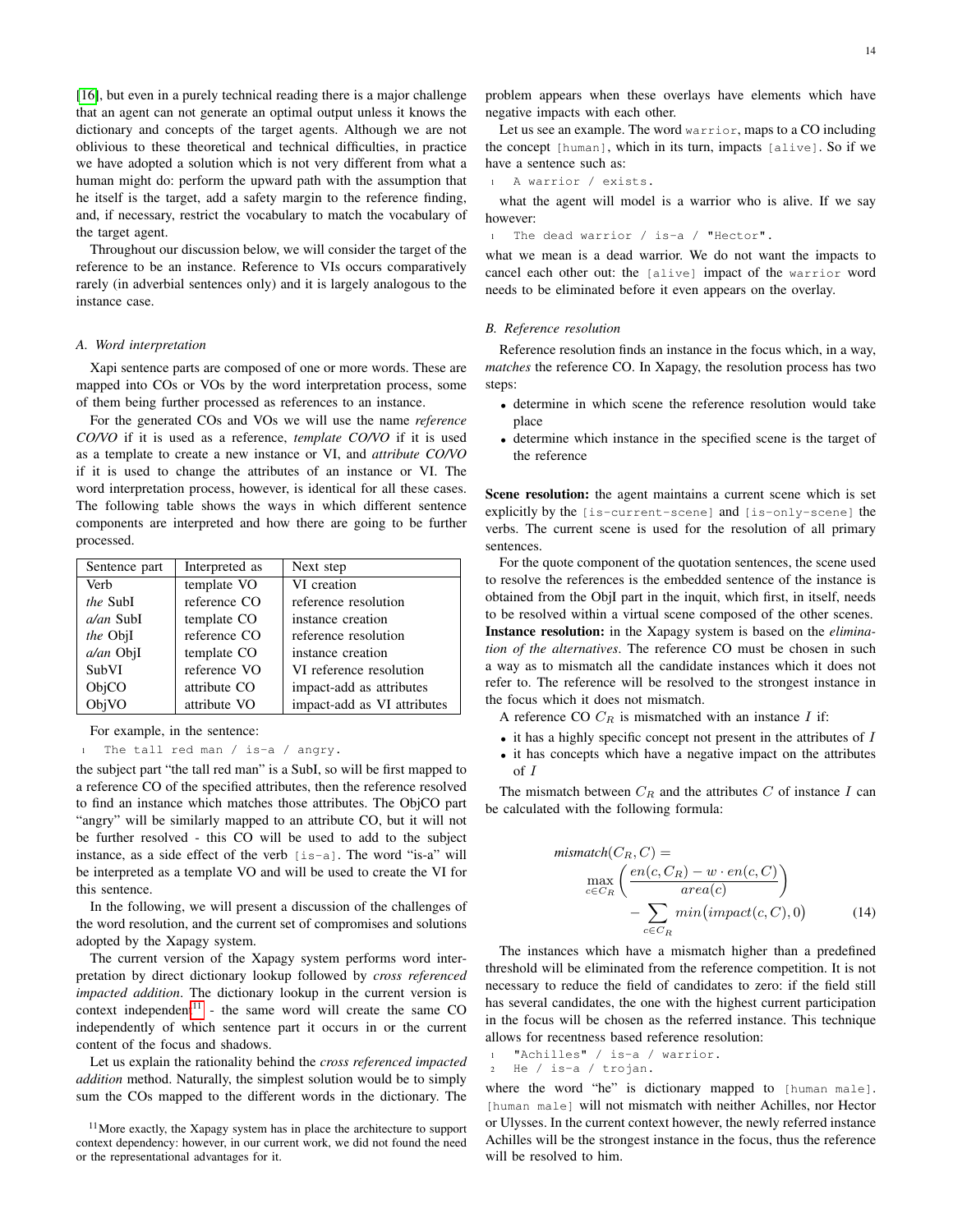Such a reference becomes more and more ambiguous as the distance between the last reference to Achilles and the use of the word "he" is increasing. When we use the referrence "Achilles", however, we use the highly specific concept [''Achilles''] which is only contained by the instance Achilles. This reference is unambiguous, because it will leave only one candidate (as long as there is only one person named Achilles in the story - for Ajax however, we need to use "great Ajax" and "lesser Ajax").

An interesting side-effect of the mismatch function allows *reference through negation*:

The not-trojan warrior / hits / "Hector".

<span id="page-14-0"></span>*1) Special resolution rules for quotations:* As we have seen, the quote statements trigger special resolution rules. The elements of the inquit statement are resolved in the current scene, while the parts of the quote are resolved in the scene specified in the inquit.

In quoted statements there are some special resolution rules corresponding to pronouns. These are special words, which, despite the fact that they are in the quote, they resolve in the scene of the inquit:

- [I] or [me] in the quote resolves back to the inquit subject.
- [Thou] in the quote resolves to the strongest instance in the scene which is not group nor the inquit subject.
- [You] in the quote resolves to the strongest instance in the scene which is not the inquit subject (it can be a group).
- [We] in the quote resolves to the strongest group in the scene which includes the inquit subject.

#### <span id="page-14-1"></span>*C. Reference finding*

Reference finding is the process of finding a reference CO  $C_R$  for a specific instance I. As we discussed in the introduction of this section, the Xapagy system assumes that the target agent to be the same as the source agent. However, additional criteria apply to the choice of the reference, and this criteria normally includes a preference against ambiguity in reference<sup>[12](#page-14-5)</sup>. One way to trivially achieve a reference is to refer to instances with their complete set of attributes:

```
The greek warrior man "Achilles" / hits /
```

```
2 the trojan warrior man "Hector".
```
A better choice is to find a minimal reference CO, that is, an overlay which has the smallest energy but which eliminates all the other alternatives. As the proper names have the smallest area, this almost always means referring by proper name:

"Achilles" / hits / "Hector".

This reference mode, repeated over the complete course of the story appears boring to a human reader. The current implementation allows us to install a preference model for the chosen references. This can be used to implement:

- prefer the use of pronouns (he, she, it) whenever they resolve correctly
- avoid to refer with anything other than the pronoun I, you and thou in all occasions where these can be applied (i.e. the agent should not talk about itself in third person).
- the Homeric approach of using of a proper name with a returning epithet: swift-footed Achilles, man-killing Hector.
- preference for a certain type of attributes (e.g. nationality, age and so on).

However, the current version of Xapagy does not contain support for automatic setting or adjustment of these values.

## <span id="page-14-2"></span>*D. Verbalization*

The last step of our process involves the problem of selecting a collection of words from the dictionary such that they express the reference CO. Not all the possible COs can be expressed with words. If the CO we try to express is referring to an instance whose attributes have been acquired from Xapi, then, necessarily, the complete set of attributes can be expressed with words in the dictionary. But even than, the concepts chosen in the reference CO might not be expressible with words. Let us consider an agent which does not have a word for "male", and let us assume that the reference finding would choose [male trojan] as a way to refer to Hector. The agent might try to approximate this with "trojan man", but that is overreaching, as it will be interpreted as  $[male human trojan]^{13}$  $[male human trojan]^{13}$  $[male human trojan]^{13}$ .

The current approach is to generate a series of candidate word combinations (limited to a maximum of two words) and then calculate the distance between the CO generated by these through word interpretation and the original CO we want to express. The distance calculation is based on two penalty values:

- the penalty for the unexpressed content (the part of the overlay which is not conveyed by words)  $P_{UC} = f(C_{intended} - C_{words})$
- the penalty for the additional content (the additional concept conveyed by the words but not part of the recalled overlay)  $P_{AC} = f(C_{words} - C_{intended})$

The set of words to be chosen are such that they minimize  $P_{UC}$  +  $\alpha P_{AC}$  where  $\alpha$  is the unintended meaning amplification ratio (which can be chosen freely but in our experiments we set it to 10.0).

## VIII. NARRATIVE REASONING IN XAPAGY

<span id="page-14-3"></span>It is finally time to integrate the components discussed throughout this paper and describe how the architecture of the Xapagy system enables narrative reasoning. We start by describing the common framework of all narrative reasoning techniques, the *headless shadows* (Subsection [VIII-A\)](#page-14-4).

Then, we dedicate a subsection each to the following aspects of narrative reasoning techniques:

- Story following (Subsection [VIII-B\)](#page-15-0): predicting ongoing events, expressing surprise about events and filling in missing events.
- Story creation (Subsection [VIII-C\)](#page-15-1): creating new stories through recall or confabulation (or various shades in between).
- Divagations (Subsection [VIII-D\)](#page-20-2): creating VIs which do not advance the story line but can be necessary (such as the introduction of instances) or helpful (such as elaborating on instances or justifying VIs).
- Story steering (Subsection [VIII-E\)](#page-21-2) the means through which the story creation process can be guided either by the agent itself or external agents. This includes the recall or confabulation initiation process, the use of questions, as well as, in the extreme case, of collaborative story telling.

## <span id="page-14-4"></span>*A. Headless shadows*

All the narrative reasoning techniques rely on the mechanism of *headless shadows* (HLS), collections of related and aligned inmemory VIs which are not paired with any current in-focus VI. Like shadows, HLS-s are maintained on an ongoing basis through a collection of SAs and DAs. All the narrative reasoning models can be understood in terms of a single procedural pattern:

• maintain a collection of HLSs reflecting the current state of the narration

<span id="page-14-5"></span><sup>&</sup>lt;sup>12</sup>We choose either references which mismatch against all the instances in the scene except the referred item, or find a large gap between the relative focus participation of the referred instance and other candidates.

<span id="page-14-6"></span> $13$ It is obvious that the reference finding and concept verbalization components will need to communicate in some way. This communication does not exist in the current version of Xapagy.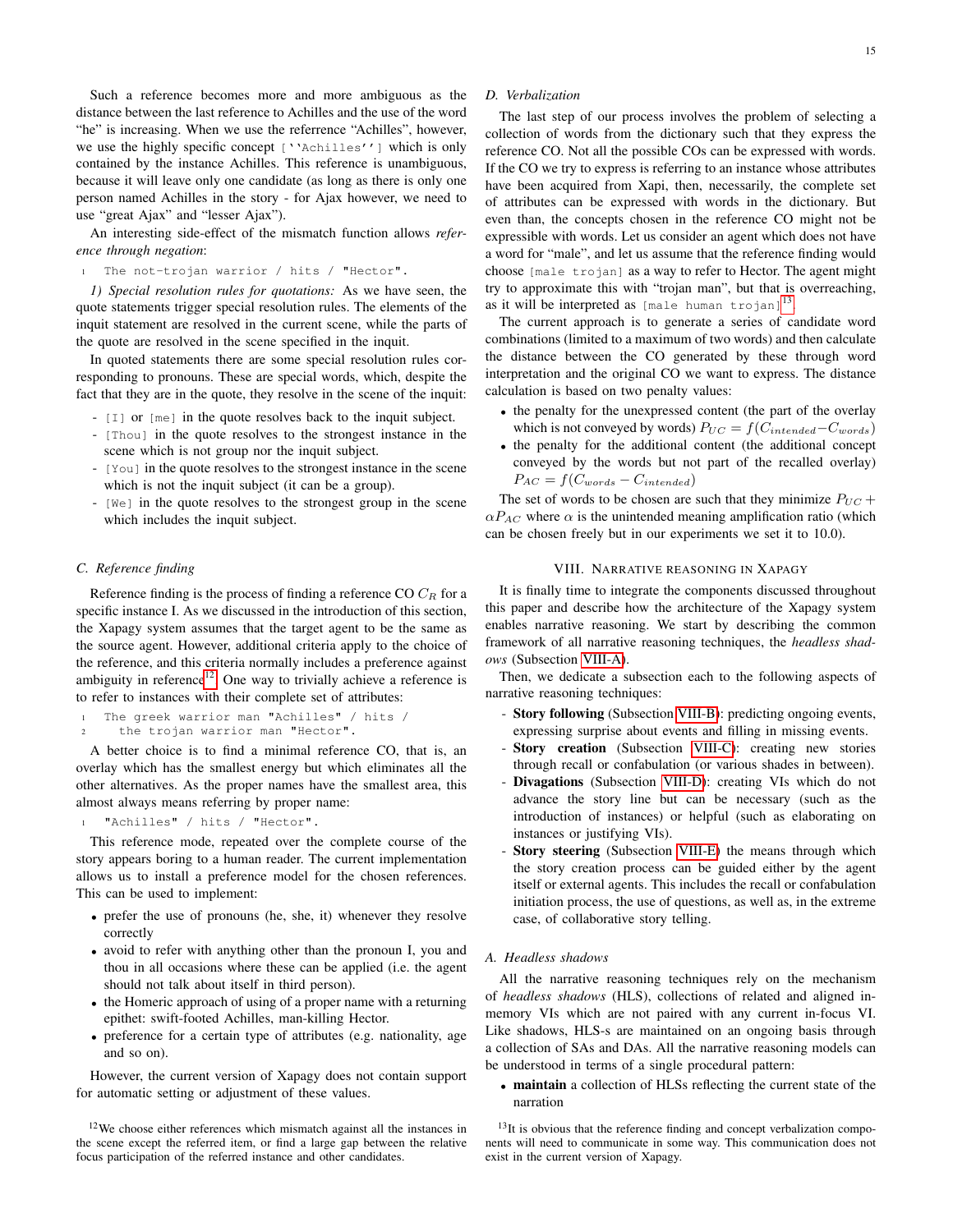

<span id="page-15-2"></span>Fig. 7. A simplified representation of the continuation HLS formation.

- choose an HLS for instantiation based on a specific criteria
- instantiate the HLS by creating a new VI
- insert the new VI to the focus and transform the HLS into its regular shadow
- verbalize the VI

The difference between the narrative reasoning methods stems from whether they skip one or more steps of the procedure, as well as the different criteria they might use to choose the HLS for instantiation.

HLSs can be created in several ways. The most direct model is the *continuation HLS*, which are created by the clustering of the successors of verb instances in regular shadows.

For illustrative purposes we will describe the HLS formation as a step-by-step process involving discrete steps. In practice, this is a continuous, ongoing activity performed by DAs.

Let us consider the example described in Figure [7.](#page-15-2) In the first step, the agent maintains three VIs in the focus, with their respective shadows (the rightmost VI is the most recent one). The size of the disk denotes the participation of a given verb instance in the focus or shadow, respectively. The focus is shadowed by VIs from three different stories. The VIs linked by successor relationships from the shadows create a *continuation pool*.

In the second step, the elements of the continuation pool are clustered in continuation HLSs. The HLS contains a *template* of the possible verb instance it can instantiate. VIs from the continuation pool *lend support* to certain HLSs based on their match with the template.

Many of the DA's for the maintenance of shadows also operate for HLSs (for instance, story consistency). However, the low level details of the SAs and DAs performing the HLS maintenance, as well as the discussion of boundary cases such as what happens if the shadow predicts the apparition of a new instance, is beyond the scope of this paper.

# <span id="page-15-0"></span>*B. Story following: Predicting ongoing events, expectation fulfillment and surprise*

In this simplest narrative reasoning method the agent is a passive observer of the ongoing flow of events.

When a new VI is added to the focus from external sources (witnessing, reading, conversation), it will be matched against the continuation HLSs. If there is a match, the HLS will become the shadow of the new VI.

This activity is an SA, and in its turn will trigger changes both in the other shadows and the continuation HLSs. The story consistency DA, for instance, will ensure that the shadow components which predicted the right continuation will be reinforced and HLSs which are compatible with the new HLS will be reinforced. New HLSs are calculated starting from the current focus and shadow, while those which became incompatible with the current status will be lowered in support or even discarded.

We introduce two metrics with regards to the agent's perception of the incoming event: *expectation fulfillment* and *surprise*.

- The *expectation fulfillment* is the support of the HLS matched to the incoming VI (or zero is no such HLS has been found). If there is no match, this value is zero. We say that an event was *expected* if there was a HLS with a strong support matching it, and *unexpected* otherwise.
- The *surprise* is defined as the magnitude of change in the continuation pool, triggered by the event (according to an appropriate distance metric defined in the continuation pool). With this definition, even the least surprising event will have a non-zero value, as the continuation HLSs will adjust, extending themselves into the future. For purposes of analysis, we can define the *normalized surprise*, which is the surprise of the actually happened event minus the minimum possible surprise.

Expectation fulfillment and surprise are related metrics, but they can not be trivially transformed into each other. For many situations, the most expected event will generate the least surprise. However, we can have highly unexpected events, which do not create a surprise. Let us consider a scenario in which Hector, in the heat of the battle, stops to wipe his brow. This is unexpected: none of the HLSs could have predicted this. However, it has little impact on the predictions, so it is not surprising. Surprising events trigger a change in the continuations, as they determine the future flow of the story. The death of the Hector is not unexpected in the context of a duel. It has however a large surprise value, as it causes the Xapagy agent to completely change the continuation pool, as the continuations involving further actions by Hector will be removed.

## <span id="page-15-1"></span>*C. Story creation: recalling and confabulating*

Recalling a story in Xapagy implies maintaining the HLSs, selecting an appropriate continuation HLS, instantiating it and inserting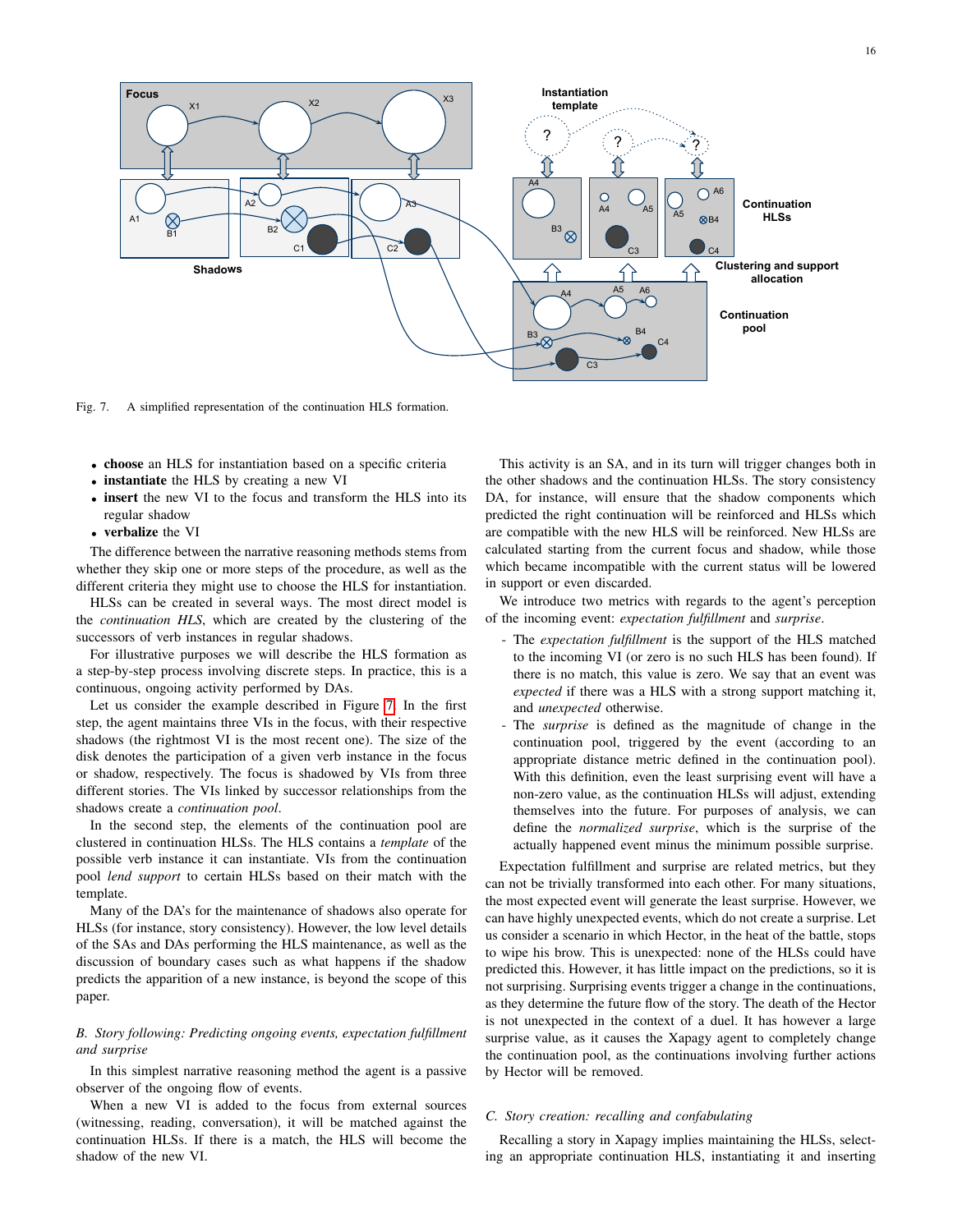it into the focus. We call this operation a *recall* if the sequence of instantiated VIs closely resemble a previously experienced story. We call it *confabulation* if the new story does not resemble any previously declared story. Perfect recall can be achieved in the Xapagy system only under very strict, not naturally occurring conditions. On the other hand, there are many fine gradations between perfect recall and freely associative confabulations, most of these mimicking, in a recognizable way, human behaviors.

We will illustrate the range of possible recall / confabulation behaviors through a series of cases. These cases assume that the agent is already in recall mode, and the appropriate initalizations have been performed.

Due to space limitations, we need to describe each of these cases in a cursory manner. Their presentation, however, is necessary to understand the range of functionality which can be achieved through the recall mechanism of the Xapagy system.

To illustrate these cases, we will rely on a series of graphs. *These graphs are simplifications, they are not outputs of actual runs.* For the reader to get a good feel of what is presented and what is suppressed in these graphs, we need some introductory definitions.

We call a *story line* a collection of VIs which have been directly connected through succession links. One can, of course, envision the lifespan of the Xapagy agent as a whole continuous story line. In practice, however, long temporal spans, the replacement of the instances and scenes segments the agent's episodic memory into distincts episodes. Note, however, that the story lines are just an *ascriptive* definition of certain subsets of the episodic memory, which we make for easier readability (in this case, with graphs). The VIs are *not* labeled with story line identifiers.

To define a recall scenario, we assume that a desire to reproduce a specific story line from the past, which we will call the *dominant story line*. Other story lines which enter into consideration during the recall are called *foreign story lines*. As we move from simple recall towards confabulation, the difference between the dominant and foreign story lines becomes increasingly blurred.

Let us now define the format of the figuress we shall use. The figures describe the continuation HLSs, with their instantiation template (as a circle drawn with dotted line). The size of the instantiation template circle illustrates the total support of the HLS. The HLSs are represented by dark gray rectangles. Inside the rectangles, we have disks representing support from VIs in the episodic memory: the size of the disks illustrates the strength of the support. Some inmemory VIs can support more than one HLS; we only show them in the HLS which they support the most strongly. Support VIs coming from different story lines will be colored or marked differently. VIs marked with solid colors have been created from external sources (reading, witnessing, conversation), those marked with a symbol (⊕ or ⊗) from internal sources (recall or confabulation). The dominant story line will be denoted with white disks. We show the succession links between the support VIs with arrows. In practice, a VI can have several succession links, we only show the strongest one.

Some figures will also contain the VIs in the focus, with their shadows. We do not represent instances in the focus and nor their shadows.

Figure [8](#page-17-2) illustrates all these drawing conventions.

*1) Case 1: Pure recall of a witnessed story:* Pure recall is the accurate reproduction of the events in a story line, un-contaminated by the influence of other story lines in the episodic memory. This can happen if each HLS is supported by a single VI, from the dominant story line (we call this the *purity condition*).

For a practical agent, the purity condition is difficult to achieve. The "matching the head" and "matching the body" DAs will bring in shadows from any previous VI with a similar VO. The more experience an agent has in the specific domain, the more likely is that its shadows during recall will contain elements outside the dominant line. These shadow elements will send their successors into the continuation pool, and some of them will support some of the HLSs.

The purity condition can be maintained if either:

- the agent is completely clueless in the domain (it has no previous experience with any of the the concepts appearing in the recalled story line) $14$ .
- the story is so surprising that none of the other remembered stories can support the recall

Figure [9](#page-17-0) shows the pure recall scenario. The HLSs, which are selected and instantiated from left-to-right, exactly mirror the VIs in the original story line. The purity condition is satisfied as each HLS is only supported by a VI from the recalled story line.

We emphasize that the purity condition applies only to the HLSs. The shadows and even the continuation pool *can* have some elements outside the dominant story line, as long as they do not reach the threshold to enter the HLSs.

<span id="page-16-0"></span>*2) Case 2: Competitive recall:* As we have seen, the purity condition can be satisfied only under very restrictive conditions. In addition to the dominant story line a number of foreign story lines will (a) provide support to the HLSs generated by the dominant story line and/or (b) create *foreign* HLS-s, which are not supported by the dominant story line.

We say that the dominant story line *competes* for the recall with the other story lines. The dominant story *wins* the competition if the resulting recall is identical to the one from a pure recall. The dominant story *looses* to the other stories every time the recall is distorted from the pure recall. For Case 2 we assume that these losses are localized: the recalled story will still largely follow the dominant story line.

The dominant story can loose out to the foreign story lines in the following ways:

HLS distortion: happens if an HLS, created by the dominant story line is supported by one or more foreign VIs.

Let us assume that the agent tries to recall Homer's Iliad, where Hector was killed with a spear to his throat. But the agent has also seen the Hollywood movie Troy where Hector is killed with a sword to the chest. These two events are close enough to support the same HLS, but the different supports are not identical and the recalled verb instance might be different from the one in the dominant story (the Iliad in this case).

Skipping story elements: Let us assume that the dominant story line had generated four HLSs, which in a pure recall would be recalled in the order  $A \rightarrow B \rightarrow C \rightarrow D$  (see Figure [10\)](#page-17-3). However, B and D are strongly supported by a foreign story line, while C is not. Under these conditions, it is possible that the recall process would skik the poorly supported C, making the recall  $A \rightarrow B \rightarrow D$ .

<span id="page-16-1"></span><sup>&</sup>lt;sup>14</sup>We must mention here that in the current version of the Xapagy agent it is possible to have conceptual knowledge without associated episodic knowledge. It is possible, for instance, for an agent to have a model for the verb "kill" without having witnessed, heard, or read about any story involving killing.

An of course, in philosophy, psychology and linguistics the existence of concepts predating experience is about the largest cans of worms which one can open.

It is not our intention to make a statement with this. In the current version of the Xapagy system this state of affairs is simply an artifact of the fact that we do not yet have in place a mechanism for concept learning.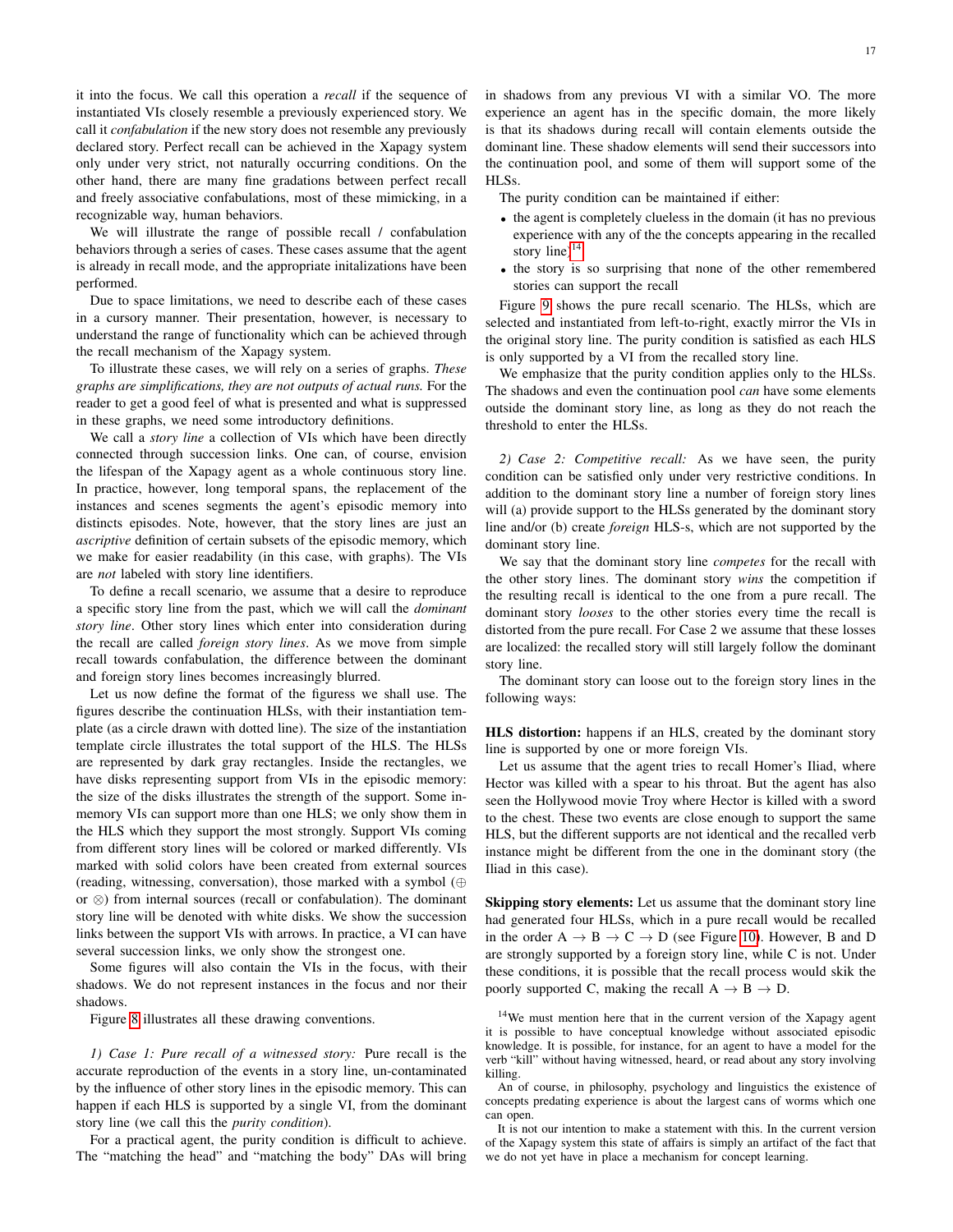

<span id="page-17-2"></span>Fig. 8. Illustrating the conventions of the representations for the cases on the recall / confabulation axis.



<span id="page-17-0"></span>Fig. 9. Case 1: Pure recall of a witnessed story. The purity condition is satisfied: all the support of the HLSs comes exclusively from the dominant story line. The shadows, however, can contain components from the foreign story lines.



<span id="page-17-3"></span>Fig. 10. Case 2: Competitive recall. The competing story line triggers the skipping of the story element C from the dominant story line.

Inserting foreign story elements: similarly to the previous case, the recall inserts a story element not present in the dominant story line, but strongly supported by one or more foreign story lines.

<span id="page-17-1"></span>*3) Case 3: Recalling frequent events:* This case considers the challenge to recall one specific dominant story line from a collection of near identical story lines, such are recalling what one had for breakfast on a certain day. The psychology literature on autobio-

graphical memory frequently calls this type of memories *repisodes*. The phenomena has been identified and well documented since the 1980s [\[8\]](#page-25-8) and still under active research [\[4\]](#page-25-9). This is a well known challenge for the human memory, as the similarity between the events makes it more difficult to recall one particular event in an individual way.

Let us assume that the agent experienced a number of "breakfast" stories, involving either "bread-eggs-coffee" or "bread-sausagecoffee" type of breakfasts. Naturally, these story lines do not float in the empty space: they are embedded in the particular story line of the given day which includes what happened before, during and after the breakfast in the specific day.

The support structure of the HLSs this case is shown in Figure [11.](#page-18-2) HLSs for each typical breakfast action will be created. Each will be supported by large number of VIs, due to the large number of nearidentical foreign story lines. There will be little difference between their relative strengths and each of the supports will be small (due to the negative feedback mechanism in the match the shadow head DA). Thus, we have a variation on the competitive recall, with many weak, evenly matched competitors.

Accurate recall under these conditions can only be achieved if (a) there were some differentiating factors for the specific episode and (b) these differentiating factors can be recreated during recall. The flip side of this, however, is that truly repetitive activities, with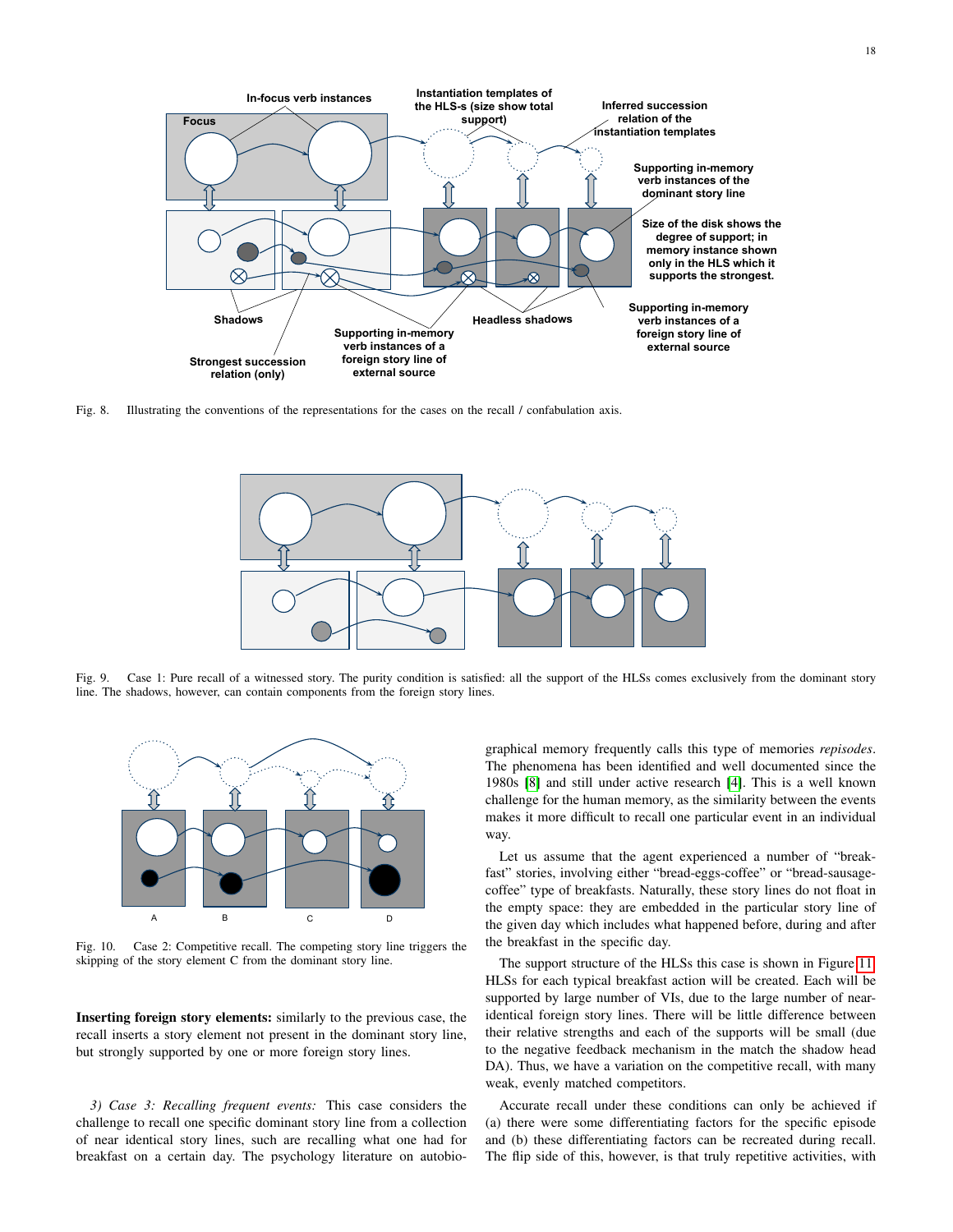

<span id="page-18-2"></span>Fig. 11. Case 3: Recalling frequent events. Black: bread / sausage / coffee, White: break / eggs / coffee.



<span id="page-18-0"></span>Fig. 12. Case 4: Self shadowing and drifting. The frequent ommission of the VI C from the retelling (for instance by constraints) drifts the story line, such that the retelling will proceed on the story line  $A \rightarrow B \rightarrow D$  even when no constraints are present.

no distinguishing factors, can not be accurately recalled for specific cases. If an agent had alternatively eaten sausage and eggs, with no other distinguishing factors in the story of the morning, it will *not* be able to recall what it did exactly in a specific day.

*4) Case 4: Self shadowing recall. Drift:* In the previous case, we considered the case where the agent had witnessed many highly similar stories. This case deals with a variant of this case, where the agent had witnessed a story only once (and the story can be highly specific), but recalled it many times.

The Xapagy system differentiates between direct experience, hearsay and recall through the circumstances of an event (the scene, predecessors, successor, whether it is the quote part of a quotation statement). We can, for instance recall seeing a movie where Homer is narrating the Iliad. The story of the Iliad will be encoded through a two level quoting. Nevertheless, even in this case, the narrated Iliad forms a valid story, with the succession links chaining through the elements of the Iliad's story line (with separate links chaining through Homer's narration, and our watching actions, respectively).

These narrations are clearly separated: it is not the case that the Xapagy system cannot recall the source of the information provided that it is correctly initialized to recall the watching scene<sup>[15](#page-18-3)</sup>.

Despite the ability to explicitly recall the source of a specific story, the foreign story lines brought in by the DAs maintaining shadows and the HLSs will contain all types of verb instances both externally and internally generated, directly witnessed, read or heard. This is a necessary and useful part of the system - for example, allows a Xapagy agent to make correct predictions when witnessing real world situations about which previously it had only "book knowledge".

The phenomena of self-shadowing and story drift is an inevitable consequence of this otherwise useful functionality.

Figure [12](#page-18-0) illustrates the situation. The agent tries to recall the dominant story, which, we assume, was directly witnessed. The previous recalls are marked with ⊕ and ⊗ symbols. As these recalls are necessarily very close to the original story, they will inevitably support the specific HLSs. We call this phenomena *self-shadowing*.

This can have both positive and negative consequences. On the positive side, accurate recalls reinforce the HLSs of the dominant story, and make it less likely that foreign stories can compete with the recall. This is especially important if the agent recalls events for which the salience had naturally decayed.

With this mechanism, the Xapagy system automatically exhibits learning through repetition (it is a future task to investigate whether such observations about human learning such as the Eberhardt learning curve or Paul Pimsleur's spaced repetition technique can be automatically mimicked by the Xapagy agent).

Let us now consider, however, the case when the recalls have not been fully accurate. If the recalls differ from the dominant story line in a consistent way (for instance, by regularly skipping some events, the situation in Figure [12\)](#page-18-0) there will be a strong likelihood that a specific recall will follow not the original story line but the "usual way of recalling it". This phenomena, which we will call story drift, mimics suppressed memories and self-deception in humans. A closely related situation is when the shadowing stories are not coming from internal recalls, but from external retelling of the same story in modified form. This might mimic human behavior where, for instance, excessive external praise might modify the person's own recollection of certain stories in the past.

One would hope, for instance that humans can simply filter out internally generated stories to affect the recall - but apparently humans do not have a build in filter for this purpose.

A very famous example of self shadowing is the case of Nixon's counsel John Dean analyzed by Neisser [\[18\]](#page-26-8). In several cases where Dean had recalled with high confidence details of meetings with Nixon, it turns out that what he had recalled was heavily modified by his fantasies and modified recalls of the event (both omission of events and insertion of events have been noted). It was also found that at its testimony, the main source of rememberence is not the original events but the statement about it he have a couple of days before.

<span id="page-18-1"></span>*5) Case 5: Constrained recall:* The cases up to this point made the assumption that the goal is the accurate recall of the dominant story line. Case 5 deals with the case when the objective is to recall the dominant story line subject to a number of constraints. One possible reason to do this is to adapt the story to the preferences of the audience. We can use constraints to produce a bowdlerized version of a story, such as a children's version of the Iliad would not have Achilles kill Hector, only "defeat" him.

The current version of the Xapagy system implements constraints by adding an additional filtering layer, which changes the overall support of the  $HLSs<sup>16</sup>$  $HLSs<sup>16</sup>$  $HLSs<sup>16</sup>$ .

If we are in a situation of pure recall, the only possible impact of the constraints is to remove certain events from the story line. In the case of competitive recall, however, the introduction of constraints can lead to the replacement or even insertion of new VIs in the recall as it locally changes the balance of power between the dominant and the competing foreign story lines.

<span id="page-18-4"></span><sup>16</sup>Future versions might operate at the level of individual supports inside the HLSs

<span id="page-18-3"></span><sup>&</sup>lt;sup>15</sup>Although an accurate recall for the whole chain might be difficult to achieve, as the watching the television activity most definitely fall under the category of "repisodes", creating the situation in Case 3.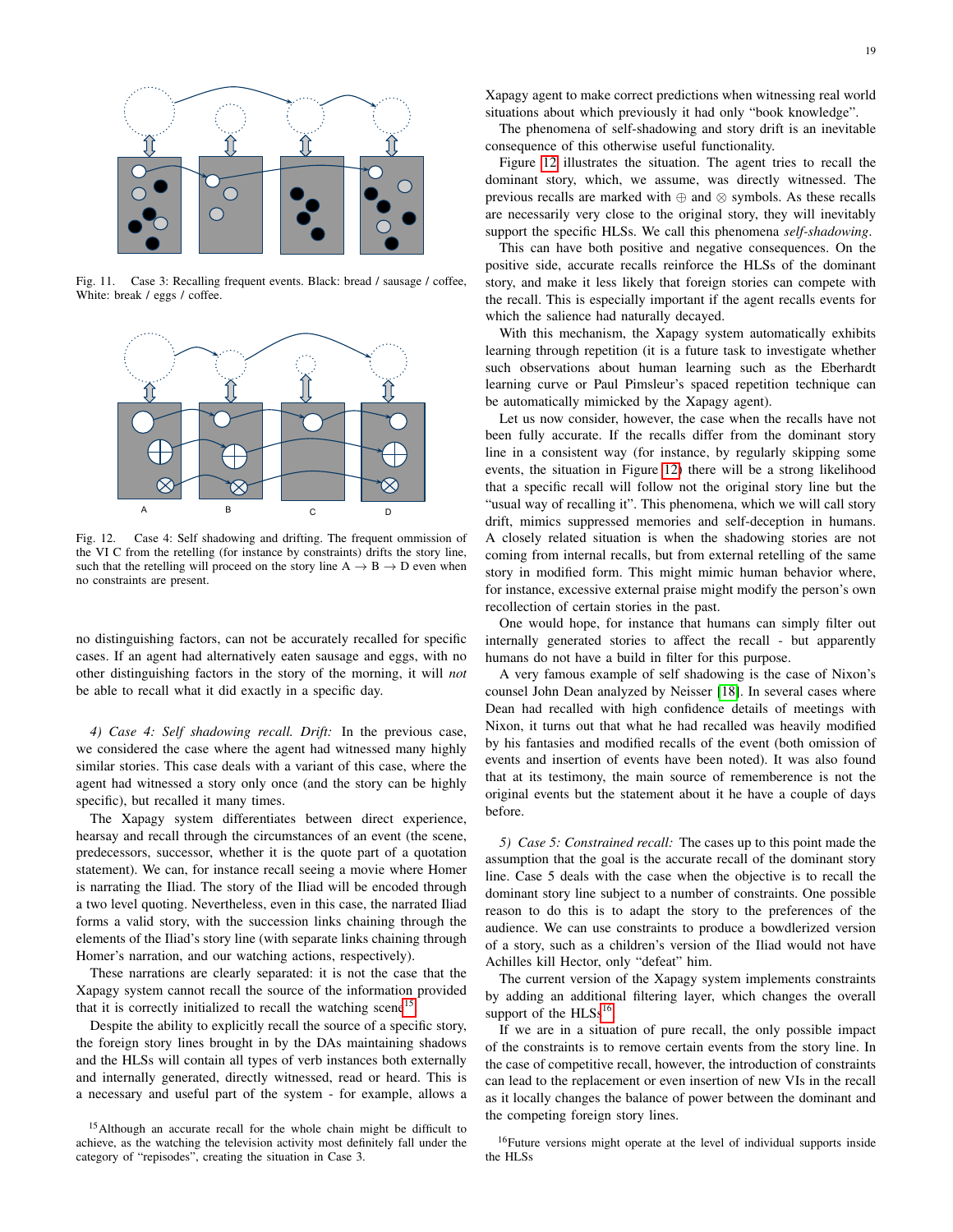

<span id="page-19-1"></span>Fig. 13. Case 5: Constrained recall. An example of a constrained recall inserting a foreign component in the dominant story line. The constrained recall will be  $A \rightarrow C \rightarrow D$  instead of  $A \rightarrow B \rightarrow D$ .

Figure [13](#page-19-1) shows such an example. At the moment represented in the figure, 4 continuation HLSs are maintained. The chain of a future recall will be  $A \rightarrow B \rightarrow D$ , correctly following the dominant story line. However, the application of the constraint filter removes A from consideration, which brings into the recall HLS B, supported only by the foreign story line, which would not have been considered otherwise. After this divergence, however, the recalled story returns to the dominant story line, so the recall will be  $A \rightarrow C \rightarrow D$ .

*6) Case 6: Leading questions:* Case 6 deals with the situation where the recall deviates from the dominant story line in response to specific statements coming from an external agent. We call this case "leading questions" due to the obvious similarity to the influencing the recall through leading questions as it might happen in a courtroom. However, the external text does not necessarily have to be a question.

For an external statement to affect the recall, it is necessary for the VIs of the recall and the VIs obtained from the conversation partners to *share the same scene*. Although the design of the Xapagy system in this respect is in flux, we assume that such a model would indeed be the default. The implication is that the agent would maintain only one instance of Hector and Achilles, involving both the VIs from its own recall and the VIs received from the conversation<sup>[17](#page-19-2)</sup>.

Figure [14](#page-20-0) shows an example of how a leading statement can affect the recall. In the right side of the figure, we see the focus, with the VIs in white being previously recalled, while the VI in black being inserted externally, through a conversation. All the VIs will create support for various HLSs. An inserted statement does not necessarily change the flow of the recall: it might, for instance, support the same dominant story line, or the inserted HLS might support an HLS which has very low total support which will never be chosen for instantiation.

However, an external statement *can* change the flow of the recall if it supports an HLS which is already in close competition for the continuation, i.e. it is supported by other story lines in the agent's episodic memory. Thus, a successful leading statement (or question)

<span id="page-19-2"></span><sup>17</sup>The Xapagy architecture also allows a scenario in which the agent maintains two different instances in two different scenes. We can also envision linking these two instances with a special identity (conversational identity). This is consistent with the practice of the rest of the Xapagy system where we are using similar identity relations to maintain, for instance, somatic identity between instances undergoing change.



Fig. 15. Story line jumping. The VIs marked with black gradually increase in support and become the dominant story line.

is one which is based on existing tendencies of the agent (e.g. stereotypical continuations of certain stories).

In the figure, the inserted statement will increase the support of HLS B (which is also supported, albeit weakly, by the dominant story line). This additional support changes the flow of the recall from  $A \to C \to D$  to  $B \to C \to D$ .

<span id="page-19-0"></span>*7) Case 7: Story line jumping:* Up to this point we assumed that the recall follows a single dominant story line, with potentially minor disturbances or deviations. Case 7 considers the situation where the agent switches the dominant story line, and starts to follow a new story line. For instance, an agent might follow the Iliad up to the point where Achilles kills Hector, then switch to the story of King Arthur and follow a story line where Achilles has a illicit love affair with the wife of Menelaus (that is, with Helen).

The switching of the story line maintains the scenes and instances. However, the shadows will be gradually taken over by the instances from the newly followed story line. The recall will still be about a warrior called Achilles - however, the shadow of the instance Achilles will be dominated by the in-memory instance of Lancelot.

Story line jumping is a natural extension of competitive recall. In Case 2 we considered situations where only a small number of additional HLSs have been received from the foreign story line before returning to the dominant story line.

In the current version of Xapagy, if the recall follows at least twothree HLSs from the foreign story line, the dominance will inevitably jump to the foreign story line, as the story consistency DA will reinforce the new story line. In our example, it is enough for the story line to shift from the Iliad to the Knights of the Round Table for several VIs to establish the Arthurian epic as the new dominant story line. This does not satisfactorily mimic the human story telling, which allows for much longer detours before returning to a main story line. In functionality which is currently under implementation, the summarization VIs would provide a greater stability of the story line over longer stretches of time. This would allow the recall to include relatively long elements of the foreign story, without abandoning the current story line. For example, with this functionality we would be able to insert a love affair between Achilles and Helen while still remaining in the general outlines of the Iliad.

*8) Case 8: Random wandering:* In our last considered case, the recall performs frequent story line jumps. In the extreme version of this case, the dominant story line can be different for every recalled VI (a situation illustrated in Figure [16\)](#page-20-1). The recalled story will resemble no witnessed, heard or read story, although the individual VIs will still be instantiated based on an HLSs supported by VIs from the episodic memory. The agent can not recall a VI of "kissing", if it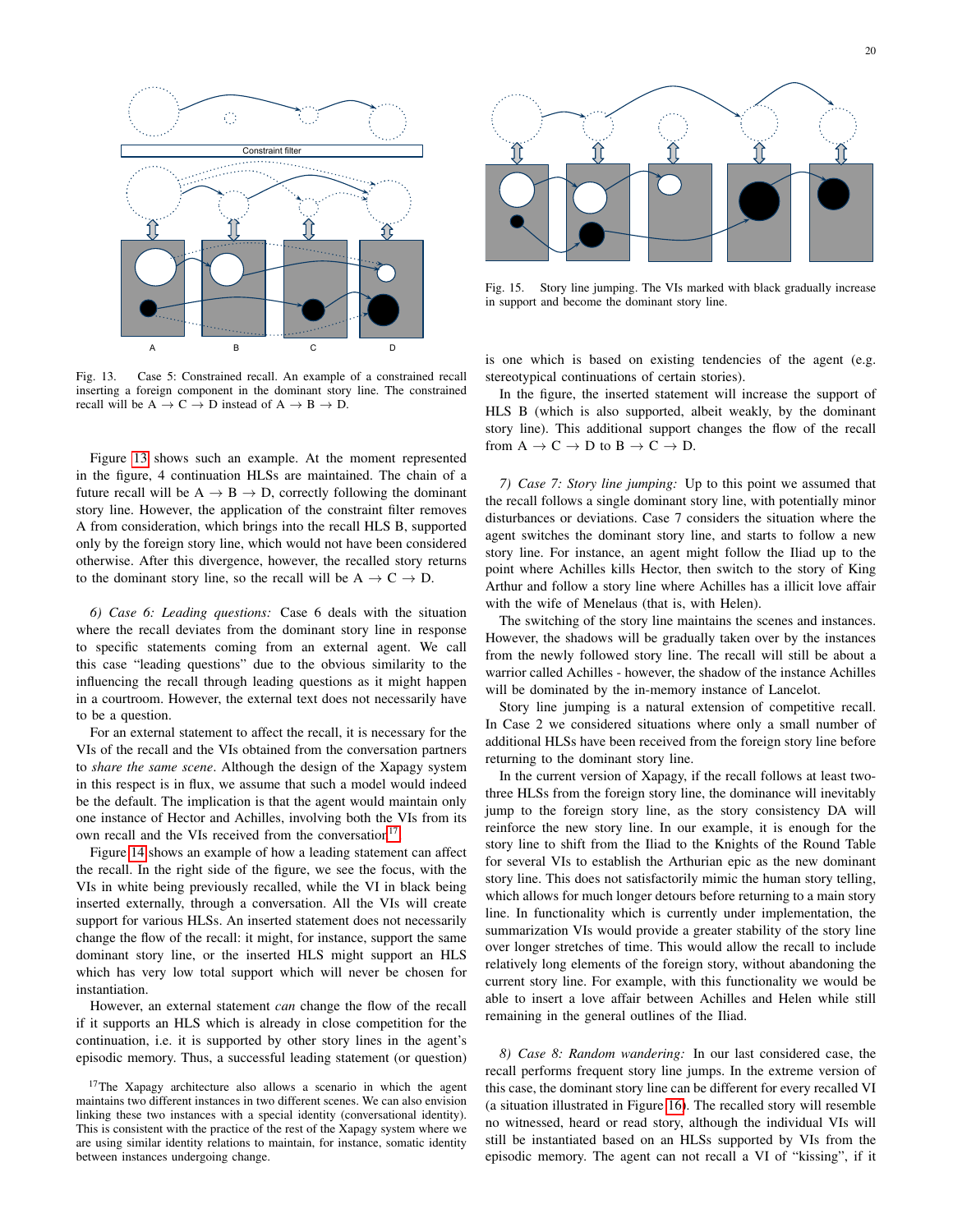

<span id="page-20-0"></span>Fig. 14. Case 6: Leading questions. Without the leading question, the recall will be  $A \rightarrow C \rightarrow D$ . The leading question however, brings into the shadow a foreign story line, which creates a different interpretation of HLS A, in HLS B (an interpretation which is still supported, albeit weakly, by the dominant story line). The recall will, thus, proceed along the lines of  $B \to C \to D$ .



<span id="page-20-1"></span>Fig. 16. Random wandering

had not witnessed, heard or read about this action. However, HLS might have support coming from multiple story lines, with the various verbs averaging out in the instantiation template. Thus the recalled VI might not be an exact match of any previously encountered VI.

Case 8 can be used to mimic daydreaming and the creative process of original story writing. On the pathological side, it can mimic fantasy prone personality (FPP), Ganser's syndrome and other related disorders.

The Xapagy agent, in its default settings, will not perform such a random walk. However, its parameters can be tuned to random walk by:

- An inconsistent, possibly time-variable constraint filter.
- Lowering of the strength of the story consistency DA in the shadows.
- Introducing a counter-consistency DA, operating on the shadows and HLSs which reduce the support from story lines which have been recently followed.

#### <span id="page-20-2"></span>*D. Divagations*

*Hence the risk of what I would call Salgarism. When characters in Emilio Salgari's adventures escape through the forest, pursued by enemies, and stumble over a baobab root, the narrator suspends the action in order to give us a botany lesson on the baobab. Now this has become topos, charming, like the defects of those we have loved; but it should not be done.*

("The title and the meaning [of the Name of the Rose]" by Umberto Eco)

We will group under the term *divagations* all the recalled VIs which do not directly advance the story. The agent performs a divagation during recall if it does not instantiate a continuation HLS, instead it creates a VI through different means. The term divagation is not used in a pejorative sense: many divagations are necessary to maintain the flow of the recalled story, many of them are important in communication to allow the communication partner to create an accurate match of the recalled story<sup>[18](#page-20-4)</sup>. We will consider three types of divagations:

- instance creation and initial characterization
- elaborating on instances
- justifying actions

In the following we shall describe these divagations in more detail.

<span id="page-20-3"></span>*1) Instance creation and initial characterization:* A recalled story involves not only actions but also active and passive participants (warriors, swords, shields). We need to create instances in the current story for each of them, and for this we need explicit, [create-instance] type VIs.

The creation of the instances is mandatory: before the recalled story can first instantiate a VI using that instance, the instance *must* exist in the focus, and it needs to have a shadow which connects to the right HLS. Even if we recall the dominant story exactly, the instance creation still must be handled separately, because the [create-instance] VIs are *not* action VIs, they will not be instantiated through continuation  $HLSs<sup>19</sup>$  $HLSs<sup>19</sup>$  $HLSs<sup>19</sup>$ .

The agent has considerable freedom with respect to *when* to create the instances, and what attributes will the instance initially receive. The agent can follow several strategies. The current implementation of the Xapagy system uses a *just-in-time* strategy: the continuation HLS is chosen and if one of the parts of its template maps to a non-existent instance, the instance is created before the HLS is instantiated.

An alternative approach (not currently implemented in the Xapagy system) would parse the current continuation chain, collect all the necessary instances, and instantiate them in a single burst of instantiation. As it happens, Homer uses an extreme variant of this approach: in the "catalogue of the ships" in the second book of the Iliad he lists

<span id="page-20-4"></span><sup>18</sup>This applies both to real time, interactive communication, as well as creating stories for later reading.

<span id="page-20-5"></span> $19$ Except in cases where the instance has been created through an action: i.e. it was made, born, appeared or it was created as a result of a change operation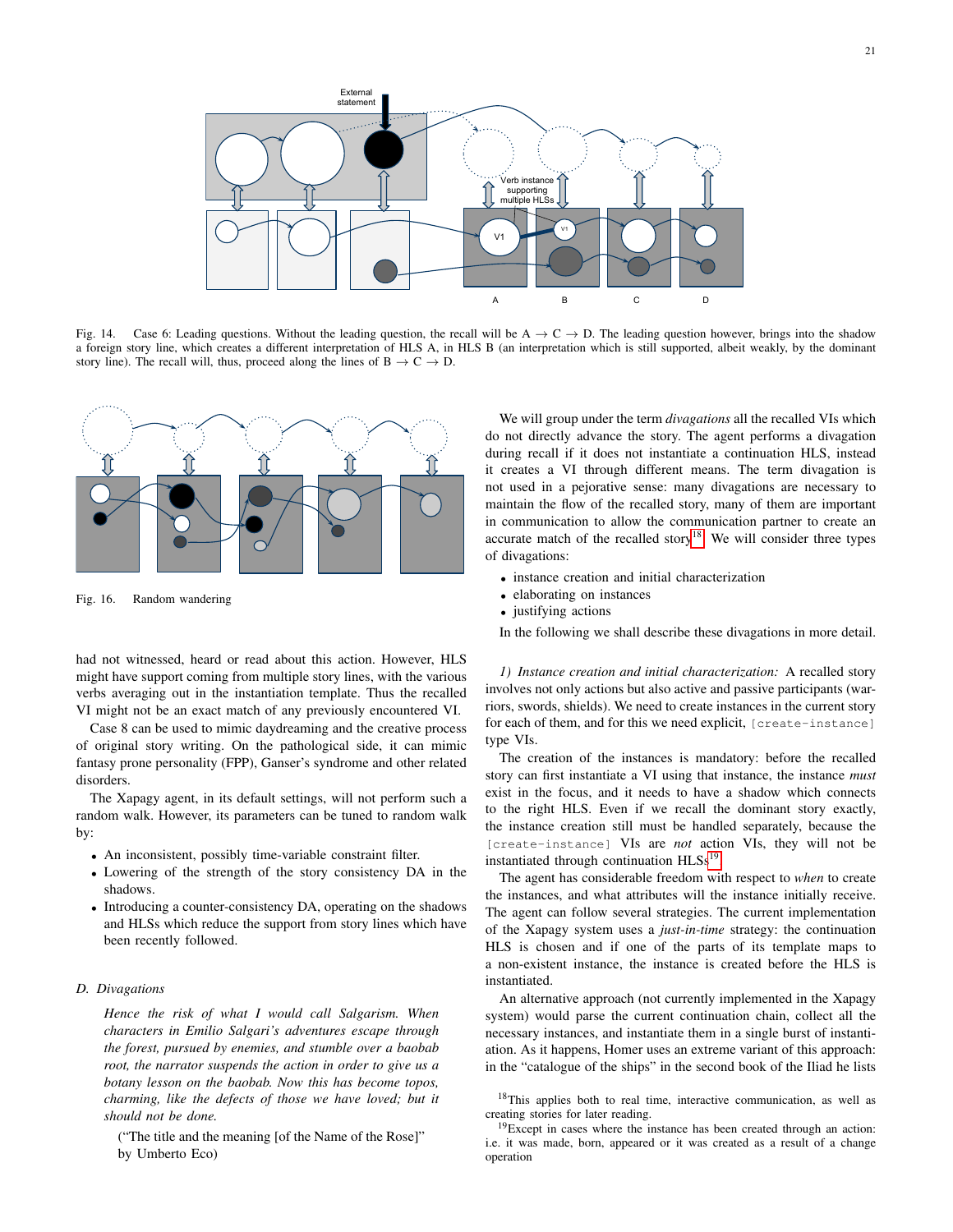all the 29 contingents of the Greeks led by 46 captains, introducing all the Greek characters of the epic at its very beginning.

A newly introduced instance must be immediately *characterized* with some attributes in order to be able to play its role in the recalled story. The memory instances shadowing the newly created instance have all the attributes they acquired up to the moment when they left the focus. It is as if the agent would know, at the first word of the retelling of the Iliad, all the attributes of, say, Ulysses (which, in fact, the human narrator *does* know). Only a subset of these attributes need to be assigned to the newly created instance immediately after creation. The Xapagy agent considers three criteria in the assignment of the initial attributes: (a) referential uniqueness, (b) conveying the "essence" and (c) shadow uniqueness.

(a) The referential uniqueness criteria requires that the newly introduced instance should have enough attributes to be uniquely referrable in the focus. The proper noun (if there is one) is a particularly good choice:

<sup>1</sup> Scene / create-instance / "Ulysses".

but other choices are also good as long as they make the reference unique:

```
1 A crafty warrior / exists.
An ithacan warrior / exists.
```
The Xapagy agent must satisfy the referential uniqueness criteria if the story is *verbalized*, because in the Xapi form of the story, an instance without referential uniqueness can not be referred again. However, if the agent recalls a story internally, without verbalizing it, it is sufficient that the shadow of the instance to be sufficiently distinct, as that is the way in which the HLSs refer back to instances.

(b) Conveying the "essence". When introducing a new entity in natural language, we usually expect the narrator to make a characterization which, in some sense, conveys the "essence" of the entity. We can find examples of literary works, where this essence is not conveyed directly. Thomas Carlyle noted that his wife has read the poem Sordello by Robert Browning and had not been able to tell whether Sordello was a man, a city or a book. Nevertheless, most stories explicitly convey this meaning.

The current version of Xapagy can convey the "essence" by requiring that an instance is characterized by at least one concept near the "basic" level of the concept hierarchy (in the sense described in Rosch *et. al.* [\[23\]](#page-26-5)). In Xapagy, these are the concepts with an area close to 1.0.

For instance, saying that Ulysses is a man (area  $= 1.0$ ) or that he is a warrior (area = 0.8) will satisfy the criteria. However, saying that he is alive (area  $= 5.0$ ) is too wide, while simply assigning a narrow concept such as a proper name will also not be sufficient (e.g. [''Ulysses''] has an area 0.05).

It is interesting to observe that the referential uniqueness criteria favors concepts with a small area, while the essence criteria favors concepts of a specific area (around 1.0).

## (c) Shadow uniqueness criteria.

For a story recall in progress, the shadow of the instances provide the link between the entities of the recalled story and the story lines which generated it. In principle, we would desire a unique mapping: a recalled instance must have shadows which contain exactly one instance for each of the competing story lines. This means, as well, that the shadow must be unique: it must be different from all the other current shadows.

From the point of view of characterization, the shadow uniqueness criteria becomes an issue because there is an interrelationship between the attributes of the instance and the shadow: adding an attribute to the instance will implicitly change the shadow as well (even if the attribute came from the shadow (for instance, through the matching the head DA).

<span id="page-21-0"></span>*2) Elaborating on instances:* Elaborating on instances is the divagation through which an agent, instead of recalling action verbs which further the story, recalls is-a type VIs which add attributes to various instances in the focus.

As we have seen, a certain number of attributes must be assigned to the instance at its creation. Further attributes can be brought in later.

The current implementation works as follows. The system creates a number of *elaboration HLSs*, each containing an instance and an attribute, chosen from those attributes of the shadow components which do not already exist in the instance. The instantiation of such an HLS will generate a VI of type  $I /$  is-a / C.

The elaboration HLSs compete with the continuation HLSs and the other HLS types for the right to provide the next VI. The weight of the elaboration HLSs in this competition is affected the the following factors:

- Elaboration preference: a continuous, slowly changing weighting factor which scales the weight of each elaboration HLS.
- Gradient: describes the difference between the attributes of the shadow and the instance. Each instantiated elaboration brings into the instance attributes present in the shadow, thus diminishing the gradient.
- Saturation: the weight of further elaborations is reduced as the number of attributes grow.
- Momentum: it is desirable to cluster elaborations in short bursts of elaborations for a unique instance. If a certain elaboration HLS had been chosen for instantiation, it creates a short term increase in the preference for elaboration HLSs for the same instance.
- External attribute preferences: an externally configured concept overlay provides a weighting factor of which concepts are preferred to be elaborated upon. This can not bring in atributes which do not exist in the shadow, but can suppress those which are preferred to be brought into the attributes of the current instance.

<span id="page-21-1"></span>*3) Justifying actions:* Over time, the existence of verb instances in the memory of the agent generate *cloud relationships* among the concepts and the verbs. A cloud, for instance, describes the likely set of attributes of an instance which is the subject of a particular verb. For instance, warriors are expected to strike their opponents, while we would not expect a basket to do the same.

Justification is not mandatory. There is nothing to prevent an agent from instantiating a verb instance whose parts are not justified.

In some cases no justification is possible. An example is the wolf in the Little Red Riding Hood story: none of the known attributes of the wolf are compatible with talking - yet this does not prevent the narrative reasoning over the story.

#### <span id="page-21-2"></span>*E. Story steering*

<span id="page-21-3"></span>*1) Initialization of the recall:* In the Xapagy system there are no specific markers of the beginning or the end of a story, nor a "name" of a story which allows it to separate from the remainder of the memory. If we want to trigger the recall of a specific story, we need to externally create an environment in which the recall can be started.

The current version of the Xapagy system uses *triggering by initial condition* - it requires the establishment of the initial condition of the story in order to start the recall.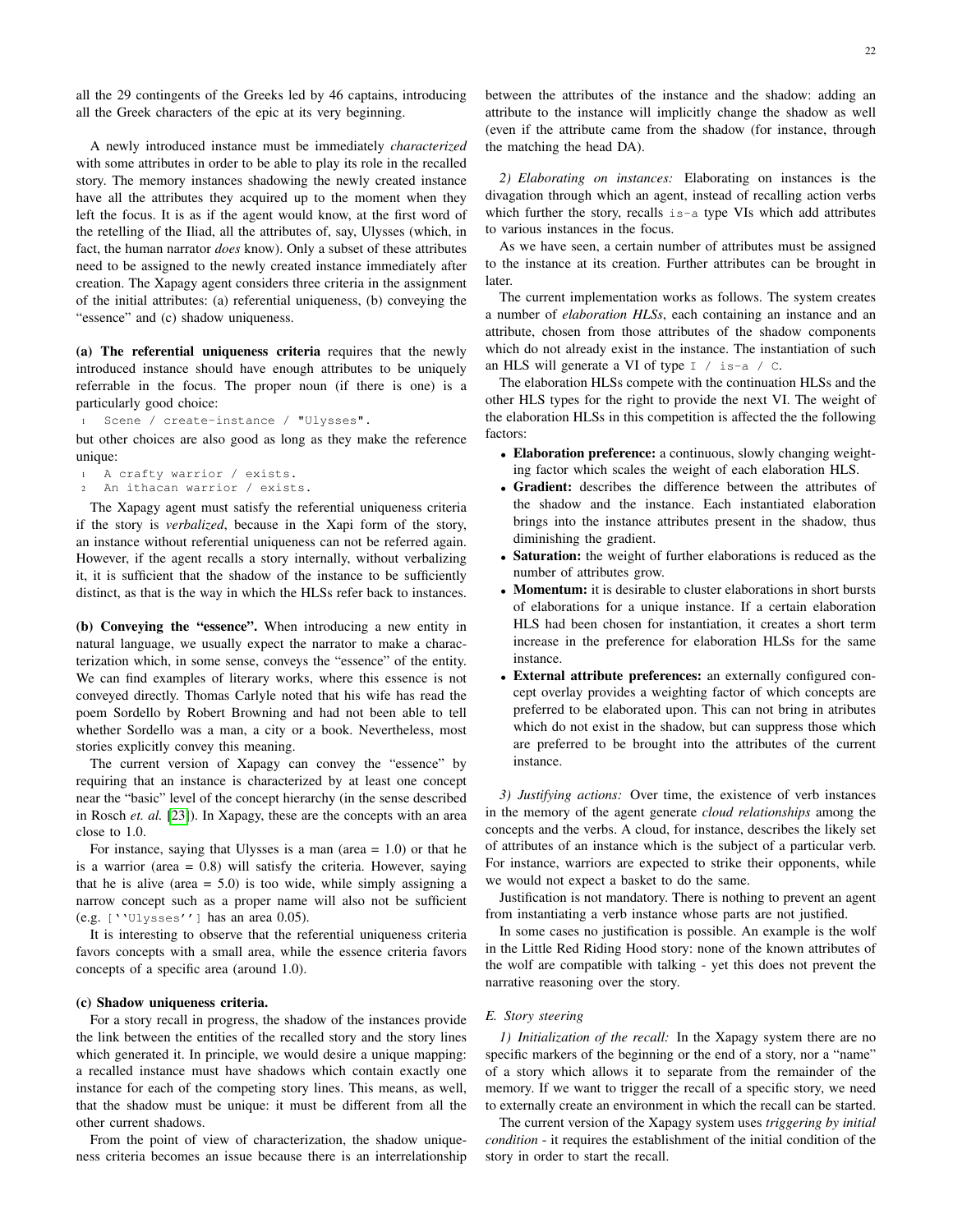- <sup>1</sup> Troy / is-only-scene.
- <sup>2</sup> A "Hector" / is-a / trojan warrior.
- <sup>3</sup> An "Achilles" / is-a / greek warrior. "Hector" / hits / "Achilles".
- 
- <sup>5</sup> Scene / recall narrate.

The first three lines establish a focus which contains Troy as the scene and establishes the presence of Hector and Achilles in the scene. The fourth line adds an action verb which will have continuations $^{20}$  $^{20}$  $^{20}$ 

In line 5, the [recall] verb switches the Xapagy agent into recall mode. In this mode, the agent, instead of expecting VIs from outside observations, it will generate them internally. The recall mode terminates when the agent has decided that there is no sufficiently supported HLS to instantiate next. Whether this can ever happen, depends on the thresholds chosen and the parametrization of the HLS creation. For some parameter combinations, the agent will jump from one recalled story to another or to confabulate indefinitely.

The focus at the moment of starting the recall determines not only the first recalled VI, but the subsequent shape of the recall as well. If we want the agent to accurately recall a specific story, we need to initialize the agent with the most specific components, and parametrize the shadow maintenance processes to favor the strongest component. Otherwise, the shadows will contain elements from other stories, which then can shape the recalled narrative - or even cause it to divert to a different story line altogether.

<span id="page-22-0"></span>*2) Story line sharpening:* is a technique through which during a competitive recall, we increase the lead of the dominant story line in the shadows and the HLSs. Story line sharpening is especially important when we need to choose between story lines whihc evolve in parallel but diverge in the middle of the story.

Let us consider the example of Hector again. As we have shown, we can consider:

- Hector the trojan warrior from the Iliad of Homer
- Hector the quantum recreation on the planet Mars from the novel Ilium by Dan Simmons.

Which of these stories we are actually narrating? We can actually narrate quite an extensive sequence of events without making a choice. However, if at some moment we make a decision and choose to elaborate on Hector with the statement:

"Hector" / is-a / quantum-recreation.

than this will affect the shadows: the interpretations based on Dan Simmons' novel will become stronger, and the future recalls will become more likely to follow the novel's story line (Hector forming an alliance with Achilles against the gods).

Note that it is possible for an agent to recall an attribute from another story line, yet it would not derail the story. For instance, the talking wolf in the Little Red Riding Hood will be shadowed by all the talking wolfs previously encountered, including the one from the "Nu zaec, pogodi!" Russian cartoon, where the wolf is a heavy smoker. It is possible to retell the story of Little Red Riding Hood with a heavy smoker wolf without slipping away completely from the story line. One reason for this is that in the cartoon, the wolf's nemesis is a bunny, which would not match well as a shadow for the red hooded girl.

## IX. RELATED WORK

<span id="page-22-1"></span>The Xapagy system had been developed from scratch but not in a void. In the following we shall compare and contrast it against

<span id="page-22-2"></span><sup>20</sup>The Xapagy system currently does not use the summary for recall guidance, thus it can not automatically go to the beginning of a story. This is an obvious and necessary future work.

a small collection of representative systems. Most of these systems represent bodies of work which fit the Newell definition of cognitive architecture [\[19\]](#page-26-9) as integrative systems which try to provide a model of a large subset of the human cognition even if they do not answer to all the twelve requirements of a human cognitive architecture as proposed in the "Newell test" (Anderson and Lebiere [\[3\]](#page-25-10)). Some of them have not been explicitly positioned as cognitive architectures.

We shall look both at differences and similarities in the approach. The Xapagy system has taken a somewhat unusual approach to issues such as instance and concept as well as in focusing on episodic memory and shadowing as a single reasoning model. These choices have their root in the application, computational efficiency considerations - but also in the desire to try out roads less traveled. Despite of this, we found unexpected similarities and convergencies between Xapagy and approaches which have started out with radically different assumptions.

Xapagy is a new system, developed over the last three years and first described in this paper. When comparing it against other architectures we will also focus not only on what we learned from some of these systems but also what we might learn in the future.

## *The ACT-R cognitive architecture*

ACT-R (Anderson and Lebiere [\[2\]](#page-25-11), Anderson et al. [\[1\]](#page-25-12)) is a cognitive architecture developed based on the theoretical models of John R. Anderson. It is the center of an active community of researchers with many variants adapted to perform specific tasks. Overall, the ACT-R community has been eager to integrate the system with external models. Earlier extensions, such as the ACT-R/PM (perceptual-motor) model have been integrated into the core of the ACT-R system. A recent integration effort created the SAL hybrid architecture through the integration of ACT-R and the Leabra neural model (Jilk et al. [\[9\]](#page-25-13)).

The central idea of the ACT-R system is the use of the *production* as the model of the functioning of the human brain. A production requires some preconditions to be satisfied, and then it can "fire", performing a certain action. Unlike other models such as EPIC, ACT-R is based on a serial-bottleneck theory of cognition, where only one production can fire at a time. This is similar to the Xapagy system which also allows only one verb instance to be inserted into the focus at a time. Although the idea of a production is a computer science term, it has been found that it can be quite efficiently mapped to lower level terms, connectionist systems and even biological brain functions.

The flow of cognition in ACT-R happens through the system choosing productions based on its current *buffers* (largely equivalent to the Xapagy focus or the working memory in several other systems). The buffers can hold the current goal, its declarative memory, perceptual and motor modules, where it goes through the matching /selection / execution model.

ACT-R is a goal oriented system, it describes the active behavior of an agent. In general, ACT-R emphasizes the conceptual knowledge as encoded in the productions, and it does not focus on the episodic knowledge.

In contrast, for the Xapagy system, the episodic knowledge is the main focus. This is not really a choice, when we consider the fact that the objective of the Xapagy system is is the reasoning about stories.

# *The SOAR cognitive architecture*

SOAR is a cognitive architecture with an active academic community and history of successful commercial application. In its initial version (Laird, Newell and Rosenbloom [\[12\]](#page-26-10)) SOAR was primarily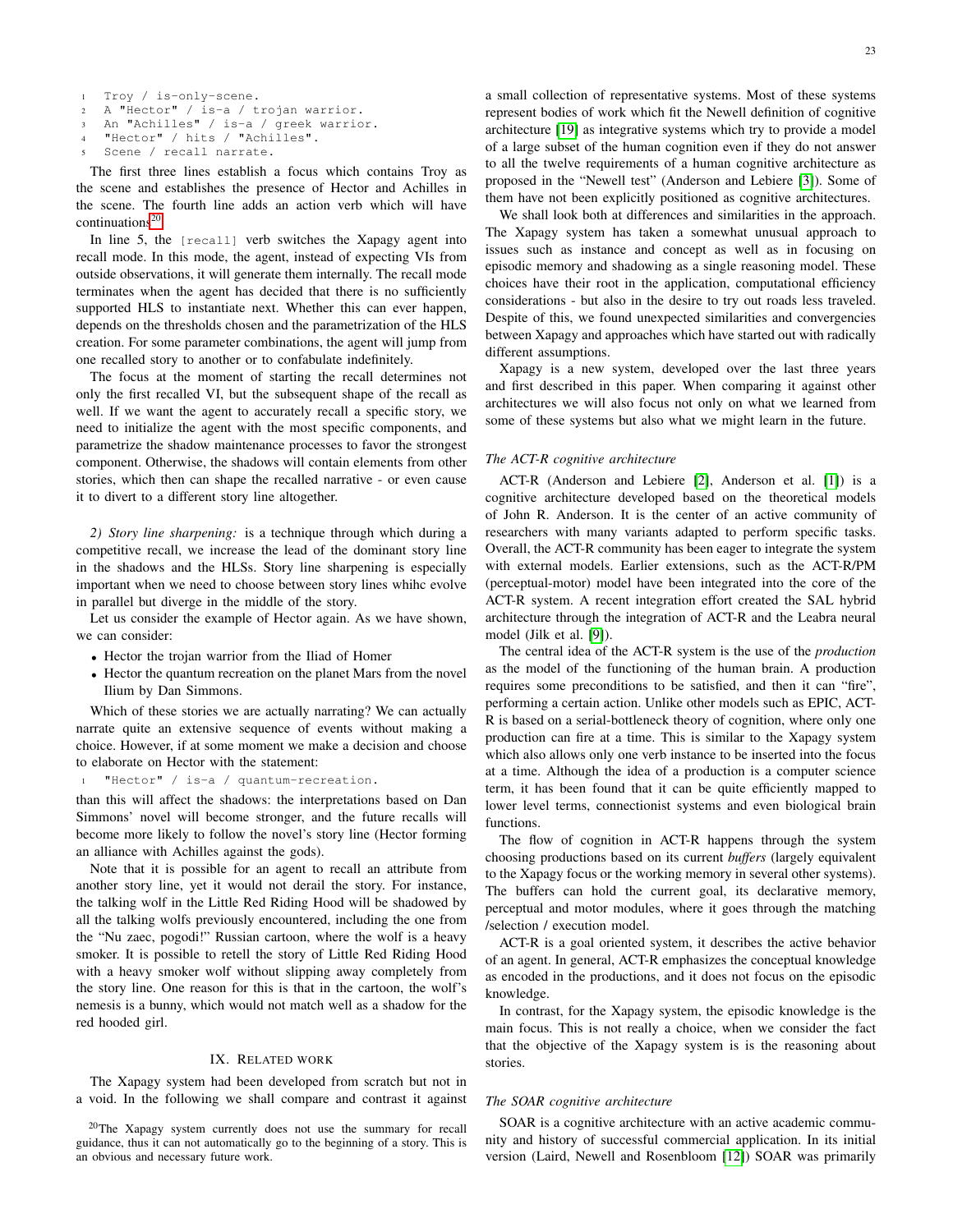a symbolic production system. However, its recent development path increasingly integrates non-symbolic memory and processing components in the architecture (Laird [\[11\]](#page-26-11)).

In its traditional version, SOAR has a long term memory (encoded as production rules) and a short term memory (encoded as a symbolic graph structure where objects are represented with properties and relations). The SOAR system performs cognition by matching and firing production rules. SOAR modulates the choice of the production to fire through operators. If the current preferences are insufficient for the choice of the production rule to fire, the SOAR system declares an *impasse*, automatically creating a new sub-state with the explicit goal to resolve it. This can be performed repeatedly and recursively, leading to an automatic meta-reasoning structure.

The recent version of the SOAR system extends the system in form of non-symbolic knowledge representations (and the implied memory and processing modules) as well as new learning models for knowledge not easily encodable in form of rules.

From the point of view of the relationship to the Xapagy system it is important that the new version of SOAR implements episodic memory in form of temporally ordered snapshots of working memory. Recorded episodes can be retrieved by the creation of a *cue* which is the partial specification of a working memory. The retrieved episodes are stored in a special buffer, the exact recall of a sequence of episodes is possible. The retrieval of episodes is also affected by a new module modeling the activation level of working memory.

Compared with the Xapagy architecture, the main difference is, again, the emphasis on the episodic memory placed by the Xapagy system. SOAR defines several memory models (procedural knowledge encoded as rules, semantic memory (facts about the world) with the episodic memory being a relatively recent addition. In contrast the episodic memory is essentially the only memory model in  $Xapagy<sup>21</sup>$  $Xapagy<sup>21</sup>$  $Xapagy<sup>21</sup>$ .

The cue and working memory based episodic memory retrieval parallels the Xapagy's continuation HLS model. There is however a major difference in what the actual recall does. In SOAR it is possible to accurately recall a previous episode, with the complete snapshot of the working memory. In Xapagy this is impossible - it is not sure that even the general outline of the recalled story will be accurately recreated (see Section [VIII-C\)](#page-15-1).

## *The ICARUS cognitive architecture*

The ICARUS system (Langley and Choi [\[14\]](#page-26-12)) is a cognitive architecture which focuses on cognition occurring in the physical context. Its cognitive behavior cycle is strongly tied to the perceptual input from the environment, with the mental structures grounded in the perception and the actions of the agent. ICARUS models *concepts* and *skills* as encoding different aspects of knowledge, memorized as different cognitive structures. It assumes that each element of the short term memory has a corresponding generalized structure in the hierarchically organized long term memory.

Comparing ICARUS and Xapagy is difficult, as the physical, grounded orientation of ICARUS and the story oriented application domain of Xapagy have very little overlap. Inevitably, however, Xapagy needs to extend towards application scenarios where the stories are recorded as an active participant in the events (rather than as a more or less passive observer of events or listener of narrated stories). Thus the ICARUS system can serve as inspiration for future Xapagy extensions for embodied action and goal directed reasoning.

## *The Polyscheme cognitive architecture*

The Polyscheme system (Cassimatis et al. [\[5\]](#page-25-14)) is a cognitive architecture designed to integrate multiple different representations and reasoning algorithms. Polyscheme reasoning proceeds through sequential mental simulations where the different cognitive reasoning and planning models are encapsulated in *specialist* modules. The architecture allows even purely reactive components to react to simulated states of the world, thus integrating reasoning and planning with perception and action.

The integration of the different specialists is performed through a common communication language, used to translate information between specialists. Beyond this, however, each specialist can use its own internal data representations.

The Polyscheme system implements a rigorous and consistent way to annotate states as being in the past, hypothetical, distant or invisible.

There are apparently irreconcilable differences between the architectural approach of Polyscheme and Xapagy. Polyscheme is fundamentally built on the integration of multiple representations and reasoning models while Xapagy uses a single representation and a shadowing as a single reasoning model.

A closer look, however, also finds many parallels. The common language used between specialist modules can be seen as an analogue to the Xapagy verb instance representation.

Many of the specialist modules in Polyscheme would need to be also implemented outside the shadow/HLS reasoning model if Xapagy would be used in their application domain. For instance in the Polybot robot application one of the specialists identifies the location and category of the objects using color segmentation. This obviously cannot be implemented through shadowing - should the Xapagy system ever be controlling a robot, the solution would roughly be the same: a specialized visual module which communicates with the rest of the system by inserting instances and verb instances into the focus.

Finally, the shadow/HLS mechanism in Xapagy can be considered a type of simulation of recent events based on past knowledge, which is a close parallel to what the Polyscheme simulation model does.

## *The EPIC cognitive architecture*

The EPIC cognitive architecture (Kieras and Meyer [\[10\]](#page-25-15)) has been implemented with the explicit goal to model the human multimodal and multiple task performance. The EPIC architecture's goal is to understand and model human behavior (preferably, through a predictive model) rather than to create an artificially intelligent agent.

As ACT-R and SOAR, EPIC is a production based system. One of the influential differences of the EPIC system is that it does not assume a serialized bottleneck on the firing of the productions. However, the number of productions which can be actually be instantiated simultaneously is limited by resource limitations, for instance the various components of the working memory, the processing speed, and the physical limitations of sensors and actuators (eyes can focus on one point at a time, hands can grab a single object, and so on).

What the Xapagy system can learn from EPIC is the lesson which many other architectures have also drawn - that is, that the perceived serialization of some aspects of human behavior can occur naturally - they need not be enforced through artificial constraints.

## *The CLARION cognitive architecture*

The stated goal of the CLARION architecture (Sun [\[28\]](#page-26-13)) is to capture cognitive modeling aspects not adequately addressed by other cognitive architectures: the implicit-explicit interaction, the cognitivemetacognitive interaction and the cognitive-motivational interaction.

<span id="page-23-0"></span><sup>21</sup>Xapagy also defines conceptual and dictionary knowledge. Conceptual knowledge is implicitly present in SOAR (and basically all the other cognitive architectures, even if they do not appear a separate module). Dictionary knowledge is also necessarily present in any system which uses some kind of external language.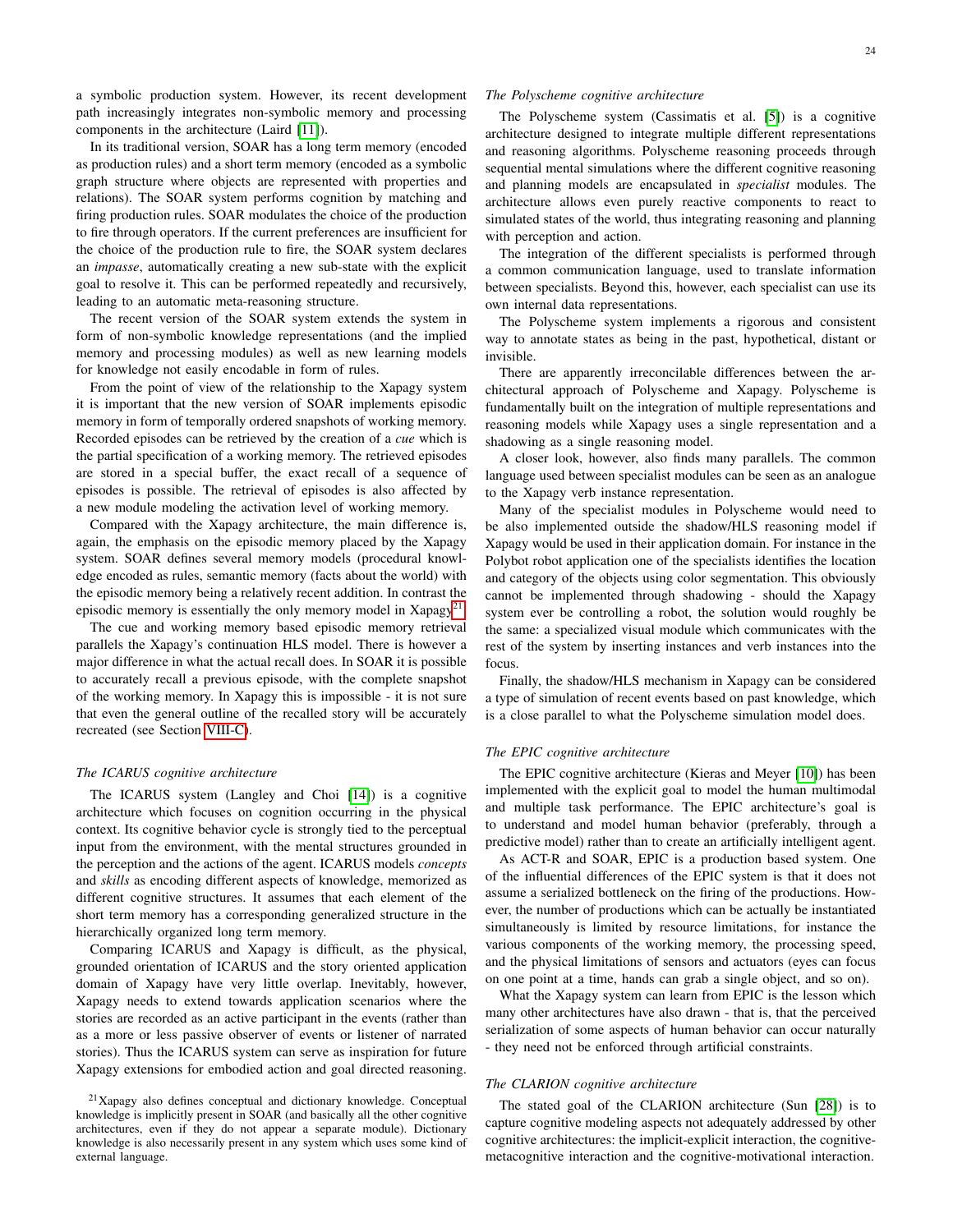Overall, CLARION is an integrative model with separate functional subsystems (such as the action centered, metacognitive and motivational subsystem). Each subsystem has a has a dual representational structure, separately for implicit and explicit representations. This separation of the high level (symbolic, explicit) and low level (nonsymbolic, implicit) representations is consistently carried through throughout the architecture. These two representation models are independently operating and compete for the right to perform an action through well defined interaction models. For instance, the system contains models for learning symbolic rules from subsymbolic information. The CLARION system also contains built-in motivational and metacognitive constructs.

On a superficial look, there appears to be very little similarity between CLARION and Xapagy. CLARION's characteristic is that its architecture explicitly models several dichotomies of human cognition (explicit vs. implicit, action vs. deliberation, symbolic vs. subsymbolic). If one wishes to identify where a certain human reasoning ability is modeled, a single look at the CLARION's architectural diagram can point to the component responsible. In contrast, Xapagy uses a single reasoning model, shadowing, and whatever dichotomies must appear in the external behavior, it must emerge from a unique internal model.

Yet, despite the very different architecture, a careful comparison study can find that parallels between the turn architectures can be drawn. For instance, CLARION uses a mix of similarity based and rule-based reasonings - these components can be mapped to the various shadow maintenance activities which deploy a mix of structural and similarity based matching techniques.

#### *The KARMA story understanding system and related work*

The KARMA system for story understanding (Narayanan [\[17\]](#page-26-14)) had demonstrated the understanding of simple stories and narrative fragments in the domain of international politics and economics as described in journalism.

One feature of the system is the ability to represent, reason about, and understand metaphors which present abstract concepts (such as those in international politics and economy), in terms of the physical motion, forces, terrain features. It uses the Event Structure Metaphor that projects inferences from physical motion and manipulation to abstract actions, goals and policies.

From the point of view of practical implementation, the KARMA system uses a model called *x-schemas* which are parametrized routines, with internal state which execute when invoked. They are implemented as an extension to Petri-nets (to allow run-time binding, hierarchical action sets and stochastic transitions).

The KARMA system is strongly focused on the study of *aspect* the study of linguistic devices which profile and focus on the internal temporal character of the event.

A recent paper (Lakoff and Narayanan [\[13\]](#page-26-15)) described a roadmap towards a system which understand human narratives by exploiting the cognitive structures of human motivations, goals, actions, events and outcomes. The authors outline a number of directions towards which future narrative systems need to work, and order them in *dimensions of narrative structure*: the moral system of the narrative (stories as guides to living), folk theories of how people and things work, overall plot structures (these are in many way resemble summarizations in Xapagy), plot schemas, motif structures, and narrative variations.

## *The DAYDREAMER system*

The DAYDREAMER system (Mueller and Dyer [\[15\]](#page-26-16)) was a system which generated stories, based on, and initiated from actual experiences. The system used in the guidance of these story creations four goals which were identified as frequently appearing in daydreaming: rationalization, revenge, failure/success reversal (exploration of alternatives), and preparation (generation of hypothetical future scenarios).

DAYDREAMER had been strongly tied to models of emotion: defined notions of success of a goal (which produces a positive emotion) and failure (producing negative emotion). It proposed that the basic mechanism for scenario generation is plannning.

The DAYDREAMER system was taking a similar approach to Xapagy in the fact that both the actual experiences and the daydreamed experiences are equally available to recall.

DAYDREAMER modeled a dynamic episodic memory (Tulving [\[29\]](#page-26-17), Schank [\[24\]](#page-26-18)), constantly modified during daydreaming. In Xapagy, the episodic memory is not, in fact, modified, yet the practical impact is similar, as the way in which the recall happens through selfshadowing, it creates a behavior compatible with a dynamic memory for the external observer.

## *Recent work on narrative schemas by Chalmers and Jurafski*

An body of work, with a high relevance to the Xapagy system has been recently reported by Chambers and Jurafsky [\[6\]](#page-25-16), [\[7\]](#page-25-17). The work centers on the learning of narrative schemas, which they define as coherent sequences or sets of events with participants who are defined as semantic roles, which can be fitted by appropriate persons.

This work can bee seen as a restart of the semantic NLP tradition of the 1970 and 80s, which used representations such as scripts (Shank and Abelson [\[25\]](#page-26-19)). This research direction had become marginalized in the 1990's as the knowledge engineering requirements appeared to be overwhelming. The work of Chalmers and Jurafski promises to reboot this research direction as the narrative schemas can be inferred or learned in an unsupervised way from raw input.

In [\[6\]](#page-25-16), [\[7\]](#page-25-17) successfully show scema and role inference, starting from preprocessed natural language. The evaluate the system using the *narrative cloze* test, an variation of the classical word-based cloze test, where an event is removed from a known narrative chain, and the system needs to infer the missing event.

The work is very close to the Xapagy system in its external objectives, as well as in some of the details of the processes (e.g. some of the shadow maintenance DAs are close relatives of the algorithms used by the authors). It is true, Chambers and Jurafsky start from English text, not pidgin, but they are using independent preprocessing algorithms to resolve the references (albeit with some level of uncertainty). Practically, the input of the algorithms is closely related to the verb instance form of the Xapagy input.

There is, however, a difference between the two approaches, which, depending on how we look at it, is either a major philosophical difference or an implementation detail. The assumption of Chambers and Jurafsky is that *scripts physically exist*, that the agents have an explicit data structure, which is, let us say, the restaurant schema, which is the subject of knowledge engineering or learning.

In contrast, in Xapagy, such an internal scheme does not exist as an explicit data structure. The reasoning model of Xapagy (shadows and headless shadows) do not create permanent intermediary structures: reasoning always starts with the concrete, originally memorized story lines.

Looking from another perspective, however, the differences are not as great. For instance, a Xapagy agent, asked to confabulate a restaurant scene based on generic participants, will recall the same sequence as the one which one would obtained from a narrative schema initialized with the same participants in the specific roles. So, for an external observer, which sees the system's behavior but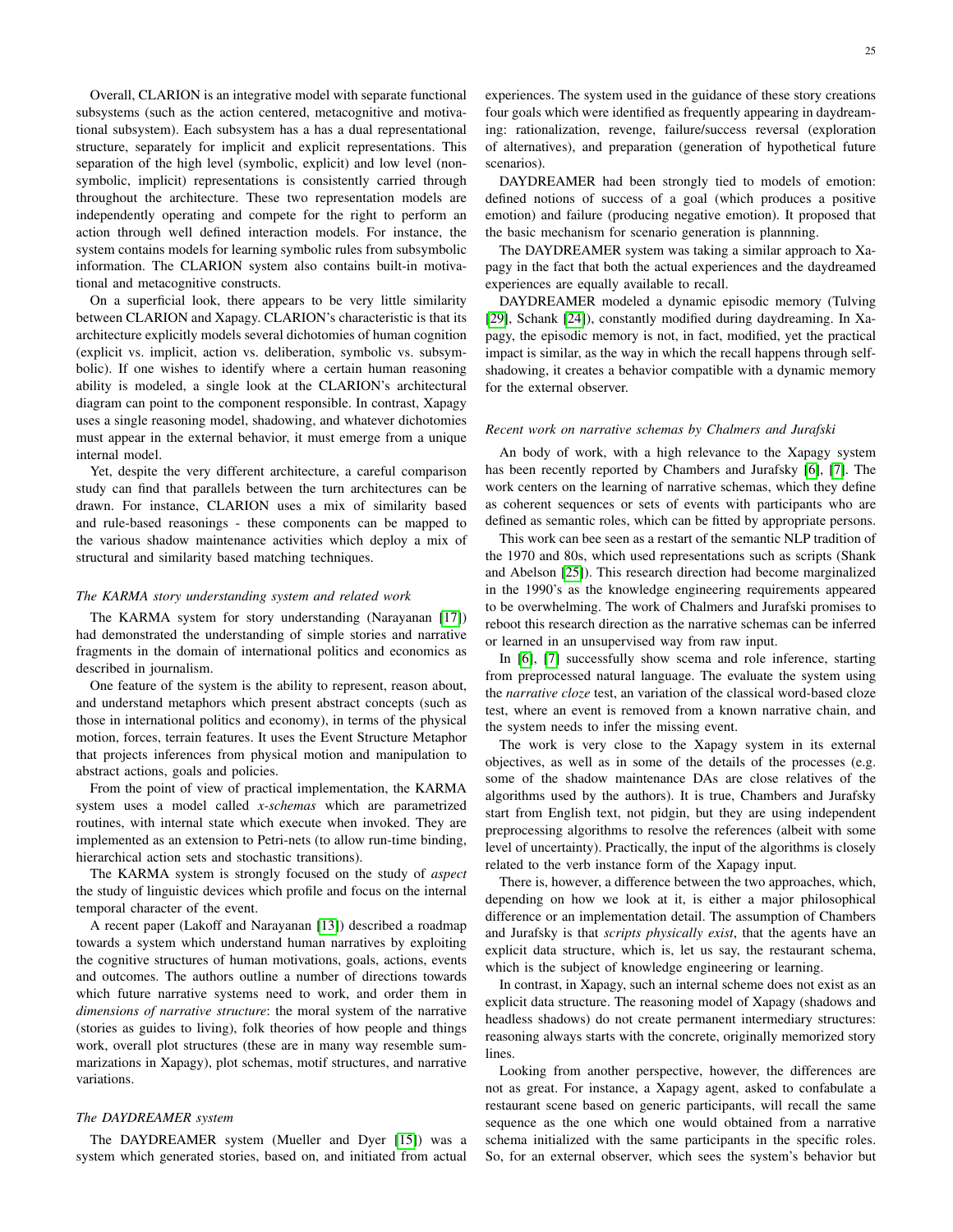#### X. CONCLUSION

<span id="page-25-0"></span>The Xapagy system is an active software project, in development since 2008. It has been designed to perform narrative reasoning, that is, to mimic the human behavior when reasoning about stories. The objective of this paper was to convey the architecture of the system, with an emphasis on the design decisions which differentiate it from its peers from the artificial intelligence literature.

In order to fit the description of the architecture in a single paper, we had to omit certain details. For instance, the spike activities and diffusion activities which maintain the shadows and headless shadows have been presented in an informal manner. The various narrative reasoning modalities outlines in Section [VIII](#page-14-3) would deserve separate and extensive treatment, which will be provided in future papers.

## <span id="page-25-1"></span>APPENDIX A

# ABBREVIATIONS, NOTATIONS AND TYPOGRAPHICAL **CONVENTIONS**

This paper uses a relatively extensive list of mathematical notations to describe the interaction between the different components of the system.

We are also using specific typographical conventions to show the various levels of input, intermediary values and output of the system. These values will be enumerated here.

## <span id="page-25-2"></span>*A. Acronyms*

The following acronyms are used in the paper:

- VI verb instance
- CO concept overlay
- VCO verb concept overlay
- SA spike activity
- DA diffusion activity
- HLS headless shadow

## <span id="page-25-3"></span>*B. Notations for basic components*

- $V$  a verb instance
- I an instance
- $c_i$  a concept (an attribute or adjective)
- $v_i$  a verb (or adverb)
- $-c_i$ ,  $-v_i$  the negation of a concept or verb
- C an overlay of concepts
- CV a overlay of verbs
- $area(c)$  area of a concept (similar for a verb)
- $overlap(c_i, c_j)$  the overlap between concepts  $c_i$  and  $c_j$
- $impact(c_i, c_j)$  the impact of concept  $c_i$  over concept  $c_j$
- $een(C, c)$  explicit energy of concept c in overlay C (similar for the verbs)
- $en(C, c)$  implicit energy of concept c in a overlay C (similar for the verbs)
- $act(C, c)$  activation of concept c in overlay C (similar for the verbs)

## <span id="page-25-4"></span>*C. Notations for reference resolution*

 $match(C_1, C_2)$  the match between two concept overlays  $match(V_1, V_2)$  the match between two verb overlays

- <span id="page-25-5"></span>*D. Notations for verb instances*
- *vitype*(V) the type of the verb instance V (can be  $S-V-O$ ,  $S-V$ , S-ADJ, S-ADV, IND)
- $comp(V)$  the list of components of the verb instance V
- $Verb(V)$  the verb overlay which defines the verb instance V
- $SubI(V)$  the instance which serves as the subject of the verb instance  $V$  (if type  $S-V-O$ ,  $S-V$ ,  $S-ADJ$ ,  $IND)$
- $ObjI(V)$  the instance which serves as the object of the verb instance V (if type  $S-V-0$ )
- $ObjCO(V)$  the concept overlay which serves as the adjective of the verb instance  $V$  (if type  $S - ADJ$ )
- $SubVI(V)$  the verb instance which serves as the subject of the verb instance  $V$  (if type  $S-ADV$ )
- $ObjVO(V)$  the verb overlay which serves as the object adverb of the verb instance  $V$  (if type  $S-ADV$ )
- $pred(V_1, V_2)$  the strength of the predecessor relationship from verb instance  $V1$  to  $V_2$
- $succ(V_1, V_2)$  the strength of the successor relationship from verb instance  $V1$  to  $V_2$

#### <span id="page-25-6"></span>*E. Notations for focus and shadow*

- $sh(I_F, I_S)$  the participation of the instance  $I_S$  in the shadow of the focus instance  $I_F$
- $sh(V_F, V_S)$  the participation of the verb instance  $V_S$  in the shadow of the focus verb instance  $V_F$
- $M_I(I_F, I_S)$  the intrinsic matching between instance  $I_F$  in the focus and instance  $I_S$  in the shadow
- $M_C(I_F, I_S)$  the contextual matching between instance  $I_F$  in the focus and instance  $I<sub>S</sub>$  in the shadow
- $M(I<sub>F</sub>, I<sub>S</sub>)$  the overall matching between instance  $I<sub>F</sub>$  in the focus and instance  $I<sub>S</sub>$  in the shadow
- $M_{SC}(V_F, V_S)$  the semi-contextual matching between verb instance  $V_F$  in the focus and verb instance  $V_S$  in the shadow
- $M(V<sub>F</sub>, V<sub>S</sub>)$  the overall matching between between verb instance  $V<sub>F</sub>$ in the focus and verb instance  $V<sub>S</sub>$  in the shadow

#### <span id="page-25-7"></span>**REFERENCES**

- <span id="page-25-12"></span>[1] J. Anderson, D. Bothell, M. Byrne, S. Douglass, C. Lebiere, and Y. Qin. An integrated theory of the mind. *Psychological review*, 111(4):1036, 2004.
- <span id="page-25-11"></span>[2] J. Anderson and C. Lebiere. *The atomic components of thought*. Lawrence Erlbaum, 1998.
- <span id="page-25-10"></span>[3] J. Anderson and C. Lebiere. The Newell test for a theory of cognition. *Behavioral and Brain Sciences*, 26(05):587–601, 2003.
- <span id="page-25-9"></span>[4] S. Brubacher, U. Glisic, K. Roberts, and M. Powell. Children's ability to recall unique aspects of one occurrence of a repeated event. *Applied Cognitive Psychology*.
- <span id="page-25-14"></span>[5] N. Cassimatis, J. Trafton, M. Bugajska, and A. Schultz. Integrating cognition, perception and action through mental simulation in robots. *Robotics and Autonomous Systems*, 49(1-2):13–23, 2004.
- <span id="page-25-16"></span>[6] N. Chambers and D. Jurafsky. Unsupervised learning of narrative event chains. *Proceedings of ACL-08: HLT*, pages 789–797, 2008.
- <span id="page-25-17"></span>[7] N. Chambers and D. Jurafsky. Unsupervised learning of narrative schemas and their participants. In *Proceedings of the Joint Conference of the 47th Annual Meeting of the ACL and the 4th International Joint Conference on Natural Language Processing of the AFNLP: Volume 2- Volume 2*, pages 602–610. Association for Computational Linguistics, 2009.
- <span id="page-25-8"></span>[8] J. Hudson and K. Nelson. Repeated encounters of a similar kind: Effects of familiarity on children's autobiographic memory. *Cognitive Development*, 1(3):253–271, 1986.
- <span id="page-25-13"></span>[9] D. Jilk, C. Lebiere, R. O'Reilly, and J. Anderson. SAL: An explicitly pluralistic cognitive architecture. *Journal of Experimental & Theoretical Artificial Intelligence*, 20(3):197–218, 2008.
- <span id="page-25-15"></span>[10] D. E. Kieras and D. E. Meyer. An overview of the EPIC architecture for cognition and performance with application to human-computer interaction. *Human–Computer Interaction*, 12(4):391–438, 1997.